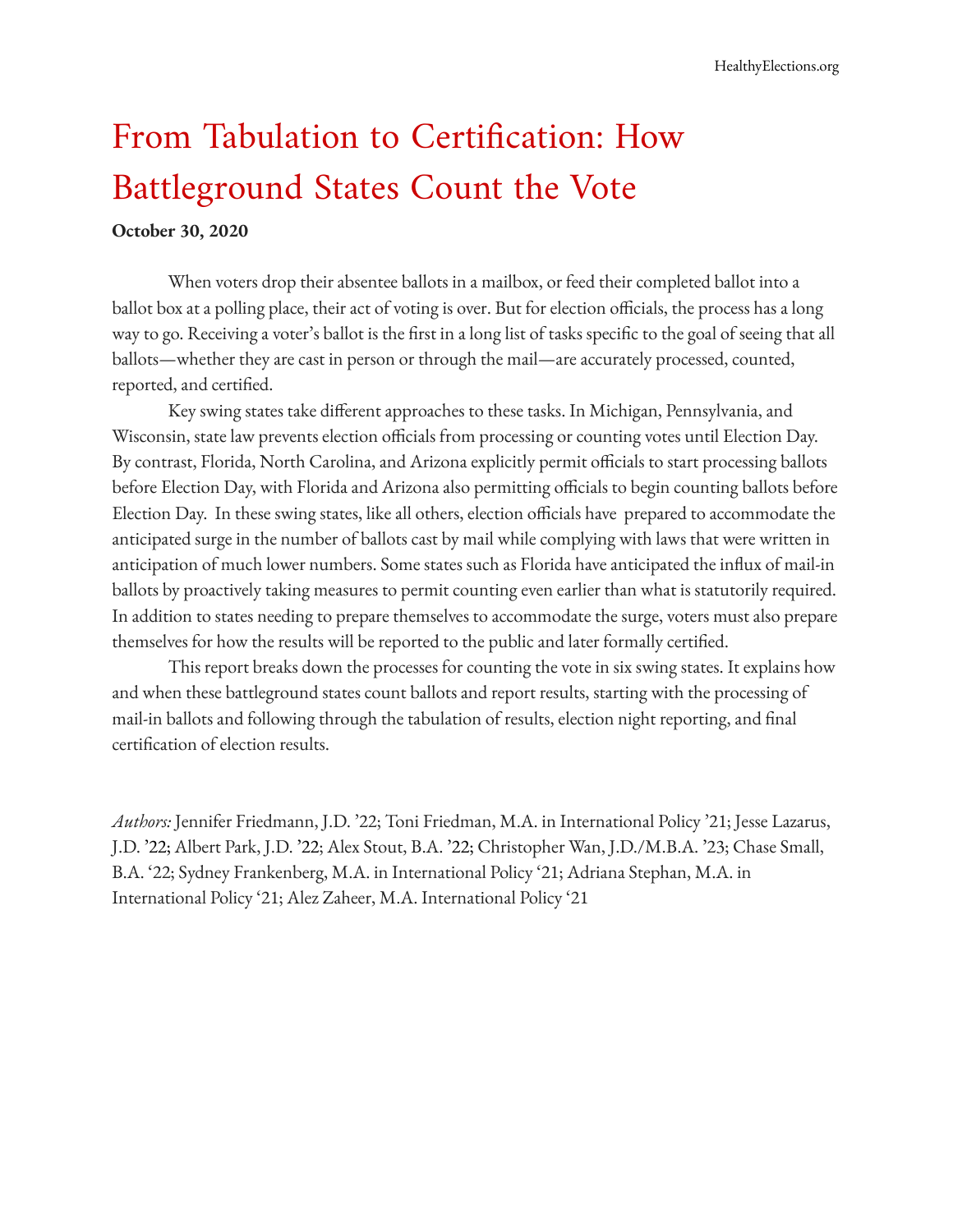# Table of Contents

| Introduction               | 3              |
|----------------------------|----------------|
| Arizona                    | 6              |
| Processing Mail-In Ballots | 6              |
| Tabulating the Vote        | $\overline{7}$ |
| Reporting the Vote         | $\mathfrak{I}$ |
| Certifying the Vote        | 9              |
| Florida                    | 10             |
| Processing Mail-In Ballots | 10             |
| Tabulating the Vote        | 11             |
| Reporting the Vote         | 12             |
| Certifying the Vote        | 13             |
| Michigan                   | 13             |
| Processing Mail-In Ballots | 14             |
| Tabulating the Vote        | 15             |
| Reporting the Vote         | 16             |
| Certifying the Vote        | 16             |
| <b>North Carolina</b>      | 17             |
| Processing Mail-In Ballots | 18             |
| Tabulating the Vote        | 21             |
| Reporting the Vote         | 22             |
| Certifying the Vote        | 22             |
| Pennsylvania               | 24             |
| Processing Mail-In Ballots | 25             |
| Tabulating the Vote        | 27             |
| Reporting the Vote         | 28             |
| Certifying the Vote        | 28             |
| Wisconsin                  | 29             |
| Processing Mail-In Ballots | 30             |
| Tabulating the Vote        | 32             |
| Reporting the Vote         | 34             |
| Certifying the Vote        | 35             |
| Conclusion                 | 35             |
| Appendix                   | 36             |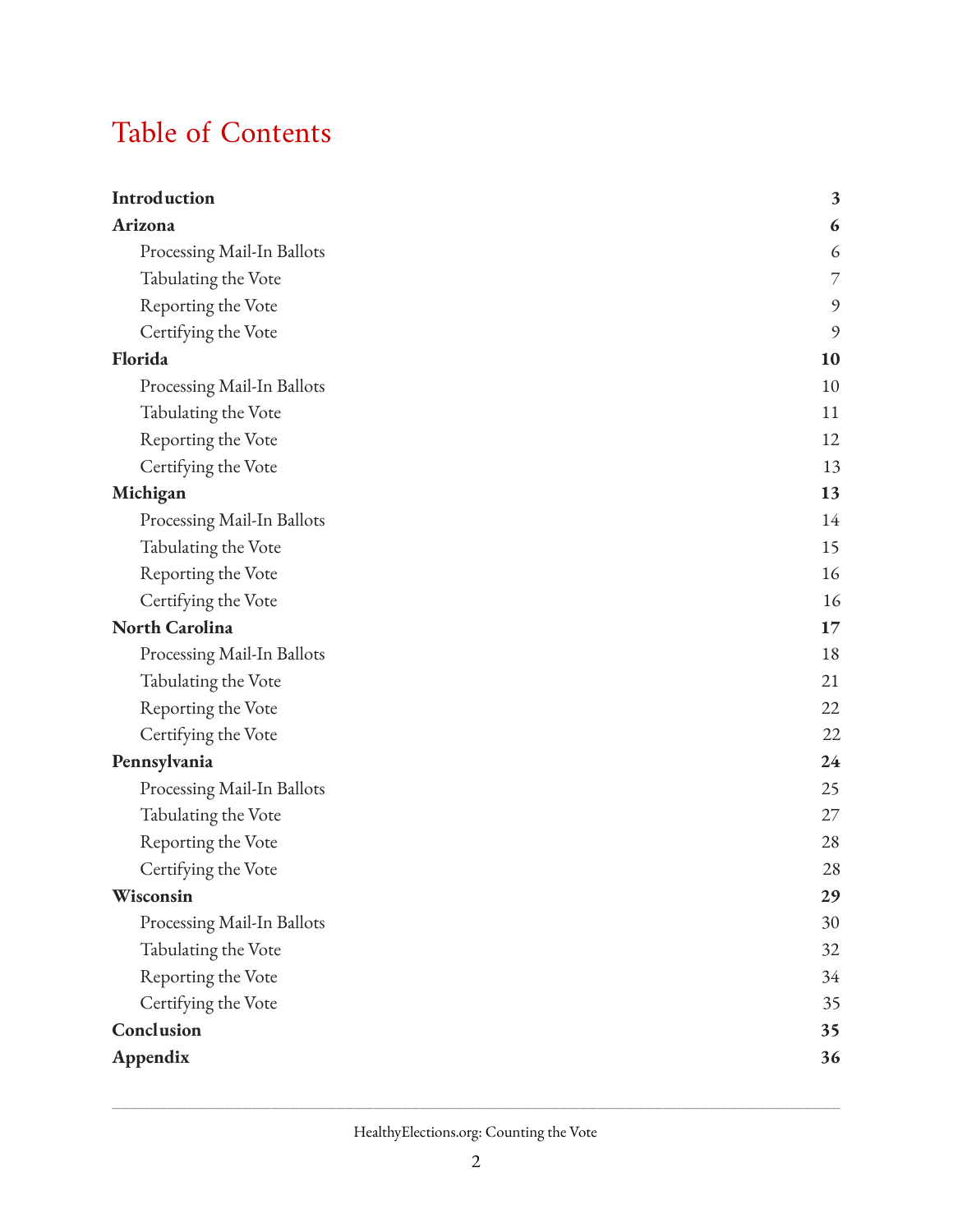# <span id="page-2-0"></span>Introduction

This memo covers four stages of counting the vote: processing mail ballots, tabulating results, reporting results, and certifying the vote. These processes vary widely by state, both in terms of statutory requirements and administration. In each of the six swing states described below, we examine when and how ballots are counted, who does the counting and reporting, and how much discretion states give to local officials. We order this examination in four steps (with credit to research by the [Bipartisan](https://bipartisanpolicy.org/report/counting-the-vote-during-the-2020-election/) Policy Center for these overviews):

**Processing Mail-In Ballots:** Processing mail-in ballots is also called [pre-processing](https://www.nytimes.com/interactive/2020/10/13/us/politics/when-votes-counted.html) ballots. Mail-in ballots, or any other ballot cast in an envelope, such as in-person absentee ballots or some provisional ballots, must be handled differently than ballots cast by an identity-verified voter in a polling place. When a voter is not present in person, an election administrator must check the voter's identification and eligibility to vote. States often look for and verify voters' signatures certifying that they are indeed the voters whose names appear on the ballot; some states require a witness to sign as well. Once the voter's identity is verified, the envelope is opened and the ballot is separated from any identifying information. For states that use secrecy sleeves, those interior envelopes are also removed and the ballots are flattened and prepared for tabulation, either at a precinct or a central tabulation facility.

The [Bipartisan](https://bipartisanpolicy.org/report/counting-the-vote-during-the-2020-election/) Policy Center compares the process for mail-in ballots (with an envelope) versus in-person ballots in this graphic: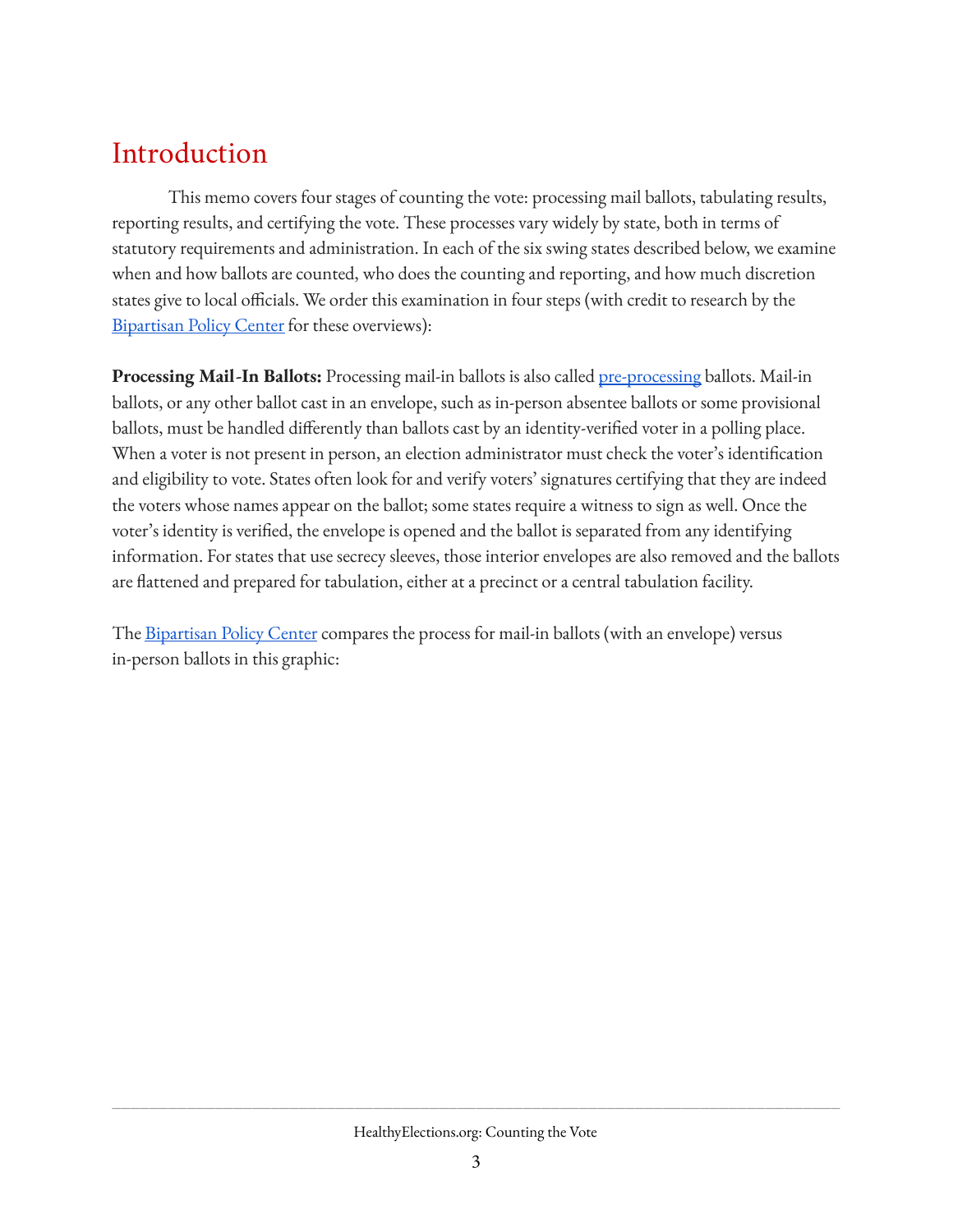

The timing of mail-in ballot processing varies across the country. Some states begin processing ballots weeks in advance, while others are only allowed to begin on Election Day. States that begin early may have more results counted by election night. In the six swing states analyzed here, the key [dates](https://www.nytimes.com/interactive/2020/10/13/us/politics/when-votes-counted.html) in 2020 are as [follows,](https://www.ncsl.org/research/elections-and-campaigns/vopp-table-16-when-absentee-mail-ballot-processing-and-counting-can-begin.aspx) in order of earliest processing date:

| State          | Processing Begins | <b>Tabulation Begins</b> | <b>Ballot Receipt Deadline</b> |
|----------------|-------------------|--------------------------|--------------------------------|
| Florida        | Sept. 24          | Sept. 24                 | Nov. $3$                       |
| North Carolina | Sept. 29          | Nov. $3$                 | Nov. 12                        |
| Arizona        | $Oct. 7*$         | Oct. 20                  | Nov. $3$                       |
| Michigan       | Nov. $2$          | Nov. $3$                 | Nov. $3$                       |
| Pennsylvania   | Nov. $3$          | Nov. $3$                 | Nov. $6$                       |
| Wisconsin      | Nov. $3$          | Nov. $3$                 | Nov. $3$                       |

\* Arizona starts processing ballots as soon as they are received. The processing date shown is approximately when officials begin to mail out ballots.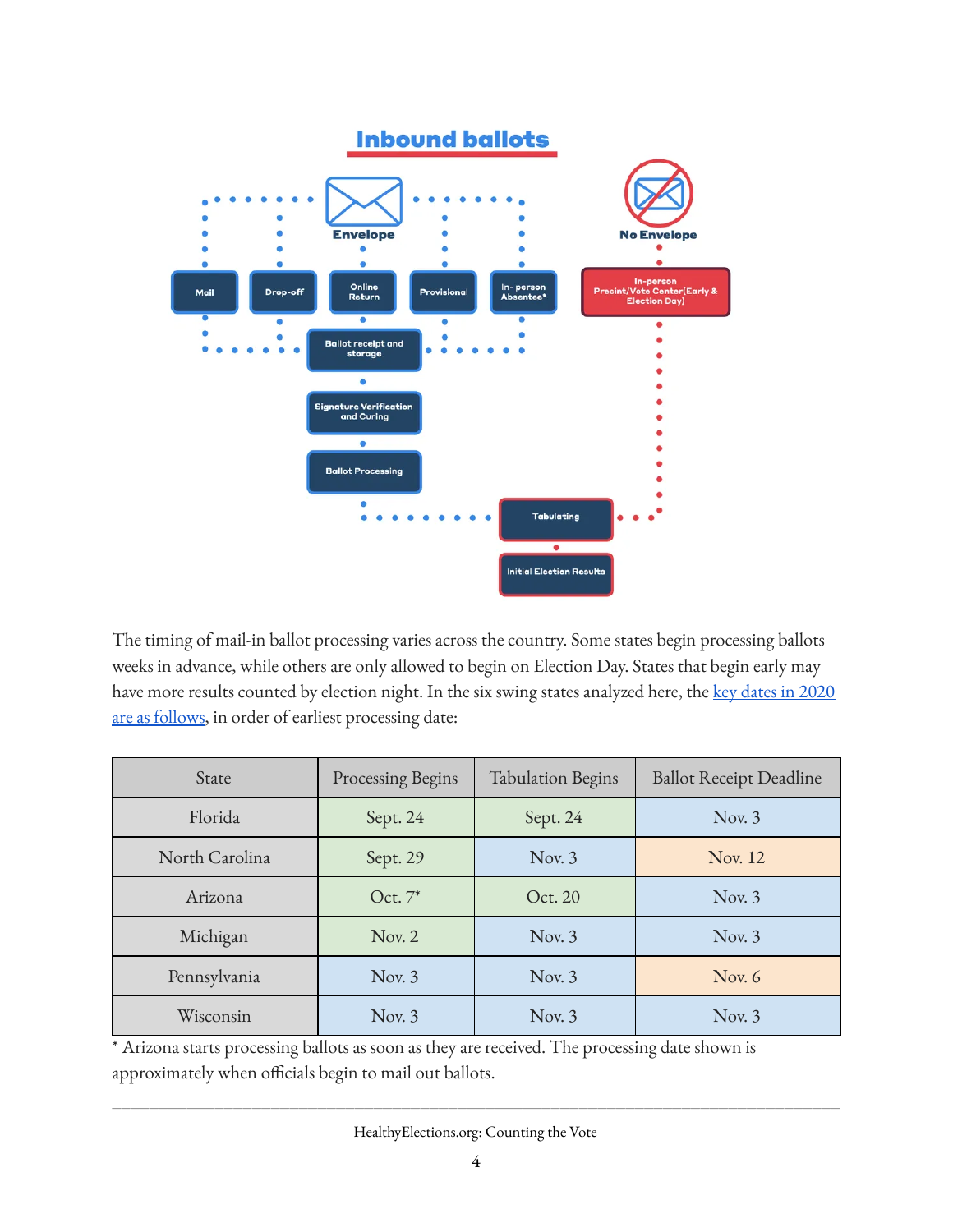**Tabulating the Vote:** Tabulating, also known as counting, is the next step. Tabulation usually begins on Election Day at the close of the polls, but some states begin the process earlier. States generally use machines to perform the initial count to prevent human error. The specific tabulation technology used in each state varies [widely.](https://verifiedvoting.org/verifier/#mode/navigate/map/ppEquip/mapType/normal/year/2020) Poll workers generally feed paper ballots into machines, which will print out a final count at the end of the day. Precincts are usually required to maintain and securely store or transfer to the county a paper record of votes, both the paper ballots cast and printouts of the aggregated initial counts, in case of a recount. States also have processes for interpreting ballots that are not legible to a machine, such as when a voter misspells the name for a write-in candidate, which can require manual counts by poll workers.

**Reporting the Vote:** Local election officials are typically required to submit their tabulations into a state's centralized results reporting system at a designated time on election night. In states that can start the process of tabulating ballots before Election Day, the first results revealed on election night are often results from early in-person voting and swiftly-returned mail-in ballots. Some states require election officials to work continuously until the initial count is complete.

**Certifying the Vote:** The initial results revealed on election night are verified over the coming weeks as election administrators complete an official canvass. **Canvassing** is the procedure through which election officials verify that each ballot cast in the election was correctly counted. During canvassing, the materials, equipment, and results of an election are reviewed, corrected, and officially recorded. The "canvass" is the official tally of votes for any given election. Once the canvass of the ballots is completed and any discrepancies resolved, the vote totals are then certified, usually by the Secretary of State. **Certification** is the process by which the results of an election are made official. Canvassing and certification are two closely related processes, and the terms are sometimes used interchangeably, but it is important to note that an election cannot be certified until a canvass is complete. Certification [involves](https://www.eac.gov/sites/default/files/eac_assets/1/6/EMG_chapt_13_august_26_2010.pdf) a presentation of all of the canvass documentation, including certified returns, statistics, and narrative to the canvassing board for their review and approval. Following the canvassing board's certification of the election, and if required by State law, the responsible election authority will provide each candidate with a notice of certification of the election. If candidates contest the results or the election is very close, the state may conduct a [recount.](https://ceimn.org/searchable-databases/recount-database)

Together, these four steps constitute how American election officials count the vote. We examine six battleground states (Arizona, Florida, Michigan, North Carolina, Pennsylvania, and Wisconsin) below, describing in detail how each state performs this four-step process.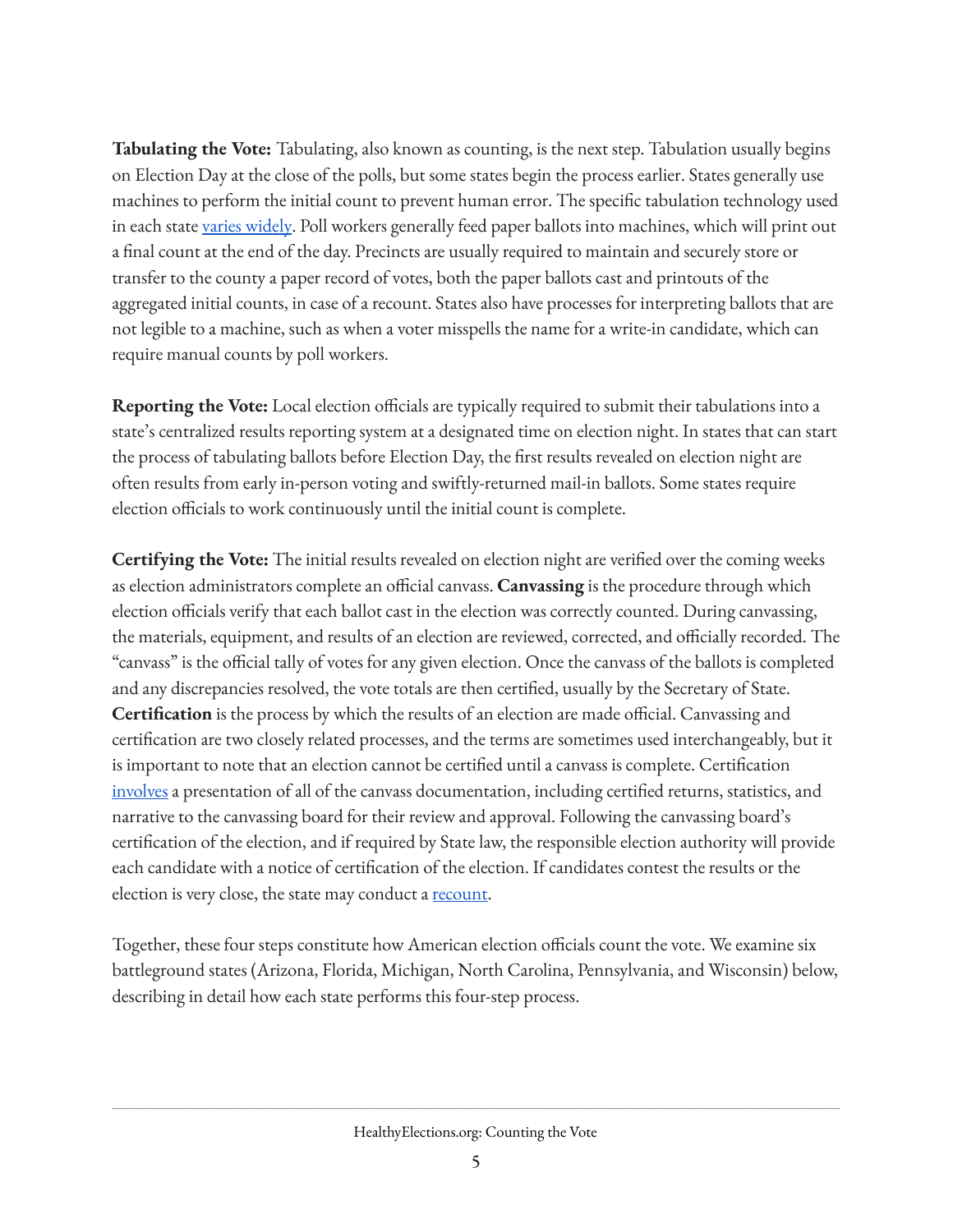# <span id="page-5-0"></span>Arizona

Of the battleground states, Arizona is distinctive in that it allows early counting of ballots (including mail-in ballots), starting 14 days before the election. Partial results will be available on Election Day, despite the expected increase in mail-in ballots. Some Arizona election rules are still in [litigation](https://healthyelections.org/sites/default/files/2020-09/Arizona%208_4%20Primary%20Supplemental%20Memo.pdf), including the deadline for curing a mail-in ballot that has been returned with no signature and the treatment of provisional ballots cast in the wrong precinct. But it is unlikely that there will be any additional decisions in these cases before the election that impact how ballots are counted.

#### <span id="page-5-1"></span>Processing Mail-In Ballots

Under Arizona law (Ariz. Rev. Stat. § [16-550](https://www.azleg.gov/ars/16/00550.htm)), early ballots can be opened and counted by election officials 14 days before Election Day, but officials may not release the results until all precincts have reported or until one hour after the polls close on Election Day. All mail-in ballots must be received by 7:00 PM on Election Day to be counted. A case filed in August, *[Yazzie](https://healthyelections-case-tracker.stanford.edu/detail?id=201) v. Hobbs*, challenges this requirement that mail-in ballots be received by elections officials—rather than just postmarked—before 7:00 PM on Election Day, but a federal district court denied a preliminary injunction to stay the Election Day deadline, which denial was affirmed on appeal by the U.S Court of Appeals for the Ninth Circuit. So the Election Day ballot receipt deadline will stand for the election.

Mail-in ballots are certified through signature verification. Though such ballots cannot be counted earlier than 14 days before Election Day, they can be cleared through a signature verification process that begins when the ballot and ballot affidavit is received by the county recorder or official in charge of the election (approximately the week of October 12th this year, as ballots were mailed beginning <u>[October](https://www.12news.com/article/news/politics/elections/faqs-about-the-2020-election/75-3e879064-b14b-43e8-964e-f8a1a64111b3) 7th</u>). The process involves <u>[comparing](https://www.azleg.gov/ars/16/00550.htm)</u> the signature on the ballot affidavit envelope with the signature on the voter's registration record. If a signature cannot be verified because it is inconsistent with the voter's registration record, election officials are required to make "reasonable efforts" under Arizona Revised Statutes  $\S 16-550$  $\S 16-550$  to contact voters and give them an opportunity to [correct](https://www.azleg.gov/ars/16/00550.htm) the signature. Voters will have until the fifth business day after the election to correct any mismatched signatures. If the signature on the ballot envelope is not verified by this time, the ballot is not counted. If the signature is verified, the County Recorder will mark the unopened affidavit envelope as such and keep the ballot and affidavit unopened in the return envelope until they are transferred to the election officer for further processing and tabulation.

By contrast, if the ballot is missing a signature, voters have only until 7:00 PM on Election Day to fix the error before their ballot is rejected. Arizona law is silent on the procedure for missing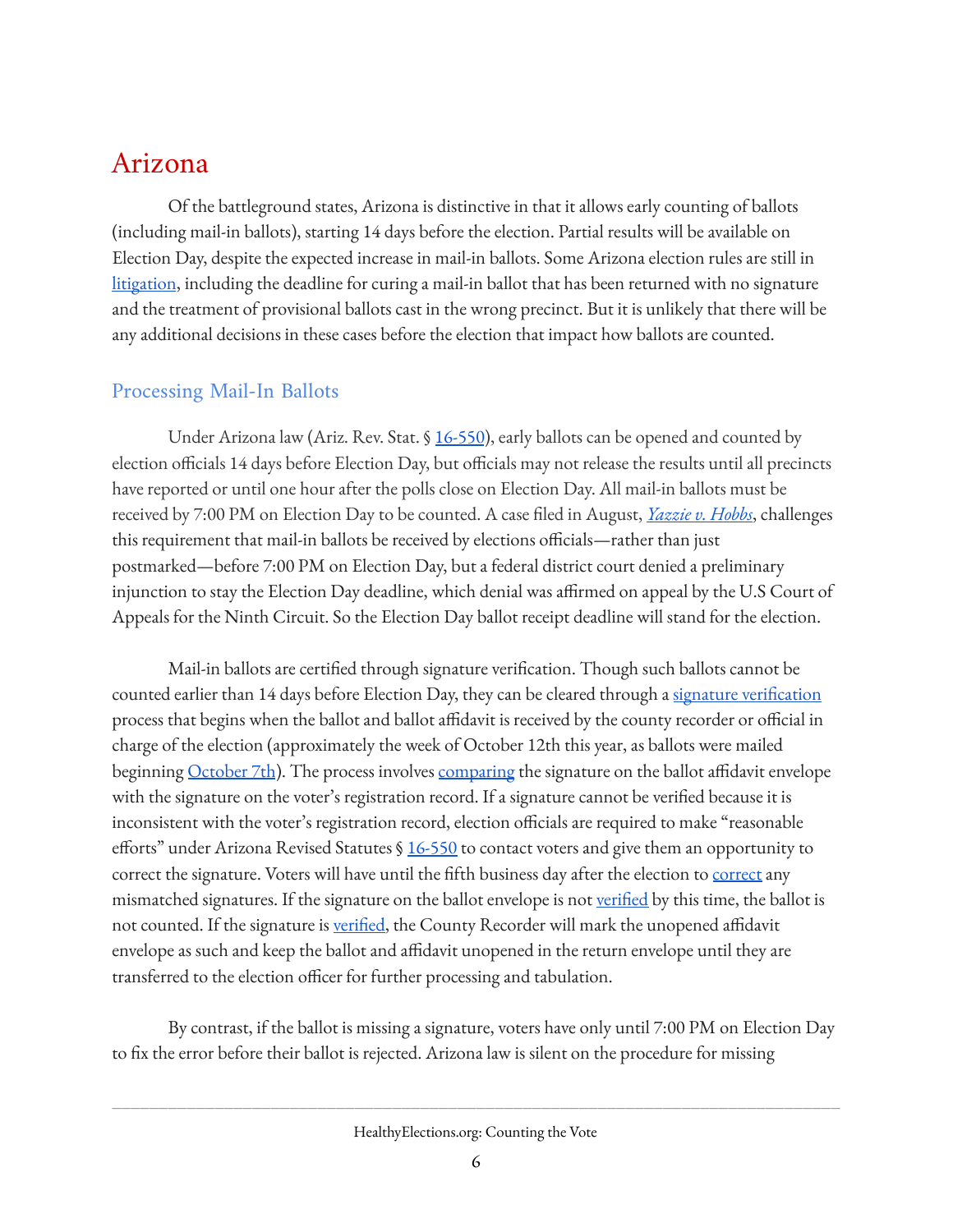signatures (see Ariz. Rev. Stat. § [16-550\)](https://www.azleg.gov/ars/16/00550.htm), but the current version of the Elections [Procedures](https://azsos.gov/sites/default/files/2019_ELECTIONS_PROCEDURES_MANUAL_APPROVED.pdf) Manual does address this issue. [According](https://azsos.gov/sites/default/files/2019_ELECTIONS_PROCEDURES_MANUAL_APPROVED.pdf) to the Manual, "[i]f the early ballot affidavit is not signed, the County Recorder shall not count the ballot. The County Recorder shall then make a reasonable and meaningful attempt to contact the voter via mail, phone, text message, and/or email, to notify the voter the affidavit was not signed and explain to the voter how they may cure the missing signature or cast a replacement ballot before 7:00pm on Election Day. The County Recorder shall attempt to contact the voter as soon as practicable using any contact information available in the voter's record and any other source reasonably available to the County Recorder. Neither replacement ballots nor provisional ballots can be issued after 7:00pm on Election Day."

The Arizona Democratic Party [sued](https://www.democracydocket.com/wp-content/uploads/sites/41/2020/06/AZ_Filed_Complaint.pdf) over this disparity in procedures. *Arizona [Democratic](https://healthyelections.org/sites/default/files/2020-09/Arizona%208_4%20Primary%20Supplemental%20Memo.pdf) Party v. [Hobbs](https://healthyelections.org/sites/default/files/2020-09/Arizona%208_4%20Primary%20Supplemental%20Memo.pdf)* challenges the current procedure that allows voters with mismatched signatures five days after the election to verify their ballots, while allowing those with missing signatures only until 7:00 PM on Election Day to fix their mistake. The Election Day deadline makes voters more likely to have their vote rejected, as they are far less likely to receive notice in time to correct the error. In addition, the inconsistency between the deadline for mismatched signatures and missing signatures could be a source of confusion for voters. The 9th Circuit has put on [hold](https://www.scotusblog.com/election-litigation/arizona-democratic-party-v-hobbs/) a federal district court order that would extend the deadline to address unsigned mail-in ballots, [pending](https://law.justia.com/cases/federal/appellate-courts/ca9/20-16759/20-16759-2020-10-06.html) appeal.

Ballots can also be rejected in the processing stage if they are cast in the wrong precinct. This rule has also generated litigation. In *[Brnovich](https://www.scotusblog.com/case-files/cases/brnovich-v-democratic-national-committee/) v. [DNC](https://www.scotusblog.com/case-files/cases/brnovich-v-democratic-national-committee/)*, the plaintiffs seek to [eliminate](https://healthyelections.org/sites/default/files/2020-09/Arizona%208_4%20Primary%20Supplemental%20Memo.pdf) the requirement that ballots cast in the wrong precinct are automatically discarded and not counted, proposing instead that votes for county, state, and national offices on ballots cast in the wrong precinct should be counted but that votes for precinct specific offices should not be counted. The Ninth Circuit [struck](https://www.democracydocket.com/wp-content/uploads/sites/45/2020/07/ArizonaVoting-9CA.pdf) down the law, finding that it was enacted with the intent to discriminate against minority voters. But the Arizona [Attorney](https://www.azag.gov/sites/default/files/docs/press-releases/2020/motions/dnc_Motion_to_Intervene.pdf) General appealed the case to the Supreme Court of the United States , which granted certiorari and will [hear](https://www.democracydocket.com/state/arizona/) the case in 2021; the law [remains](https://www.azag.gov/sites/default/files/2020-02/Ninth_Circuit_Grants_Stay_DNC_v_Hobbs.pdf) in effect until that time.

### <span id="page-6-0"></span>Tabulating the Vote

# *Logic and Accuracy Tests*

Arizona requires all of its election equipment be tested and certified before an election. Under Arizona Revised Statutes §  $16-449$ , this testing and certification process is to take place both before and after each election to ensure it is counting votes accurately and attributing them to the correct candidates and ballot measures. Each county is required to test all of its election [equipment](https://www.azcleanelections.gov/election-security/how-votes-are-counted) (i.e. voting machines) before any tabulation can begin. These tests must be [overseen](https://www.azcleanelections.gov/election-security/how-votes-are-counted) by at least two elections staff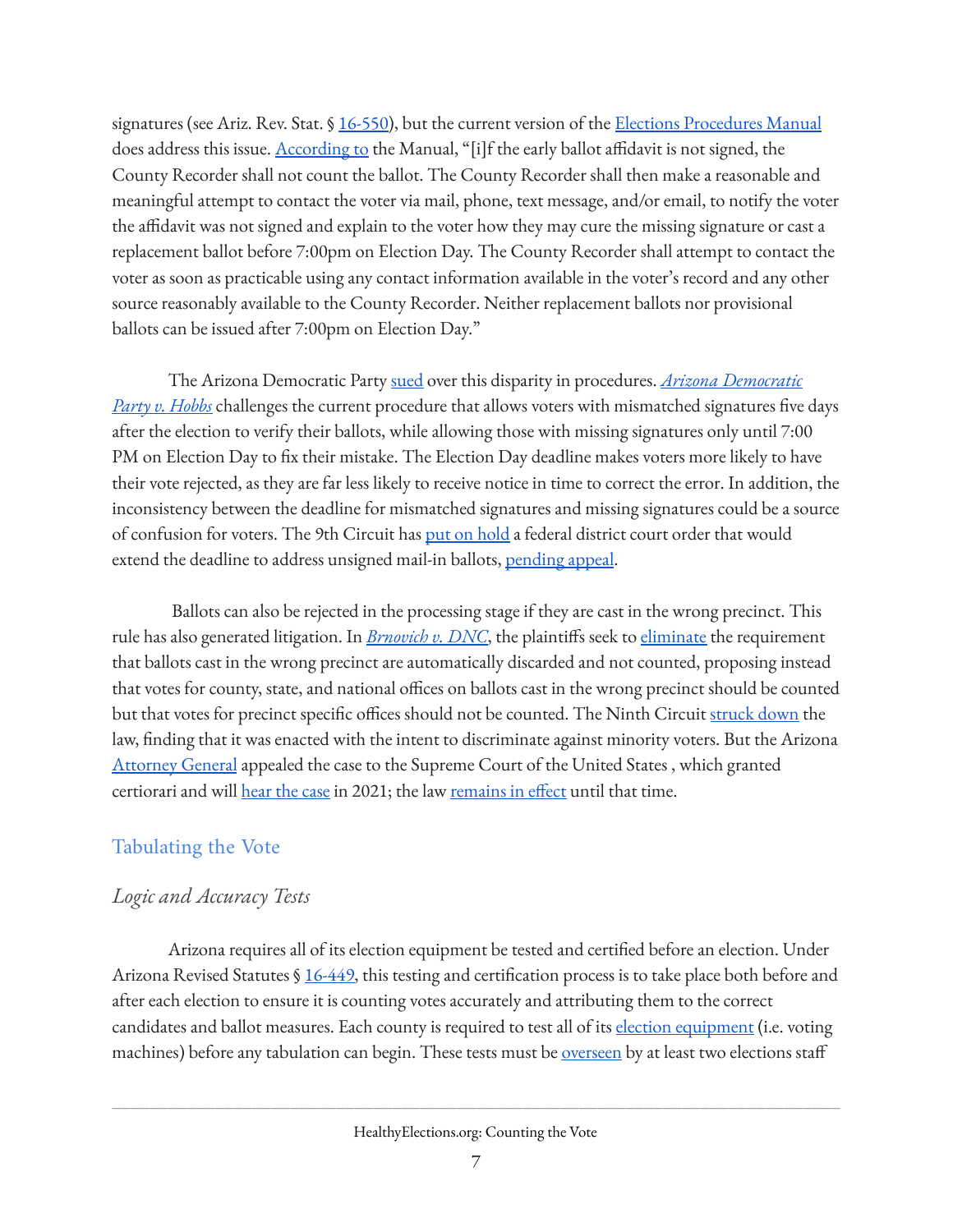or inspectors of different political parties. In addition, the testing must be to observation by representatives of political parties, candidates, the press, and the public. Additionally, for any election that includes a federal, statewide, or legislative office, the Secretary of State must conduct additional logic and [accuracy](https://www.azcleanelections.gov/election-security/how-votes-are-counted) tests on equipment from various counties..

# *Early Ballots*

In-person early [voting](https://www.azcleanelections.gov/election-security/how-votes-are-counted) begins 27 days before Election Day and continues through the Friday before the election. The elections officer may begin tabulating early ballots after confirmation from the Secretary of State that all voting equipment passes any required logic and accuracy test. Ariz. Rev. Stat. §  $16-552(A)$ . Tabulation of early ballots can start 14 days before the election. A.R.S. §  $16-550(B)$ . Once the signature on an early ballot affidavit is verified by the County Recorder, the ballot is sent to the early ballot board, which is made up of staff members who are required to be affiliated with different political parties. The early ballot board removes the ballots from their envelopes and transports them to the tabulation room where election officials run them through [tabulators](https://www.azcleanelections.gov/election-security/how-votes-are-counted). The ballot tabulation room is required by <u>[law](https://www.azleg.gov/ars/16/00621.htm)</u> to have live video feed so voters are able to watch ballot tabulation occur.

### *Election Day Ballots*

Some counties use the **[central](https://www.azcleanelections.gov/election-security/how-votes-are-counted) count** method in which voters put their completed ballots in a "secured ballot bin" which is transported to the county's ballot tabulation center after the polls close. This transportation is carried out by"election workers" of different political parties.

Other counties use the *precinct [tabulation](https://www.azcleanelections.gov/election-security/how-votes-are-counted)* method, in which voters or poll workers feed the completed ballots into a tabulation machine located at the voting location. The machine tabulates the ballots immediately and saves the vote count to a removable media device which is stored inside the tabulator. After the polls close, the poll workers or sheriff deputies bring the removable media device to the central counting location for the county. At the central counting location, an election official loads the results from the removable media device into the secure election management system and combines the vote totals for all the polling locations.

All counties must follow chain of custody [protocols.](https://www.azcleanelections.gov/election-security/how-votes-are-counted) This includes requirements for documentation on the handling of every ballot, storage of ballots in secure locations, and the live video feed on the ballot tabulation rooms. Counties must also follow protocols for ensuring the security of all ballots, including the use of tamper-evident seals, identification badges, and having two or more election officials of opposing political parties present.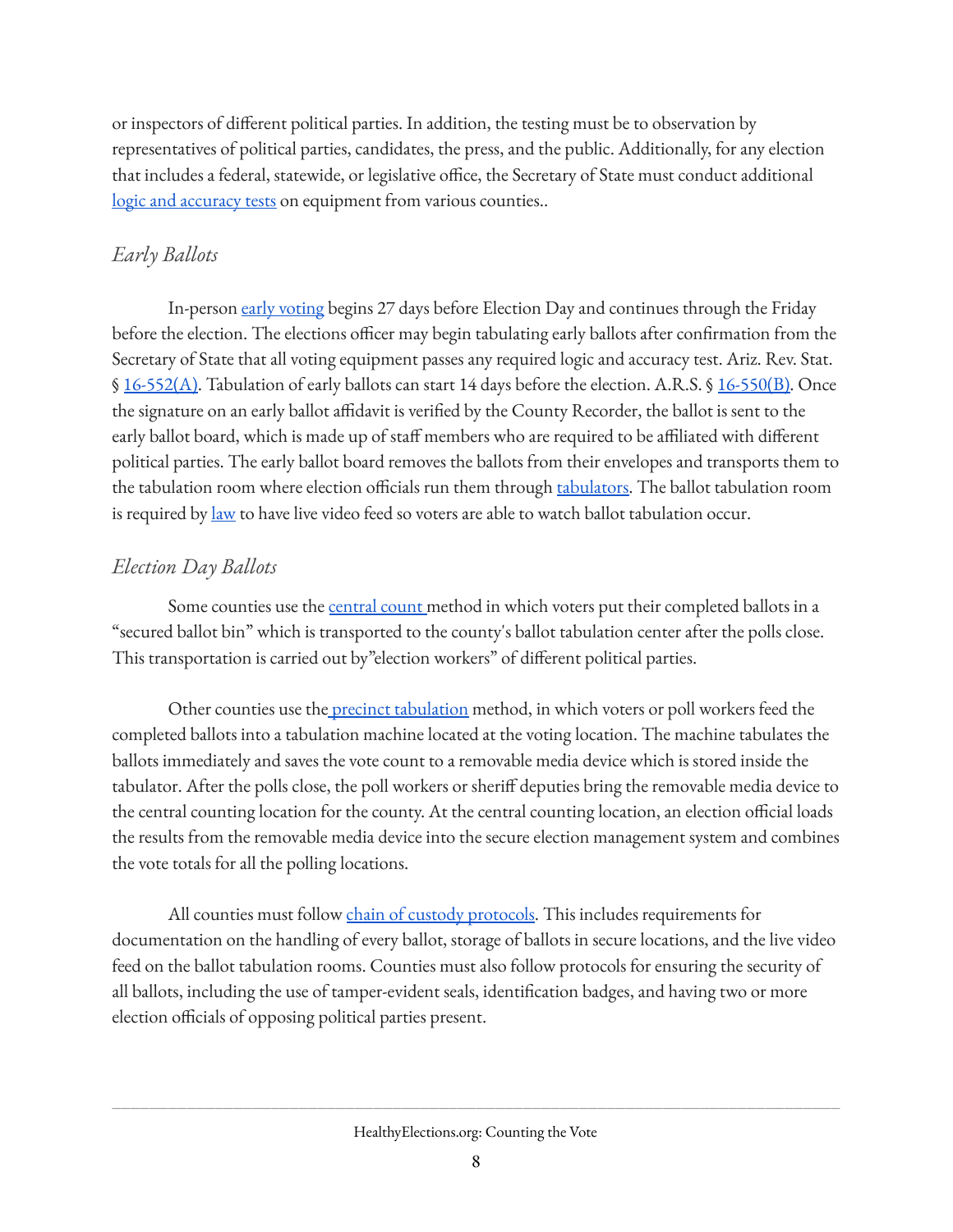#### <span id="page-8-0"></span>Reporting the Vote

Under Arizona Revised Statutes Title 16 [Section](https://www.azleg.gov/viewdocument/?docName=https://www.azleg.gov/ars/16/00551.htm) 623, unofficial tabulated results may be released after all precincts have reported or one hour after the closing of polls, whichever comes first. It appears that the latter is the de facto default, as the official [Secretary](https://azsos.gov/election-night-results-help) of State (SOS) website indicates that the first results will be released at 8:00 PM, which is one hour after the polls close at 7:00 PM. These first results will include early ballots, such as mail-in ballots, which can be counted starting  $14$ days before [election](https://www.azcleanelections.gov/election-security/the-security-of-voting-by-mail) night. After that, these results will be updated "sporadically" as counties receive information from voting machines at their polling locations. These results are unofficial, as they have not yet been certified by the board of supervisors or other officers in charge. Results are simultaneously [shared](https://www.azleg.gov/viewdocument/?docName=https://www.azleg.gov/ars/16/00622.htm) with the SOS via phone, fax, or "other electronic means," as they are tabulated at each precinct.

Arizona uses software from BPro, a private company that operates the TotalVote Election Software, for its state election night reporting system, which most counties also rely on to display their results for the public. On election night, the state updates election results on *its ENR [website](https://results.arizona.vote/)* as information is sent in from all counties. The state ENR website allows the public to view results by county, so 13 out of the 15 counties rely on this as their main ENR system. In most cases, the individual counties also upload results to their own websites as .pdf or .txt files. Two counties, [Greenlee](https://results.enr.clarityelections.com/AZ/Greenlee/104756/web.255599/#/summary) and [Pinal,](https://results.enr.clarityelections.com/AZ/Pinal/104398/web.255599/#/summary) use Scytl, another private company's election software, to post their results on their individual county websites. Notably, while the "Precincts Reporting" number represents the "number of voting locations that have reported election results," it is unclear if this means that the included precincts have finished tabulating their results or if they still have votes left to count.

#### <span id="page-8-1"></span>Certifying the Vote

To [certify](https://azsos.gov/sites/default/files/2019_ELECTIONS_PROCEDURES_MANUAL_APPROVED.pdf) the election results, election officials must canvass the election results of each precinct or election district. The Secretary of State Election Services Division is in charge of [certifying](https://www.azcleanelections.gov/election-security/how-elections-work) on the state level while the Board of Supervisors for each county certifies the county. The canvass verifies vote totals for all races tabulated by voting equipment as well as write-in votes. Canvassing must be carried out by a **Board of [Supervisors](https://azsos.gov/sites/default/files/2019_ELECTIONS_PROCEDURES_MANUAL_APPROVED.pdf)** in a public meeting between six and 20 [days](https://www.azleg.gov/ars/16/00642.htm) after the election. The Board of Supervisors is made up of county officials elected to a four-year term. The official election [results](https://azsos.gov/sites/default/files/2019_ELECTIONS_PROCEDURES_MANUAL_APPROVED.pdf) must include a Statement of Votes Cast, a cumulative Official Final Report, and a Write-Ins Vote Report. The **[Statement](https://azsos.gov/sites/default/files/2019_ELECTIONS_PROCEDURES_MANUAL_APPROVED.pdf) of Votes Cast** must include the number of ballots cast in each precinct and county, the titles of offices up for election, the name of the people up for election, the number and title of each ballot measure, and the number of votes cast for and against each ballot measure. The cumulative *Official Final Report* must include the total number of precincts, total number of ballots cast, total number of registered voters eligible for the election, and number of votes cast for each candidate by district or division. The [Write-Ins](https://azsos.gov/sites/default/files/2019_ELECTIONS_PROCEDURES_MANUAL_APPROVED.pdf) Vote Report must include the name and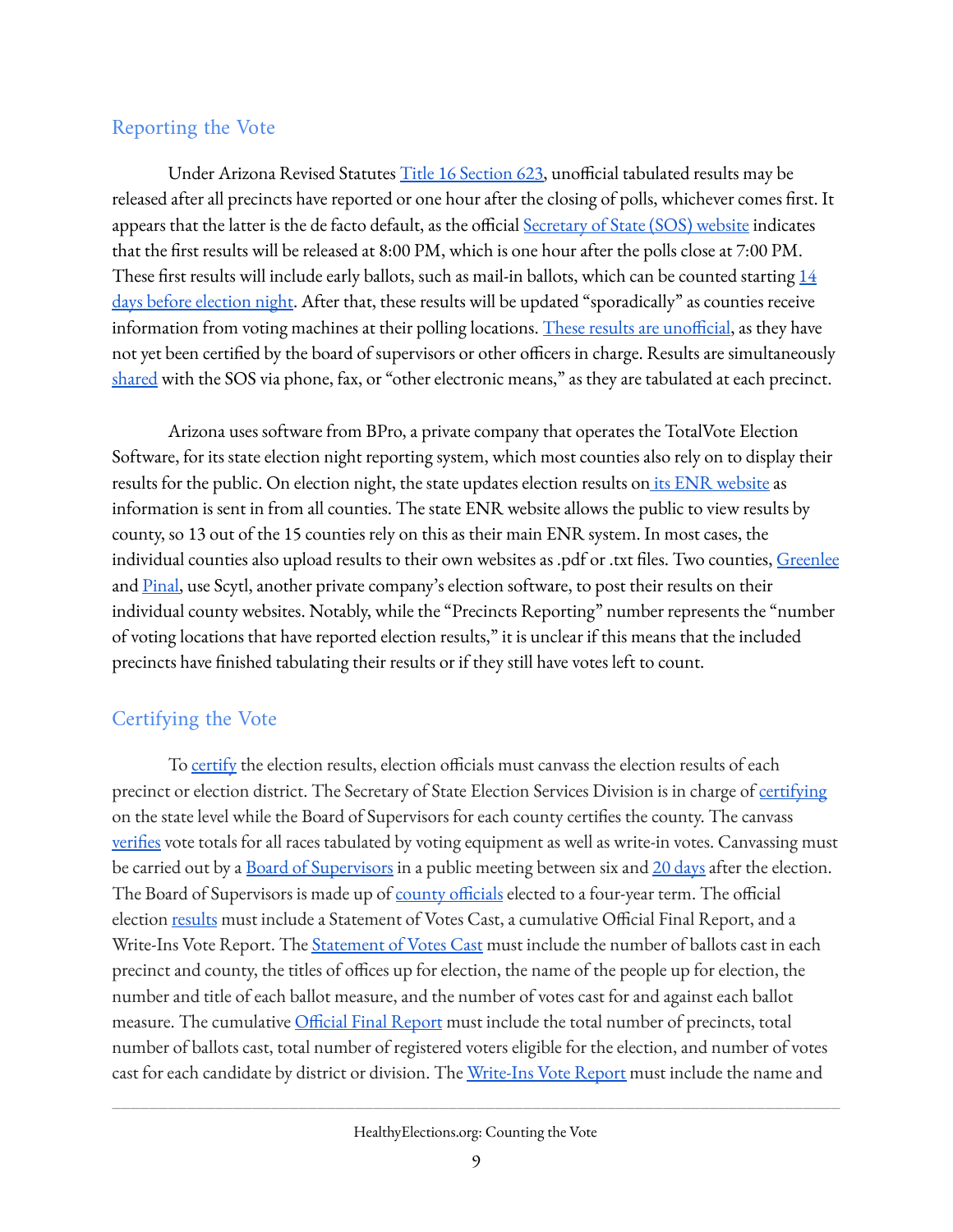number of votes for each authorized write-in candidate by precinct. Once the board of supervisors [completes](https://azsos.gov/sites/default/files/2019_ELECTIONS_PROCEDURES_MANUAL_APPROVED.pdf) the election results certification, the Official Final Report and Statement of Votes Cast must be published on the website of the officer in charge of the election. Under Arizona Revised Statutes § [16-645](https://www.azleg.gov/ars/16/00645.htm), if the election includes a federal, statewide, or legislative office or a statewide ballot measure, the Board of Supervisors or elections officer in charge is required to [transmit](https://azsos.gov/sites/default/files/2019_ELECTIONS_PROCEDURES_MANUAL_APPROVED.pdf) the official canvass to the Secretary of State electronically and by mail.

# <span id="page-9-0"></span>Florida

Understanding Florida's procedures for processing and counting vote-by-mail ballots is especially important, given the number of Floridians expected to vote by mail. In the 2016 and 2018 general elections, vote-by-mail ballots constituted approximately 30% of total ballots cast in Florida. This year, Florida voters [requested](https://www.heraldtribune.com/story/news/2020/09/18/florida-send-out-4-5-million-absentee-ballots-general-election-and-officials-urging-voters-mail-them/3483957001/) nearly 5 million vote-by-mail ballots, approximately a 40% increase over the number of vote-by-mail ballots requested in 2016.

Florida's vote-counting process consists of opening the ballots, tabulating the ballots, reporting the results, and certifying the results. All tabulation systems used in Florida must undergo a rigorous Logic & Accuracy test before public use. While the state's process bears general similarities to that of other states, some salient features of Florida's vote-counting process include its voter signature verification process and its tabulation system approvals process.

### <span id="page-9-1"></span>Processing Mail-In Ballots

The timeline and procedure for opening and counting mail-in ballots is specified under Florida Statutes Title IX [§§101.657](http://www.leg.state.fl.us/Statutes/index.cfm?App_mode=Display_Statute&Search_String=&URL=0100-0199/0101/Sections/0101.657.html), [101.68](http://www.leg.state.fl.us/statutes/index.cfm?App_mode=Display_Statute&URL=0100-0199/0101/Sections/0101.68.html). Signature verification and counting can [begin](https://www.ncsl.org/research/elections-and-campaigns/vopp-table-16-when-absentee-mail-ballot-processing-and-counting-can-begin.aspx) at 7:00 AM on October 12, 22 days before Election Day; releasing the results early is a felony. However, earlier this year, in response to the COVID-19 crisis, Florida Governor Ron DeSantis issued an [Executive](https://www.flgov.com/wp-content/uploads/orders/2020/EO_20-149.pdf) Order that permitted Florida counties to begin processing and tabulating vote-by-mail ballots immediately after the tabulation machines have completed the public Logic & Accuracy tests (described below). Therefore, because the Florida Supervisors of Elections began [sending](https://dos.myflorida.com/elections/for-voters/election-dates/) mail-in ballots to voters on September 24, a county could, in theory, begin counting mail-in ballots on September 24, so long as its tabulation machines had been certified. Also, counties cannot begin tabulating the vote *later* than noon on the day following the election.

In [processing](http://www.leg.state.fl.us/statutes/index.cfm?App_mode=Display_Statute&Search_String=&URL=0100-0199/0101/Sections/0101.68.html) mail-in ballots, the canvassing board must compare the voter's signature on a mail-in ballot envelope with the voter's signature in the precinct register to see that the voter is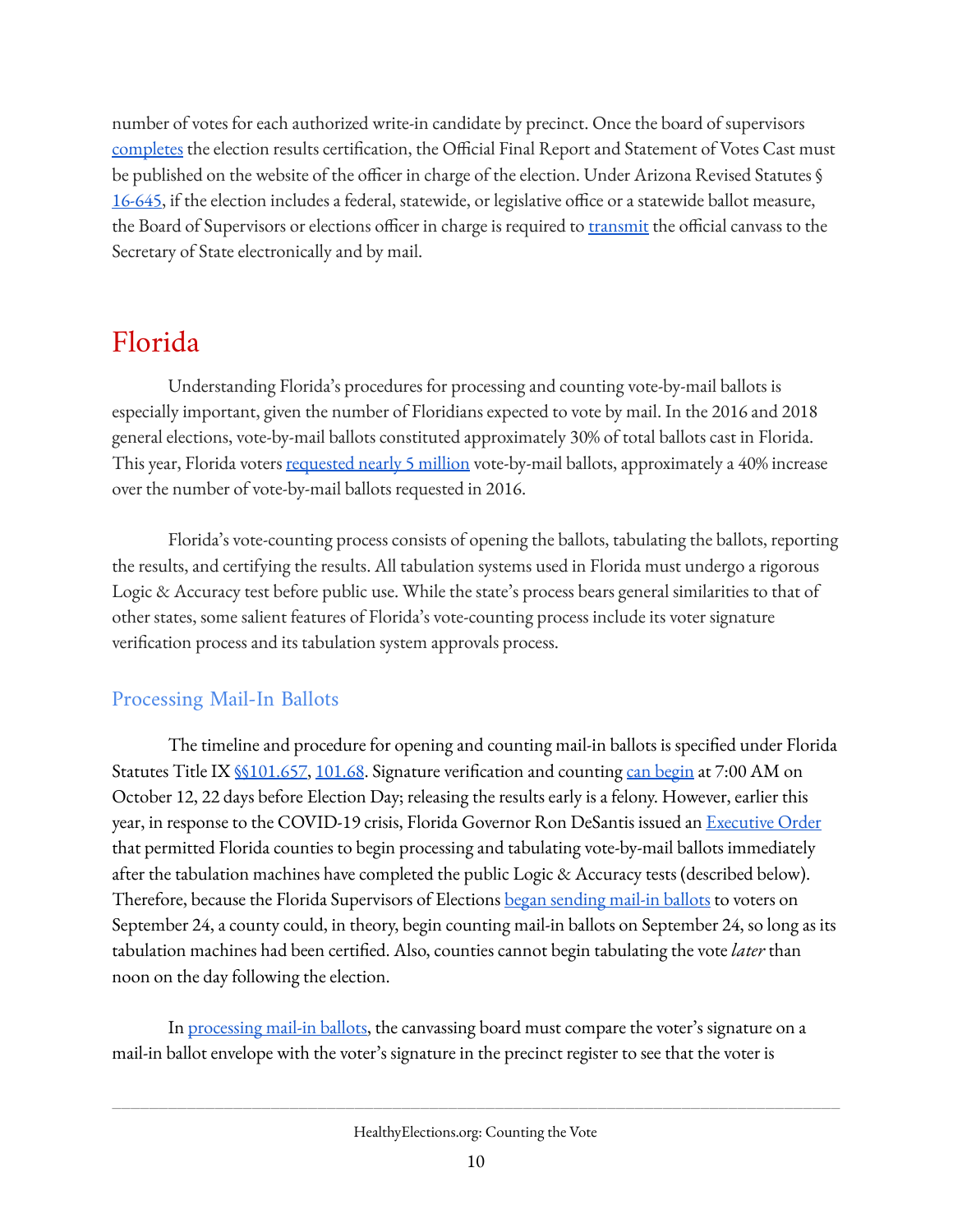registered in the county and to determine the legality of that vote-by-mail ballot. The canvassing board can only determine that the signatures do not match if a majority of the canvassing board arrives at that conclusion and if the signature mismatch is "beyond a reasonable doubt." The supervisor must then notify the voter as soon as possible, both by first-class mail and by email, text message, or telephone. To cure the defect, the voter must submit a cure affidavit, certifying that they submitted their vote-by-mail ballot and attaching documents that confirm their identity. The voter has until 12:00 PM on the second day after the election to either mail or email their cure affidavit to the county supervisor of elections.

A recent [empirical](https://www.liebertpub.com/doi/full/10.1089/elj.2020.0658) study on uncounted mail votes in Florida (based on reasons such as lateness or signature mismatches) reveals statistically significant differences in rejection rates among various cohorts of the population. For instance, in 2018, Jefferson County rejected 0% of its mail ballots while large counties like Broward and Miami-Dade rejected nearly 3%. One reason for this difference in rates among counties is an inconsistency in how various counties process ballots. For instance, different elections offices in Florida use different [methods](https://www.aclufl.org/en/press-releases/aclu-report-finds-varying-rates-rejected-vote-mail-ballots-across-florida-counties) to contact voters to cure their ballot. Some counties contacted voters over the phone, by email, and even through Facebook, while other offices simply mailed a notice. A federal judge [called](https://moritzlaw.osu.edu/electionlaw/litigation/documents/FDP-OrderGrantingPreliminaryInjunction101716.pdf) Florida's statute governing rejected vote-by-mail ballots "a crazy quilt of conflicting and diverging procedures" with the "canvassing boards across the state employing a litany of procedures when comparing signatures."

Once the supervisor of elections confirms that the signature on the voter's ballot envelope or the cure affidavit matches the voter's record, the voter's ballot envelope is opened. The election staff will then mix the enclosed secrecy envelopes to make it impossible to determine which secrecy envelope came out of which signed mailing envelope. The county is then ready to tabulate the vote.

### <span id="page-10-0"></span>Tabulating the Vote

Florida precincts tabulate their votes using machine counting systems that digitally scan voter ballots, capture voter selections, and enable precincts to evaluate and download the aggregate results. Under Florida Statutes Title IX [Chapter](http://www.leg.state.fl.us/statutes/index.cfm?App_mode=Display_Statute&URL=0100-0199/0101/0101ContentsIndex.html&StatuteYear=2019&Title=%2D%3E2019%2D%3EChapter%20101) 101, all voting systems used for tabulation must be certified by the State. As a threshold matter, voting systems must meet various hardware and software requirements set forth in [§101.5606.](http://www.leg.state.fl.us/statutes/index.cfm?App_mode=Display_Statute&Search_String=&URL=0100-0199/0101/Sections/0101.5606.html) For instance, among other requirements, a voting system must be capable of automatically producing precinct totals in printed form.

A voting system must also undergo a rigorous public "Logic & [Accuracy](https://soe.dos.state.fl.us/pdf/DE%20Guide%200019%20-%20Guidelines%20for%20Logic%20%20Accuracy%20Testing_rev20200709.pdf) (L&A)" Test under [§101.5612.](http://www.leg.state.fl.us/Statutes/index.cfm?App_mode=Display_Statute&Search_String=&URL=0100-0199/0101/Sections/0101.5612.html) For any given precinct, the canvassing board can publicly test either all or a subset of voting systems used in the precinct. In this public test, officials use a "test deck" set of ballots that model real ballots voters may use in casting their vote. For instance, the test deck uses actual ballots that are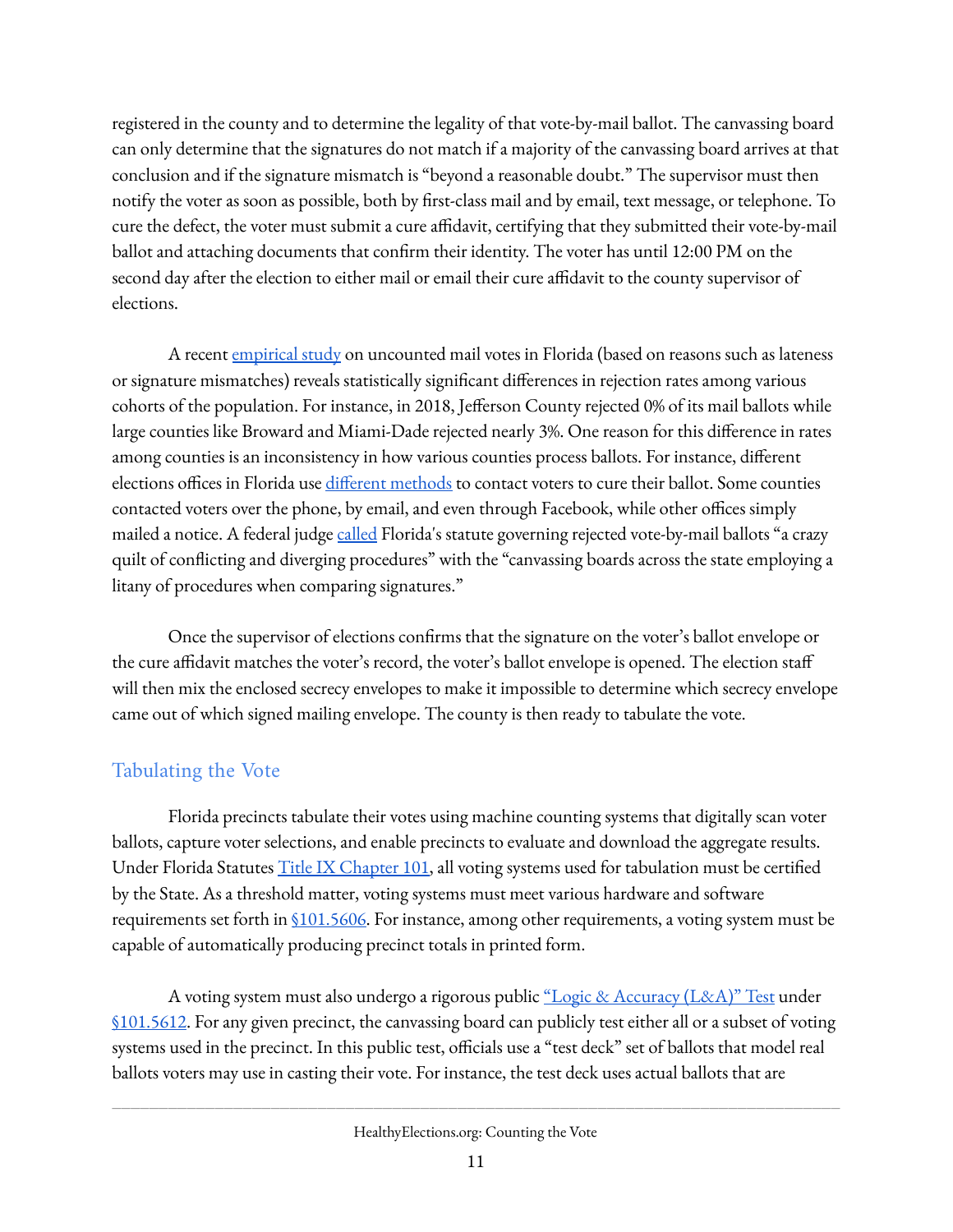hand-marked or marked with balloting devices. This test deck is run through the voting system. If a tested tabulation device produces an error in tabulating the test deck, the device is deemed unsatisfactory. The canvassing board must then determine the cause of the error; identify and test other devices that could reasonably be assumed to have the same error; and test a sufficient number of devices to determine that all other devices are satisfactory.

The canvassing board must keep records for all of the public L&A tests. Currently, all certified voting systems are listed on the Florida Division of Elections [website,](https://dos.myflorida.com/elections/voting-systems/certified-voting-systems-and-vendors/) along with each system's corresponding certification memos and certification test reports. [Democracy](https://www.dominionvoting.com/democracy-suite-ems/) Suite and [EVS](https://www.essvote.com/blog/our-technology/evs-6000/) are the two certified tabulation systems being used in Florida. Democracy Suite is used by 30 States, and EVS by more than 40 States.

Finally, acc[o](http://www.leg.state.fl.us/statutes/index.cfm?App_mode=Display_Statute&Search_String=&URL=0100-0199/0102/Sections/0102.141.html)rding to **Florida Statutes Title IX [Chapter](http://www.leg.state.fl.us/statutes/index.cfm?App_mode=Display_Statute&Search_String=&URL=0100-0199/0102/Sections/0102.141.html) 102**, results of all tabulated early voting and absentee voting must be entered into the county's election management system. The county's election management system is responsible for aggregating data on verification, tabulation, and reporting, and it enables the county to export that data and to view ballot images. All early and absentee ballots that have been tabulated and canvassed must be entered into the system by 7:00 PM the day before the election as unofficial results. These results must remain private until the close of the polls on Election Day.

### <span id="page-11-0"></span>Reporting the Vote

Election Night Reporting (ENR) procedures for Florida are dictated by Florida state law, though the specific reporting mechanisms can vary by county. As discussed above, while counties must tabulate early voting by 7:00 PM the day before the election, it is illegal to publicize these results at this time. Results must be reported to the Florida Department of State (DOS) 30 minutes after polls close and are subsequently updated every 45 minutes "in a format prescribed by the DOS". All results must be submitted to the DOS by noon on the fourth day after the election.

On election night, voters can visit a homegrown site, **Florida [Election](https://floridaelectionwatch.gov/Home) Watch**, to view results, though the vast majority of counties use a commercial product from the company VR Systems for election night results. VoterFocus, the Election Management System (EMS) developed by VR Systems, is used by 65 of 67 [counties](https://www.vrsystems.com/Portals/VR/doc/brochure-voter-focus.pdf) in Florida (it appears that Palm Beach [County](https://www.pbcelections.org/Records-Data/Election-Results) has recently also adopted VoterFocus). While the Democracy Suite and EVS hardware and software packages are responsible for tabulating the ballots, the VoterFocus software is responsible for organizing and managing election data. The election night results component reports votes per candidate (which can further be broken down into Vote By Mail, Early Voting, and Election Day) and results by precinct. **[Sarasota](https://results.enr.clarityelections.com/FL/Sarasota/103047/web.241347/#/summary) County uses** the ENR system from Scytl, another large voting technology company, while **Orange [County](https://www.ocfelections.com/election-record/2020-primary-election-2020-08-18)** appears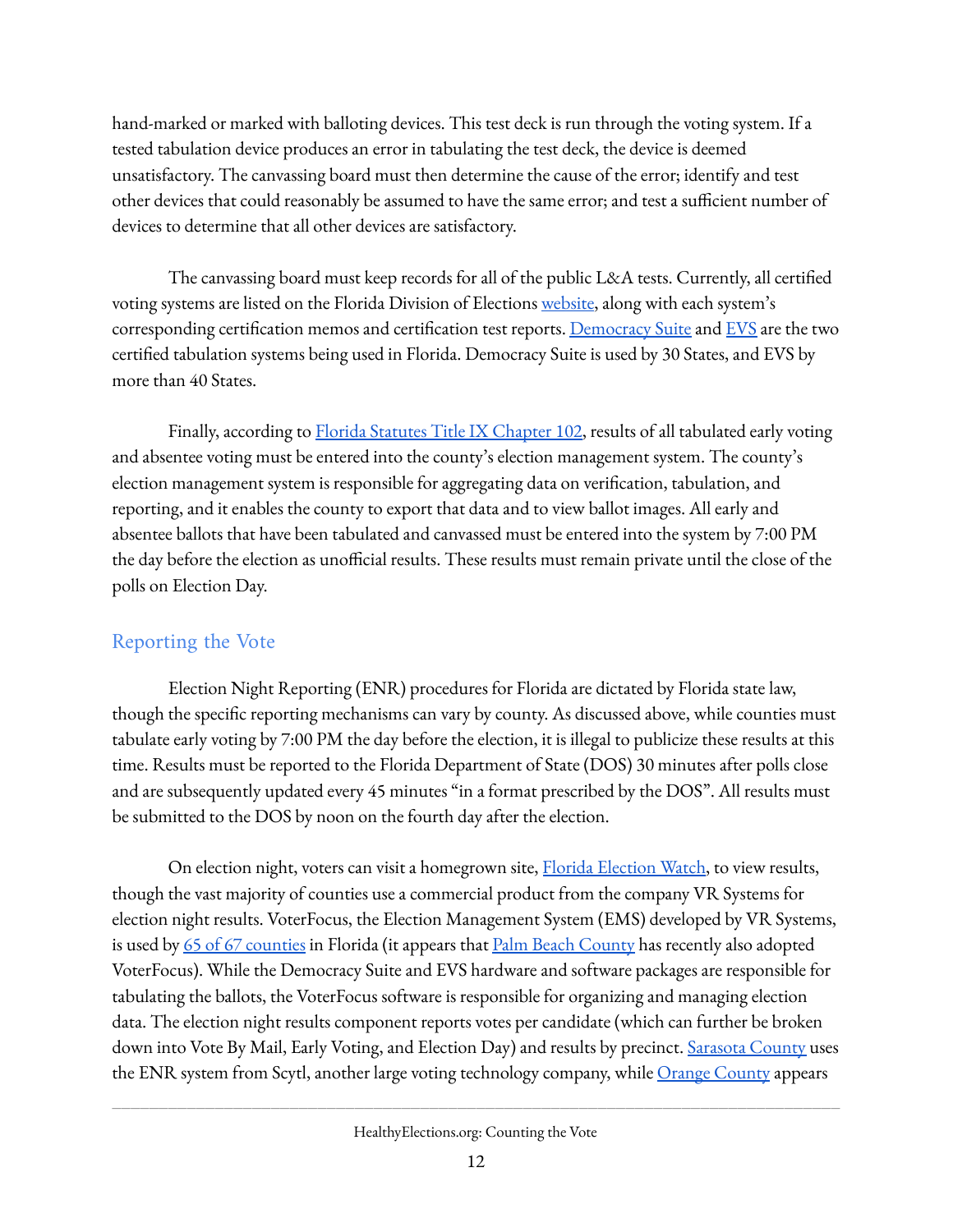to post its results on its website as .xls files. All counties simultaneously report their results to the Florida Department of State to update the state's Florida Election Watch website.

Florida has official processes for correcting reporting errors and responding to close results. As dictated in Florida Statutes Title IX Chapter 102 Section 6, if "unofficial returns"—votes that have been canvassed but not certified—contain any counting errors, counties must correct the errors and retabulate. The DOS will then verify the tabulation and compare the tabulation software with the software "filed with the department," thus checking that both the results and the software the results are counted accurately. Critically, if unofficial results indicate that a candidate or ballot measure has lost by less than 0.5%, a recount is ordered of the votes for that specific election. Moreover, if the margin of victory is equal to or less than 0.25 percent, the recount must be performed manually.

### <span id="page-12-0"></span>Certifying the Vote

Florida has different timelines for counties to submit their unofficial election results and to certify their official election results. Under Florida Statute Title IX  $\S$  [102.141\(5\),](http://www.leg.state.fl.us/statutes/index.cfm?App_mode=Display_Statute&Search_String=&URL=0100-0199/0102/Sections/0102.141.html) all Florida counties must submit *unofficial* results to the DOS by noon on the fourth day after the election. Under [§](http://www.leg.state.fl.us/statutes/index.cfm?App_mode=Display_Statute&Search_String=&URL=0100-0199/0102/Sections/0102.112.html) [102.112\(2\),](http://www.leg.state.fl.us/statutes/index.cfm?App_mode=Display_Statute&Search_String=&URL=0100-0199/0102/Sections/0102.112.html) counties then have until 12 days after the general election to canvass and certify their *official* results to the DOS.

Once counties have canvassed and certified their results, the **Florida Elections [Canvassing](http://www.leg.state.fl.us/statutes/index.cfm?App_mode=Display_Statute&Search_String=&URL=0100-0199/0102/Sections/0102.111.html)** [Commission](http://www.leg.state.fl.us/statutes/index.cfm?App_mode=Display_Statute&Search_String=&URL=0100-0199/0102/Sections/0102.111.html), made up of the governor and two members of the cabinet selected by the governor, certify all of the counties' votes. The state Canvassing Commission convenes at 9:00 AM 14 days after the general election to certify all of the votes. If, within five days after the certification of votes by the Elections Canvassing Commission, a county canvassing board determines that it has found an error in the official returns it reported to the state, and that a correction of that error could result in a change in the outcome of an election, the county canvassing board must certify corrected returns to the Department of State within 24 hours. The Elections Canvassing Commission must then correct and recertify the election returns as soon as practicable.

# <span id="page-12-1"></span>Michigan

Michigan officials are anticipating a [record-breaking](https://www.businessinsider.com/michigan-secretary-of-state-expect-election-results-week-2020-9) number of ballots this year, with mail-in ballots expected to comprise [60-70%](https://www.fox2detroit.com/news/benson-record-breaking-turnout-in-michigan-will-exceed-5-million-ballots) of all votes in the state. The COVID-19 pandemic is expected to put immense strain on Michigan's election system, with the number of absentee ballot applications on track to hit 350% of the [number](https://www.detroitnews.com/story/news/politics/2020/09/29/ex-secretaries-state-sue-over-plan-count-late-arriving-ballots/3574392001/) of absentee ballots from 2016. Furthermore, since the 2016 election, Michigan has greatly expanded voting accessibility. In 2018, voters passed a series of [statewide](https://www.michigan.gov/sos/0,4670,7-127-1633_8716_8728-21037--,00.html) ballot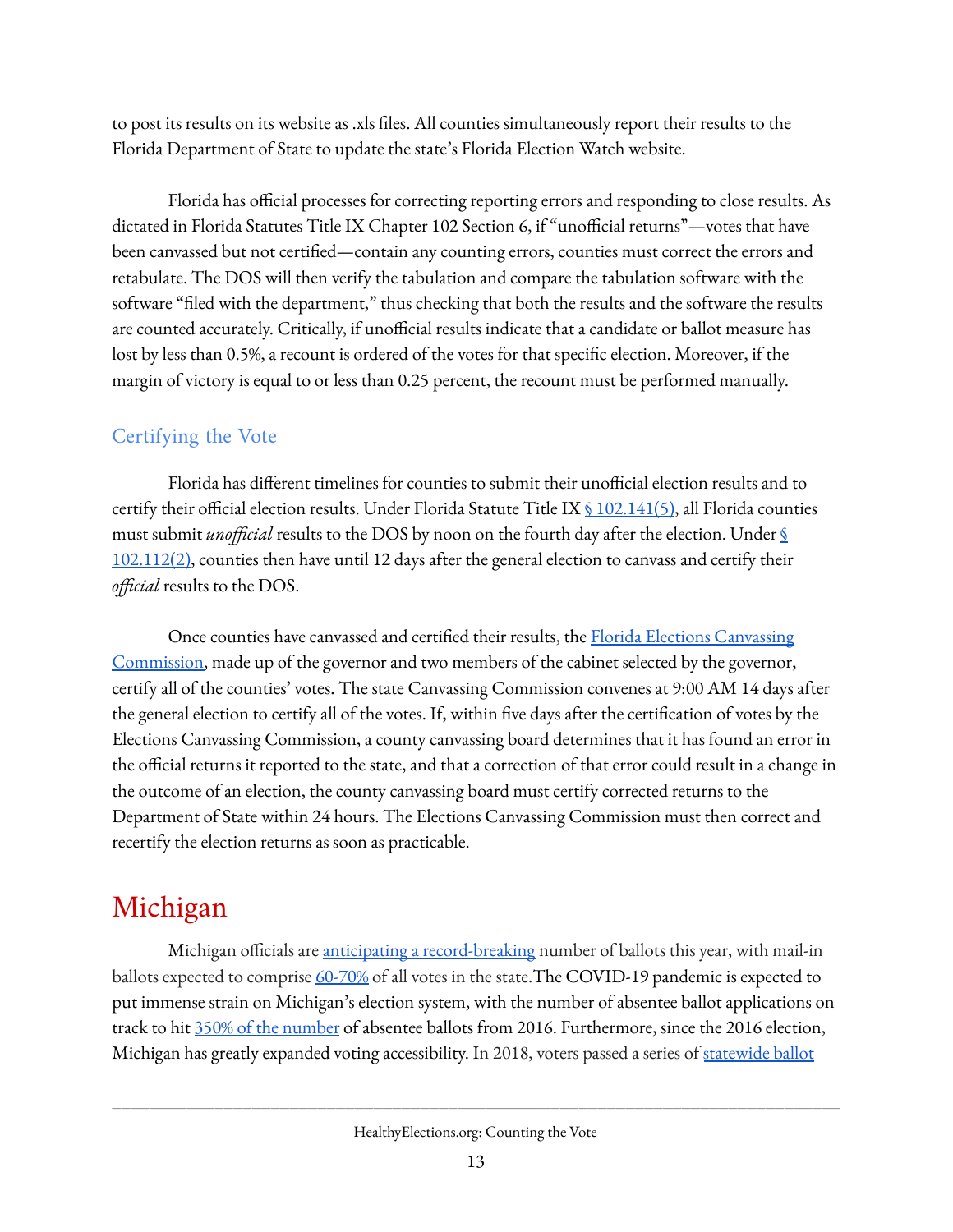[proposals](https://www.michigan.gov/sos/0,4670,7-127-1633_8716_8728-21037--,00.html) allowing all eligible and registered Michigan voters to request an absentee ballot without providing a reason and allowing same-day voter registration.

In 2016, Republican presidential candidate Donald Trump won Michigan by a <u>[little](https://www.clickondetroit.com/consumer/help-me-hank/2020/09/29/michigan-lawmakers-battle-over-how-to-count-ballots-for-presidential-election/) over</u> [10,000](https://www.clickondetroit.com/consumer/help-me-hank/2020/09/29/michigan-lawmakers-battle-over-how-to-count-ballots-for-presidential-election/) votes, capturing the state by the narrowest margin of any state in the country. Given that the election results are expected to be hotly [contested](https://www.businessinsider.com/contested-presidential-election-biden-trump-explainer-november-2020-8) in court, a possible order to recount the votes in Michigan could prove to be an incredibly complicated endeavor. Precincts with ballot count totals that are different from their result totals are [ineligible](https://www.detroitnews.com/story/news/politics/2016/12/05/recount-unrecountable/95007392/) to be recounted. This is not usually a major problem, except for the fact that voting centers are expected to grapple with incredibly high absentee voting, introducing opportunity for error. In Detroit, for example, 72% of voting [centers](https://www.detroitnews.com/story/news/politics/2020/08/20/benson-asked-investigate-detroit-perfect-storm-voting-problems/5616629002/) during the August 4th primary reported inaccurate ballot counts. Marking these precincts as ineligible for recount could have a significant impact in the event of a close race.

### <span id="page-13-0"></span>Processing Mail-In Ballots

Under MCL [§168.764a-b,](http://www.legislature.mi.gov/(S(sbdnalxljsxa4ozw2c55senu))/mileg.aspx?page=getObject&objectName=mcl-168-764a) voters must submit their marked absentee ballots [before](https://www.freep.com/story/news/politics/elections/2020/09/18/absentee-ballot-mail-michigan-election-2020-usps/3492609001/) polls close on November 3rd, either by mail or hand-delivered to their city or township clerk. While an initial ruling by the Michigan Court of Claims extended the deadline, allowing all mail-in ballots that [arrive](https://www.foxnews.com/politics/michigan-mail-in-voting-what-to-know) within two weeks of [Election](https://www.foxnews.com/politics/michigan-mail-in-voting-what-to-know) Day to be counted, the Michigan Court of Appeals [overturned](https://thehill.com/homenews/state-watch/521516-michigan-court-overturns-absentee-ballot-extension) the [decision,](https://thehill.com/homenews/state-watch/521516-michigan-court-overturns-absentee-ballot-extension) stating that there was no need for the extension given the number of ballot delivery options available to voters.

Once election precincts receive their absentee ballots, they can employ one of two options: (1) the clerk may deliver the ballot to the absent voter's precinct, where it will be processed and counted by election inspectors, MCL 168.765, or (2) if the city or township election commission has established an absent voter counting board (AVCB), then the ballots must be taken to the AVCB for processing and [counting](https://www.detroitnews.com/story/opinion/2020/07/01/opinion-new-law-protects-absentee-voting-election/3280231001/), MCL 168.765a, 168.765d. AVCBs are dedicated election counting boards that meet at a separate location away from the polls and focus solely on processing absentee ballots under the supervision of election inspectors. For reporting purposes, AVCBs are precincts, so their results are reported separately from the precincts established for in-person voting. In contrast, ballots delivered directly to the absent voter's precinct are included as part of the precinct's total (Elec. Offs. [Manual,](https://www.michigan.gov/documents/sos/VIII_Absent_Voter_County_Boards_265998_7.pdf) [Ch.](https://www.michigan.gov/documents/sos/VIII_Absent_Voter_County_Boards_265998_7.pdf) 8). On June 23, 2020, Governor Gretchen Whitmer [signed](https://www.michigan.gov/whitmer/0,9309,7-387-90499-532777--,00.html) into law an amendment that gives municipalities the option to combine resources with other cities and townships in the county to create AVCBs, whereas the law had previously only allowed AVCBs to serve an individual precinct.

According to MCL [§168.765a\(8\),](http://www.legislature.mi.gov/(S(vt5cruon3h13t33cmi0g0shx))/mileg.aspx?page=getObject&objectName=mcl-168-765a) absentee ballots cannot be processed until 7:00 AM on Election Day. A bill with bipartisan support was just [signed](https://www.freep.com/story/news/politics/elections/2020/10/06/whitmer-absentee-voting-michigan-ballots/3635670001/) into law on October 6th, 2020, expanding work shifts for absentee ballot counting and allowing [municipalities](https://www.bridgemi.com/michigan-government/bill-speed-absentee-ballot-counting-passes-michigan-house) with populations of at least 25,000 to process absentee ballots the day before the election, from 10:00 AM to 8:00 PM. Processing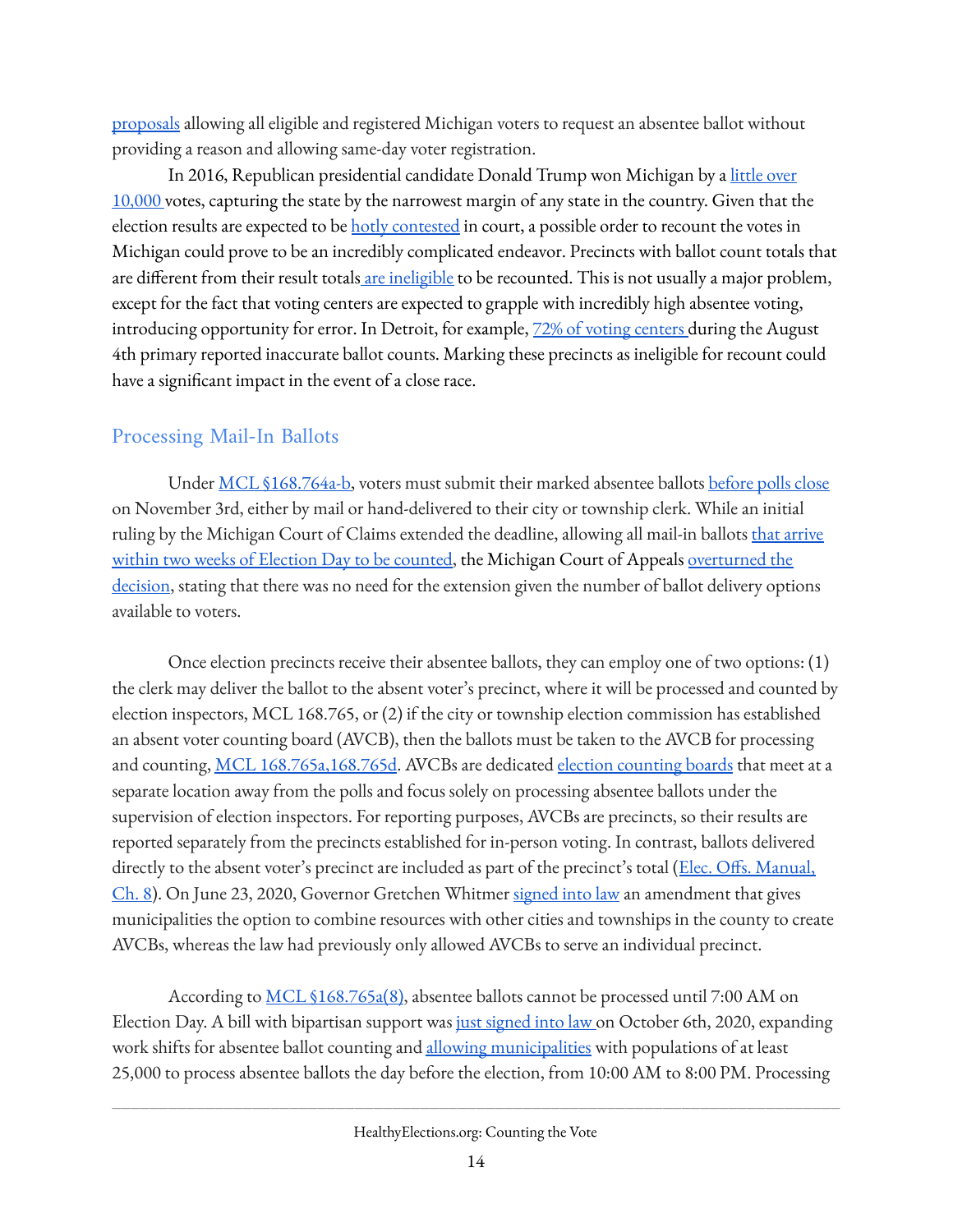a mail-in ballot [requires](https://www.michigan.gov/documents/sos/june_2011_clerk_accredi_manual_cover-content_362765_7.pdf) satisfaction of various formalities, including that the clerk has completed relevant portions of the return envelope and that the ballot stub number matches the number recorded for that voter. According to MCL \$168.766, the board of inspectors must then verify the voter's signature on the ballot envelope against their signature in the qualified voter file, registration record, or master card (depending on their method of voter registration). See the **Healthy Elections [Signature](https://healthyelections.org/sites/default/files/2020-10/Signature-Verification-Report.pdf)** Verification report for more details on Michigan's verification process. If the signature is verified, the ballot is then removed from its exterior mailing envelope and the ballot 'processing' is complete. In Ann Arbor, MI, processing a single ballot takes an estimated 45 [seconds.](https://bipartisanpolicy.org/report/counting-the-vote-during-the-2020-election/)

Only after a mail-in ballot has been fully processed can it be [removed](https://www.michigan.gov/documents/sos/june_2011_clerk_accredi_manual_cover-content_362765_7.pdf) from its secrecy envelope and placed into a tabulator for counting. Under  $MCL \$ [§168.798c\(1\)](http://www.legislature.mi.gov/(S(vt5cruon3h13t33cmi0g0shx))/mileg.aspx?page=getobject&objectname=mcl-168-798c&query=on&highlight=tabulating), absentee ballots may be cast as paper ballots, ballot cards, or a combination thereof, depending on the precinct. If an absentee voter submits a paper ballot, election inspectors are authorized to record the ballot on a paper ballot card that is then fed into the tabulator. These tabulators must automatically reject ballots that are 'overvoted' or blank per MCL [§168.795\(2\)](http://www.legislature.mi.gov/(S(vt5cruon3h13t33cmi0g0shx))/mileg.aspx?page=getobject&objectname=mcl-168-795&query=on&highlight=tabulating) (consistent with tabulators used for in-person voting described in the next section). Per [MCL168.809\(2\),](http://www.legislature.mi.gov/(S(ch2eljt50p5djew4n5l0k2nc))/mileg.aspx?page=GetObject&objectname=mcl-168-809) after the precinct or AVCB completes its vote count, a sealed statement of returns is reported to the county clerk, who may then provide an unofficial tabulation of the returns to the public, pending an official canvass by the county canvassing board.

### <span id="page-14-0"></span>Tabulating the Vote

Each Michigan county has the discretion to choose its own electronic voting system, so long as it meets all of the rigorous requirements outlined in  $MCL$  \$168.795(1). The statute states the system must include: (1) usage of paper ballots for tabulating purposes(§168.795(1)(b)); (2) electronic tabulation equipment that automatically rejects all choices recorded on an elector's ballot if the elector votes for more choices than they are allowed to (also known as overvoting)( $\S168.795(1)(c)$ ; (3) electronic tabulating equipment that can reject a ballot if no valid votes are cast( $$168.795(1)(g)$ ); and (4) electronic tabulation equipment that can alert the elector if their ballot is spoiled and give them the opportunity to cast another ballot( $$168.795(1)(c)$ ). Additionally, the tabulators should also provide a method for them to be rendered 'inoperable' if vote totals are revealed before polls close per §168.795(2). Under MCL [§168.803\(2\)](http://www.legislature.mi.gov/(S(vt5cruon3h13t33cmi0g0shx))/mileg.aspx?page=getObject&objectName=mcl-168-803&highlight=absentee), a vote will count only if the voter places a mark properly in the predetermined area. Lastly, if, for whatever reason, the counting center is separate from the precinct, and a ballot being fed into the tabulator is rejected because of physical damage or defect, election officials can duplicate the damaged ballot and re-feed it into the tabulator <u>under MCL §168.798a</u>. There are currently three [companies](https://www.michigan.gov/sos/0,4670,7-127-1633_11976-185718--,00.html) that supply tabulators that meet these requirements to the state.

Every electronic tabulating system is tested at least twice under Michigan law. According to the Test [Procedure](https://www.michigan.gov/documents/test_deck_manual05_131814_7.pdf) Manual, both tests must confirm that "1) the equipment is performing properly, 2) the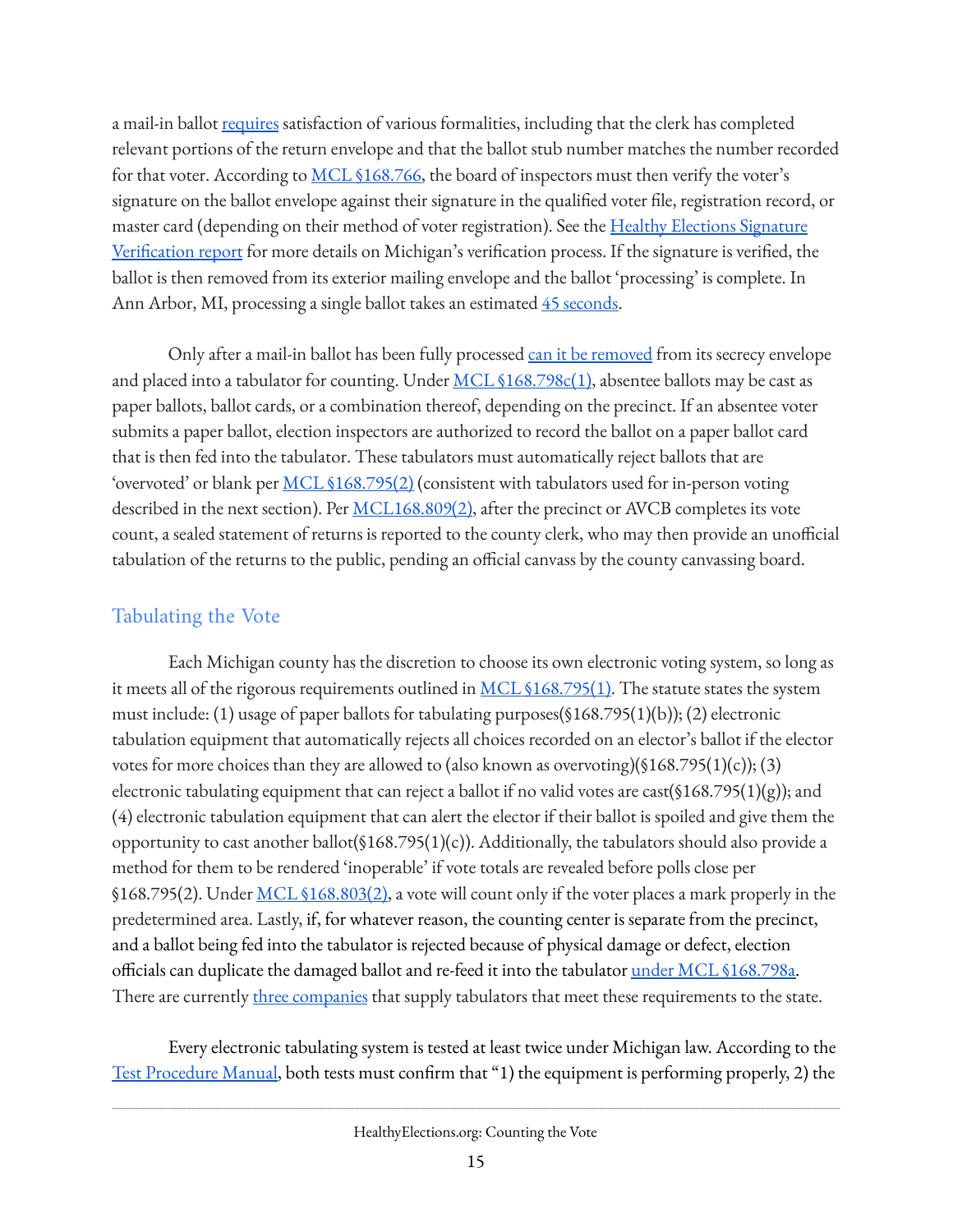ballots have been properly prepared for each precinct, and 3) that the programs will accurately count votes." The first test is known as the "preliminary accuracy test" and must be run as soon as clerks receive the tabulator and ballots. The second test, known as the "public accuracy test," is mandated by  $MCL $168.798(1)$ . Election officials must give the public at least 48 hours notice of the time and place</u> of the test, and such notice must be placed in a newspaper "published in the county, city, village, township, or school district where the electronic [tabulating](http://www.legislature.mi.gov/(S(vt5cruon3h13t33cmi0g0shx))/mileg.aspx?page=getobject&objectname=mcl-168-798&query=on&highlight=tabulating#5) equipment is used." Both of these run a series of ballots through the tabulator, checking to make sure that the tabulator accurately counts the ballots and rejects ballots that are blank or overvoted as outlined in  $MCL \$ [§168.795\(1\).](http://www.legislature.mi.gov/(S(vt5cruon3h13t33cmi0g0shx))/mileg.aspx?page=getobject&objectname=mcl-168-795&query=on&highlight=tabulating)

Under <u>MCL §168.798b</u>, once the vote count is fully tabulated and write-in and absentee votes are separately added (if necessary), the count reported by the electronic tabulating equipment constitutes the official return of each precinct or election district, once it has been duly certified.

### <span id="page-15-0"></span>Reporting the Vote

Michigan state law requires county clerks to tabulate unofficial results and report them to the public upon receipt of statement of returns. According to MCL [§168.798b,](http://www.legislature.mi.gov/(S(3k2eapqu0wlpeourbbxjxsyi))/mileg.aspx?page=getObject&objectName=mcl-168-798b) unofficial results of Michigan elections must be made available to the public. Additionally, according to MCL [§168.809,](http://www.legislature.mi.gov/(S(vdy4obcpnmgff4bmhvy3viwm))/mileg.aspx?page=GetObject&objectname=mcl-168-809) upon receipt of the sealed statement of returns from the county election inspectors, county clerks must compile unofficial results for the county and make them available to the public. However, no timeline is placed on the public reporting requirement by law, so while unofficial results are often available on election night, counties seem to publicly post unofficial results anywhere from hours to months after the close of polls.

Election night results are reported at the state and local level in Michigan. The Michigan Secretary of State's office reports unofficial results on its webpage. Many counties also directly post their unofficial results on their designated websites as PDFs. A list of those county websites can be found <u>[here](https://www.michigan.gov/sos/0,4670,7-127-1633_8722-103241--,00.html)</u>. Additionally, a few counties employ **[ElectionSource](https://electionsource.com/)**, a local Michigan company, as an Election Management Service (EMS) vendor. ElectionSource provides an unofficial results reporting site for county-level results, found [here](https://electionreporting.com/). However, Michigan's largest county, Wayne County, cut ties with ElectionSource's results reporting service shortly before the 2018 general election, due to [operational](https://www.thenewsherald.com/news/wayne-county-clerk-s-office-cuts-ties-with-web-based/article_f3ff258c-de1e-11e8-80fe-136d88cf4c82.html) mishaps during the 2018 primary.

# <span id="page-15-1"></span>Certifying the Vote

Each of Michigan's 83 Boards of County Canvassers is [responsible](http://www.mml.org/pdf/information/elections-structure_of_michigan_elections_system_sos.pdf) for certifying its county's votes to the Michigan Board of State [Canvassers.](https://www.michigan.gov/sos/0,4670,7-127-1633_41221---,00.html) Under MCL [§168.822](http://www.legislature.mi.gov/(S(5gog1eknbljrntkrrffdssw2))/mileg.aspx?page=GetObject&objectname=mcl-168-822), a Board of County Canvassers must certify that county's votes within 14 days of the election. Once a county has finished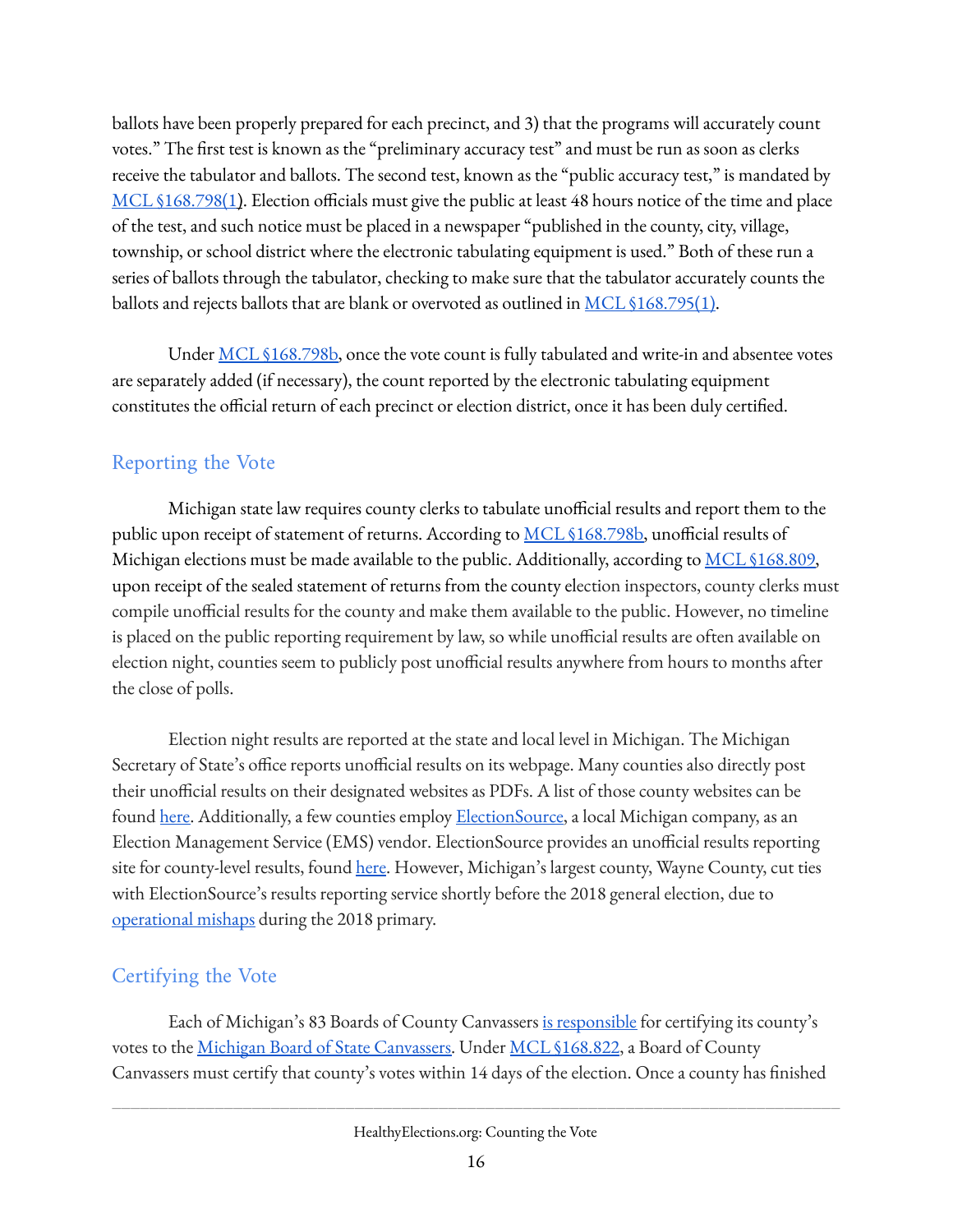its certification, then, under Michigan Coded Laws \$168.824, it must prepare a sealed statement containing data on the county's votes, including, for instance, the number of votes cast for each office. If the Board of County Canvassers fails to certify its votes and prepare this sealed statement within 14 days, it must deliver all relevant voting records on hand to the Board of State Canvassers, and the Board of State Canvassers will finish certifying that particular county's votes within 10 days of receiving those records. Under  $MCL §168.842(1)$  $MCL §168.842(1)$ , the Board of State Canvassers must begin the state certification</u> process within 20 days after the election and finish certification within 40 days after the election.

Michigan can also require counties to certify their votes on an expedited basis. Under [MCL](http://www.legislature.mi.gov/(S(hvxgrrjjdkseafrnhe0xpapy))/mileg.aspx?page=getObject&objectName=mcl-168-842)  $$168.842(2)$ , if the unofficial election returns show that the vote differential between the first place and second place candidates for the presidential election is fewer than 25,000 votes, the secretary of state may direct the Boards of County Canvassers to finish certification more quickly. In fact, the secretary of state may require the Boards of County Canvassers to finish certification and prepare their sealed statements between 7 and 14 days after the election.

Candidates can also petition the Michigan secretary of state to conduct a vote recount in certain counties. Under Michigan Coded Laws [§168.879,](http://www.legislature.mi.gov/(S(uektg5vcl3rvkqlbb13hl3or))/mileg.aspx?page=getObject&objectName=mcl-168-879) the candidate must petition for a recount within 48 hours of the completion of certification. The candidate must be able to allege a good-faith belief that, but for voter fraud or mistake, the candidate would have had a reasonable chance of winning the election. The petition must allege specific instances of wrongdoing, if the candidate has such evidence, but the candidate must specify the counties in which they request a recount. Under Michigan Coded Laws §§[168.867](http://www.legislature.mi.gov/(S(ihafo25kyn3r4cqefxvog5ai))/mileg.aspx?page=getObject&objectName=mcl-168-867) and [168.881](http://www.legislature.mi.gov/(S(g5v5brmwgzdmrzxfoedmrasu))/mileg.aspx?page=getObject&objectName=mcl-168-881), the candidate requesting a recount must pay \$25 deposit per precinct. This fee is raised to \$125 per precinct if the pre-petition margin of victory for the winning candidate over the petitioner is greater than 50 votes, or 0.5 percent of all votes cast, whichever is greater. If the outcome of the election is altered as a result of the recount, the deposit is refunded. Notably, under Michigan Coded Laws \$\$168.880 and [168.880a,](http://www.legislature.mi.gov/(S(yg4y2oxmnso4p0jjbgxt2b4k))/mileg.aspx?page=getObject&objectName=mcl-168-880a) registered voters in Michigan can also petition for a vote recount and the state itself will automatically trigger a statewide recount if the winning candidate's lead is 2,000 votes or fewer.

# <span id="page-16-0"></span>North Carolina

The way North Carolina processes and counts its mail-in ballots may have a profound effect on the results of the state's 2020 General Election. As of September 30, 2020, North Carolina had already [experienced](https://s3.amazonaws.com/dl.ncsbe.gov/Press/NC%20Absentee%20Ballot%20Requests%20for%202020%20General%20Election/Daily_Absentee_Request_Report_2020Sep30.pdf) an approximately nine-fold increase in absentee ballot requests over the number requested at the same date in 2016. North Carolina election law allows officials some flexibility to deal with this influx. For instance, local election officials have the authority to begin <u>[opening](https://s3.amazonaws.com/dl.ncsbe.gov/sboe/numbermemo/2020/Numbered%20Memo%202020-25_Absentee%20Board%20Meetings.pdf)</u> and preparing absentee ballots for counting on the fth Tuesday before Election Day. They may also hold additional meetings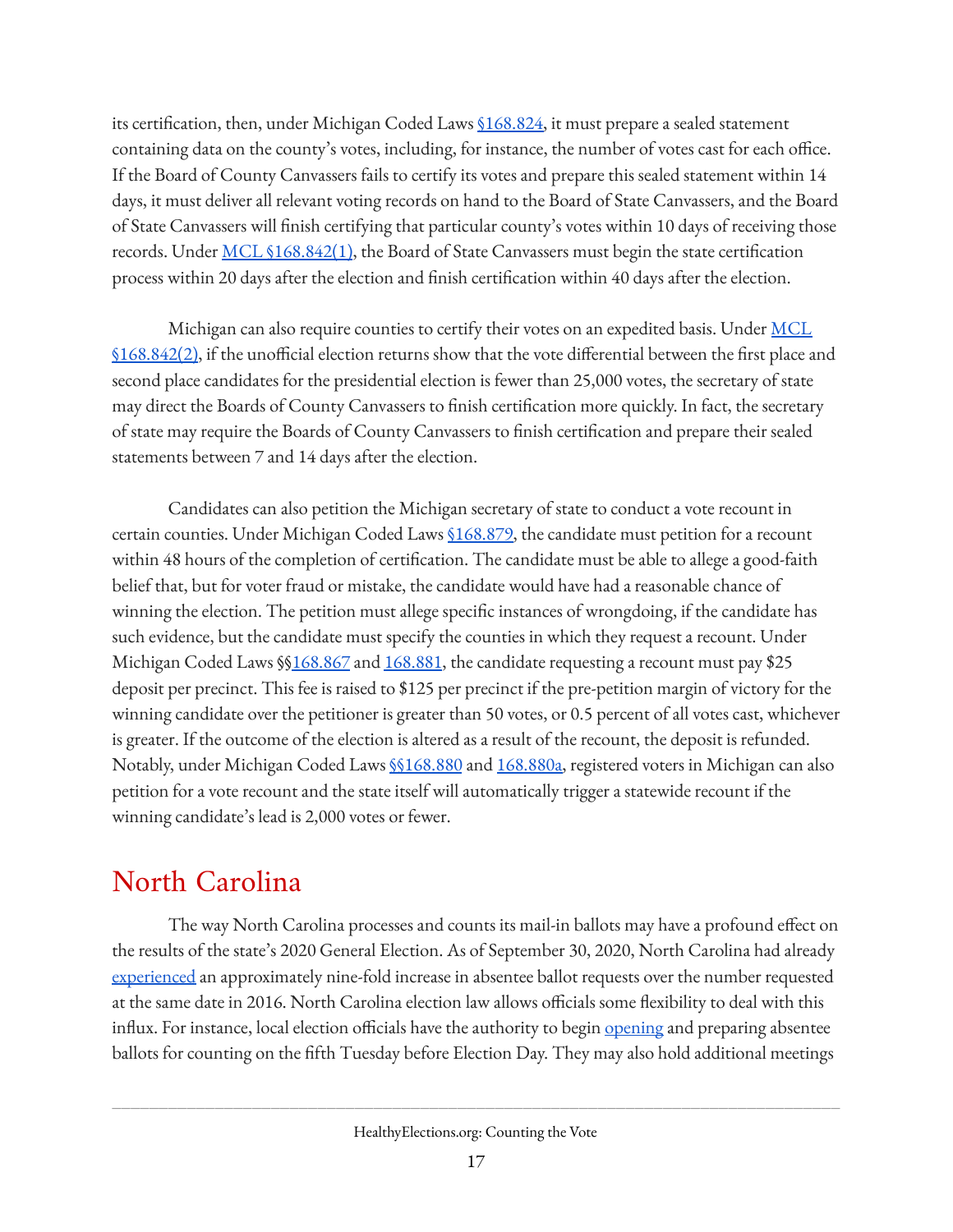after Election Day and prior to the day of canvass to **[count](https://www.ncleg.gov/EnactedLegislation/Statutes/PDF/BySection/Chapter_163/GS_163-234.pdf)** late-arriving absentee ballots. Recent litigation has also [changed](https://s3.amazonaws.com/dl.ncsbe.gov/sboe/numbermemo/2020/Numbered%20Memo%202020-19_Absentee%20Deficiencies.pdf) the procedures for how absentee ballots can be processed and counted. The outcome of pending litigation, including *fi[lings](https://www.supremecourt.gov/DocketPDF/20/20A71/158465/20201022093436364_WISE%20SCOTUS%20Emergency%20Injunction.pdf)* with the U.S. Supreme Court, may further alter how North Carolina can process and count its absentee ballots.

Although some aspects of North Carolina election law require statewide uniformity, others allow a degree of discretion for individual counties. North Carolina statute lays out some <u>[general](https://www.ncleg.gov/EnactedLegislation/Statutes/PDF/BySection/Chapter_163/GS_163-182.1.pdf)</u> [principles](https://www.ncleg.gov/EnactedLegislation/Statutes/PDF/BySection/Chapter_163/GS_163-182.1.pdf) for how ballots should be counted. It also requires the North Carolina State Board of Elections to adopt *[uniform](https://www.ncleg.gov/EnactedLegislation/Statutes/PDF/BySection/Chapter_163/GS_163-182.1.pdf)* standards and procedures for how counties should count votes and how individual counties may make use of different vote-counting systems, such as electronic, mechanical, or hand-to-eye counts. All counties may be required to <u>[engage](https://www.ncleg.gov/EnactedLegislation/Statutes/PDF/BySection/Chapter_163/GS_163-182.2.pdf)</u> in hand-to-eye counts or recounts of at least some of their paper ballots or records. The results from all counties will be <u>[viewable](https://www.ncsbe.gov/results-data/election-results/about-election-results-dashboard)</u> on election night on the North Carolina Election Results Dashboard. Later, the canvassing and certification of votes [takes](https://www.ncleg.gov/EnactedLegislation/Statutes/PDF/BySection/Chapter_163/GS_163-182.5.pdf) place both at both the county- and state-level, with the potential for mandatory and discretionary recounts to **[delay](https://www.ncleg.gov/EnactedLegislation/Statutes/PDF/BySection/Chapter_163/GS_163-182.7.pdf)** the completion of the canvass at each level.

#### <span id="page-17-0"></span>Processing Mail-In Ballots

North Carolina election law and guidance provide flexibility for county boards of elections to deal with the anticipated significant increase in mail-in ballots. Before beginning to count mail-in ballots (which North Carolina election officials often [refer](https://s3.amazonaws.com/dl.ncsbe.gov/sboe/numbermemo/2020/Numbered%20Memo%202020-25_Absentee%20Board%20Meetings.pdf) to as "absentee ballots"), county boards of elections may begin [scanning](https://s3.amazonaws.com/dl.ncsbe.gov/sboe/numbermemo/2020/Numbered%20Memo%202020-25_Absentee%20Board%20Meetings.pdf) each approved absentee ballot, a process which consists of opening approved absentee ballots, removing them from their envelopes, and inserting them into the tabulator. At this time, the county boards [may](https://s3.amazonaws.com/dl.ncsbe.gov/sboe/numbermemo/2020/Numbered%20Memo%202020-25_Absentee%20Board%20Meetings.pdf) use the tabulators to "read" the ballots, but the tabulators do not count the ballots until Election Day. This early preparatory step allows election officials to [identify](https://s3.amazonaws.com/dl.ncsbe.gov/sboe/numbermemo/2020/Numbered%20Memo%202020-25_Absentee%20Board%20Meetings.pdf) which ballots cannot be read by the tabulator machine, perhaps because of damage, and to make duplicate copies of the unreadable ballots that can be read by the tabulator machine. That way, election staff can <u>[avoid](https://s3.amazonaws.com/dl.ncsbe.gov/sboe/numbermemo/2020/Numbered%20Memo%202020-25_Absentee%20Board%20Meetings.pdf)</u> having to manually input each voter's selections from a ballot into the reporting software, which can save time come Election Day. All approved absentee ballots must be [scanned](https://s3.amazonaws.com/dl.ncsbe.gov/sboe/numbermemo/2020/Numbered%20Memo%202020-25_Absentee%20Board%20Meetings.pdf) by the tabulator machi[n](https://s3.amazonaws.com/dl.ncsbe.gov/sboe/numbermemo/2020/Numbered%20Memo%202020-25_Absentee%20Board%20Meetings.pdf)e. Each county board of election can [decide](https://s3.amazonaws.com/dl.ncsbe.gov/sboe/numbermemo/2020/Numbered%20Memo%202020-25_Absentee%20Board%20Meetings.pdf), by majority vote, to begin the scanning process during each absentee board meeting. Indeed, a September 22, 2020, <u>[memo](https://s3.amazonaws.com/dl.ncsbe.gov/sboe/numbermemo/2020/Numbered%20Memo%202020-25_Absentee%20Board%20Meetings.pdf)</u> from North Carolina State Board of Elections Executive Director Karen Bell notes that, due "to the significant increase in absentee ballots this election, it is strongly recommended that county boards authorize the scanning of approved ballots during absentee board meetings instead of waiting until Election Day." The earliest county boards can [begin](https://s3.amazonaws.com/dl.ncsbe.gov/sboe/numbermemo/2020/Numbered%20Memo%202020-25_Absentee%20Board%20Meetings.pdf) scanning absentee ballots is thus during the first absentee board meeting, which county boards are required to hold on September 29 for the 2020 general election. County boards also [have](https://s3.amazonaws.com/dl.ncsbe.gov/sboe/numbermemo/2020/Numbered%20Memo%202020-25_Absentee%20Board%20Meetings.pdf) the authority to delegate additional preparatory steps to staff to perform before absentee board meetings. Preparatory steps [include](https://s3.amazonaws.com/dl.ncsbe.gov/sboe/numbermemo/2020/Numbered%20Memo%202020-25_Absentee%20Board%20Meetings.pdf) tasks such as inspecting the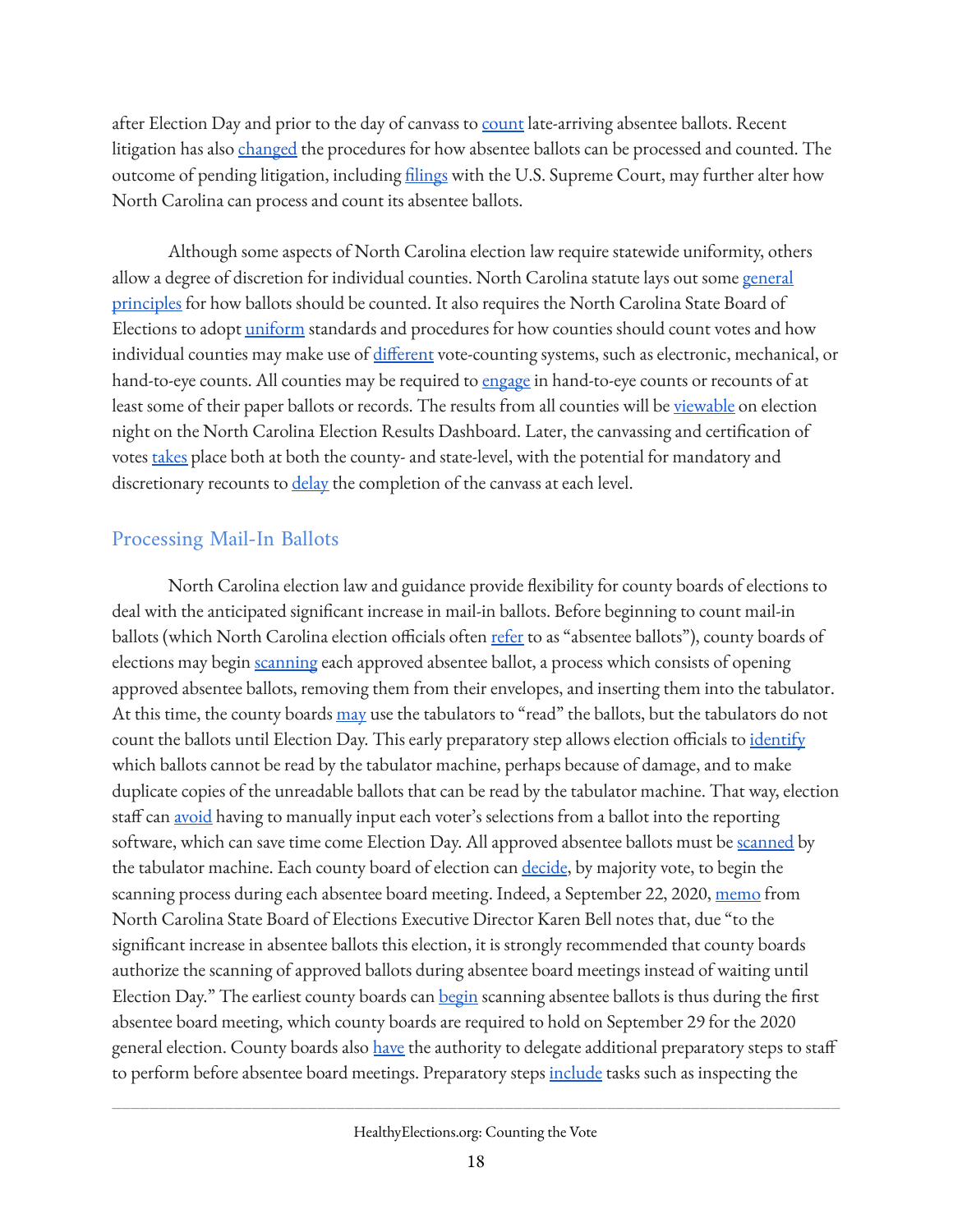ballot return envelopes for deficiencies and, if any deficiencies are discovered, notifying voters within one business day.

The process for how county boards and their staff can evaluate and address deficiencies in absentee return envelopes has been the subject of recent litigation. The aforementioned September 22, 2020 memo from the North Carolina State Board of Elections, for instance, is at issue in the lawsuit *Arnett v. North [Carolina](https://drive.google.com/file/d/1bFTGfQ9vvr1_5AOjScRzjioEr7b_OGu1/view) State Board of Elections,* which may require the State Board to provide greater access to the public to observe and provide input to the absentee return envelope evaluation process. An August 2020 [memo](https://s3.amazonaws.com/dl.ncsbe.gov/sboe/numbermemo/2020/Numbered%20Memo%202020-19_Absentee%20Deficiencies.pdf) from North Carolina State Board of Elections Executive Director Karen Bell, later revised in September and October following a recent settlement and rulings in *N.C. [Alliance](https://electionlawblog.org/wp-content/uploads/NC-Alliance-20201005-judgment.pdf) for Retired [Americans](https://electionlawblog.org/wp-content/uploads/NC-Alliance-20201005-judgment.pdf) v. North Carolina* and *[Democracy](https://assets.documentcloud.org/documents/7231514/10-14-20-Democracy-North-Carolina-v-NC-Opinion.pdf) NC v. North Carolina State Bd. of Elections*, also provides guidance on how the county boards and their staff can evaluate and address deficiencies in absentee return envelopes. Notably, in verifying the voter's signature on the return envelope, the county board should **[presume](https://s3.amazonaws.com/dl.ncsbe.gov/sboe/numbermemo/2020/Numbered%20Memo%202020-19_Absentee%20Deficiencies.pdf)** that the signature is that of the voter, absent clear evidence to the contrary, if "it appears to be the name of the voter." Furthermore, the signature will be [accepted](https://s3.amazonaws.com/dl.ncsbe.gov/sboe/numbermemo/2020/Numbered%20Memo%202020-19_Absentee%20Deficiencies.pdf) even if it is illegible. There is also no legal requirement to [compare](https://s3.amazonaws.com/dl.ncsbe.gov/sboe/numbermemo/2020/Numbered%20Memo%202020-19_Absentee%20Deficiencies.pdf) the voter's signature on the absentee return envelope "with the voter's signature in their registration record." If an absentee return envelope [lacks](https://s3.amazonaws.com/dl.ncsbe.gov/sboe/numbermemo/2020/Numbered%20Memo%202020-19_Absentee%20Deficiencies.pdf) a witness signature, however, then a voter can no longer cure the deficiency and save the ballot by submitting a certification over mail or email. Instead, their ballot will be rejected and county boards and their staff will [reissue](https://s3.amazonaws.com/dl.ncsbe.gov/sboe/numbermemo/2020/Numbered%20Memo%202020-19_Absentee%20Deficiencies.pdf) the voter a new ballot.

Other recent litigation, *Wise v. North Carolina State Board of Elections*and *Moore v. Circosta*, has challenged the State Board's rules for evaluating and addressing deficiencies in absentee return envelopes as outlined in its August 2020 [memo](https://s3.amazonaws.com/dl.ncsbe.gov/sboe/numbermemo/2020/Numbered%20Memo%202020-19_Absentee%20Deficiencies.pdf) (revised in October), as well as its revision of the absentee ballot deadline. Initially, on October 3, a U.S. District Court for the Eastern District of North Carolina, Western Division [issued](https://www.courtlistener.com/recap/gov.uscourts.nced.182699/gov.uscourts.nced.182699.47.0.pdf) a temporary restraining order preventing the State Board of Elections from enforcing [rules](https://s3.amazonaws.com/dl.ncsbe.gov/sboe/numbermemo/2020/Numbered%20Memo%202020-28_Court%20Orders.pdf) for evaluating and addressing deficiencies in absentee return envelope[s,](https://s3.amazonaws.com/dl.ncsbe.gov/sboe/numbermemo/2020/Numbered%20Memo%202020-28_Court%20Orders.pdf) and [transferred](https://s3.amazonaws.com/dl.ncsbe.gov/sboe/numbermemo/2020/Numbered%20Memo%202020-28_Court%20Orders.pdf) both cases to the U.S. District Court for the Middle District of North Carolina. Later, on October 14, the latter court then <u>[denied](https://assets.documentcloud.org/documents/7231484/Democracy-NC-Judge-Osteen-Order-2020-10-14.pdf)</u> the conversion of the temporary restraining order into a preliminary injunction. Then, on October 20, the U.S. Court of Appeals for the Fourth Circuit [denied](https://assets.documentcloud.org/documents/7273830/10-20-20-Wise-v-Circosta-4th-Circuit.pdf) plaintiffs' appeals and their requests for injunctive relief. As such, the State Board can continue to enforce the rules for evaluating and addressing deficiencies in absentee return envelopes that it outlined in its recent [memos](https://s3.amazonaws.com/dl.ncsbe.gov/sboe/numbermemo/2020/Numbered%20Memo%202020-28_Court%20Orders.pdf), and absentee ballots can be [received](https://assets.documentcloud.org/documents/7273830/10-20-20-Wise-v-Circosta-4th-Circuit.pdf) and counted nine days after Election Day, so long as they are mai[led](https://www.supremecourt.gov/DocketPDF/20/20A71/158465/20201022093436364_WISE%20SCOTUS%20Emergency%20Injunction.pdf) on or before Election Day. Plaintiffs in both cases filed a request with the U.S. Supreme Court for an emergency injunction, but on October 28, the Court [denied](https://www.supremecourt.gov/opinions/20pdf/20a72_5hek.pdf) the request. However, the Supreme Court may decide to revisit the issue after the election, thus leaving open the possibility that mail-in ballots postmarked on Election Day but received more than three but less than nine days after Election Day may become invalidated at a later date.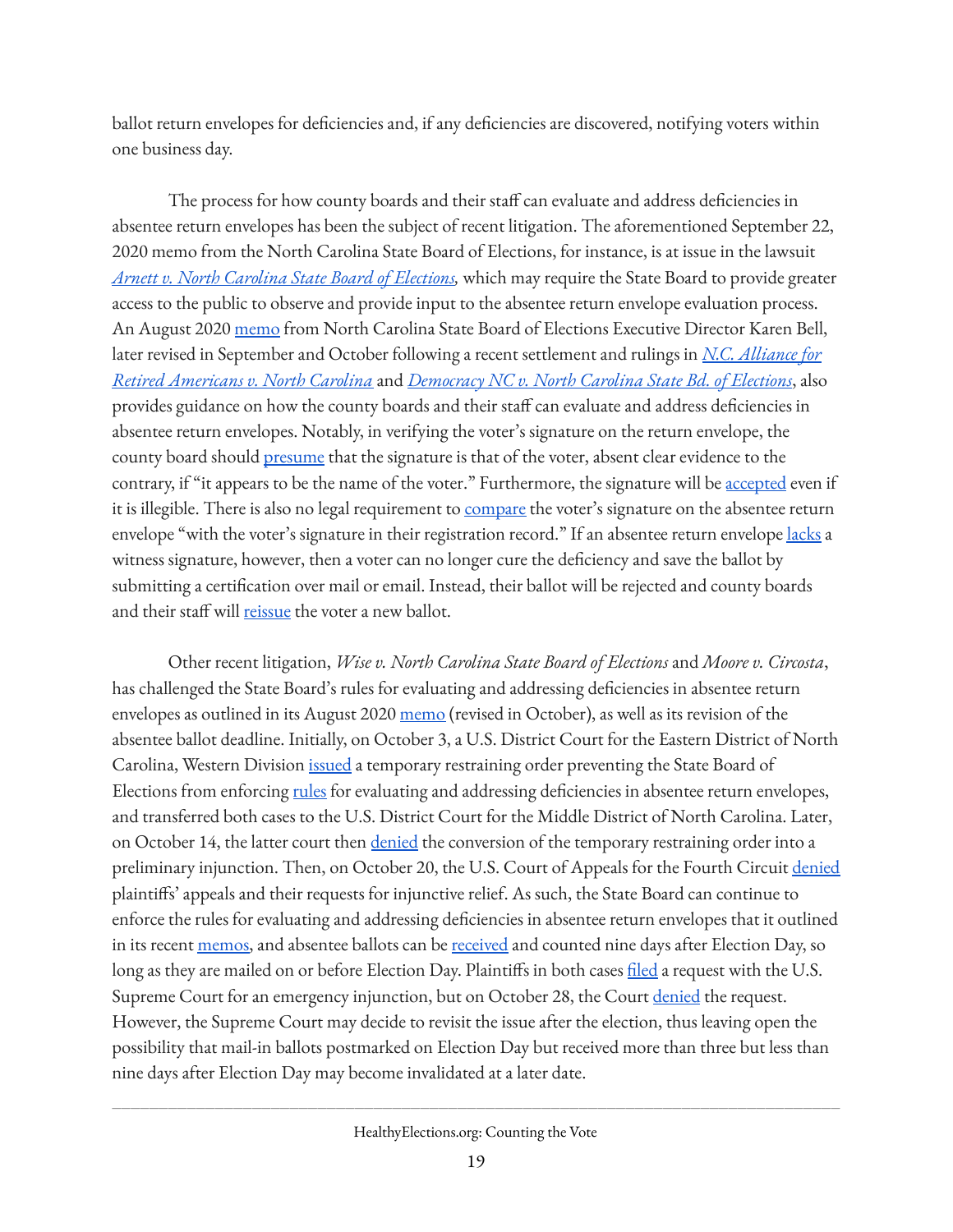Pending further action by the U.S. Supreme Court, the State Board can continue to enforce the rules for evaluating and addressing deficiencies that it outlined in the version of its August 2020 [memo](https://s3.amazonaws.com/dl.ncsbe.gov/sboe/numbermemo/2020/Numbered%20Memo%202020-19_Absentee%20Deficiencies.pdf) that it revised in October 2020. Generally speaking, some deficiencies can be cured by the submission of a certification from the voter addressing the deficiency, whereas other deficiencies require the reissuance of a ballot, and still others require board action. If a deficiency is [discovered](https://s3.amazonaws.com/dl.ncsbe.gov/sboe/numbermemo/2020/Numbered%20Memo%202020-19_Absentee%20Deficiencies.pdf) in a board meeting, then it cannot be resolved by staff and will instead require board action to evaluate the deficiency. If the board [rejects](https://s3.amazonaws.com/dl.ncsbe.gov/sboe/numbermemo/2020/Numbered%20Memo%202020-19_Absentee%20Deficiencies.pdf) the envelope by majority vote, then it must notify the voter within one business day. If the envelope [indicates](https://s3.amazonaws.com/dl.ncsbe.gov/sboe/numbermemo/2020/Numbered%20Memo%202020-19_Absentee%20Deficiencies.pdf) that the voter is requesting a replacement ballot, lacks the signature of a witness or assistant, or is unsealed when it arrives at the county board office, then staff will reject the ballot and reissue a new ballot along with a notice to the voter within one business day. By contrast, the following deficiencies can be  $\frac{fixed}{$  by sending the vortex a cure certification through $\frac{fixed}{$  by sending the vortex a cure certification through $\frac{fixed}{$  by sending the vortex a cure certification throughmail or email to provide them an opportunity to address it:

- Voter did not sign the Voter Certification
- Voter signed in the wrong place
- Witness or assistant did not print name
- Witness or assistant did not print address
- Witness or assistant signed on the wrong line

Although North Carolina election law does not allow county boards of elections to begin counting mail-in ballots until Election Day, it does provide some flexibility to allow additional time for counting. Under N.C. Gen. Stat [§163-234,](https://www.ncleg.gov/EnactedLegislation/Statutes/PDF/BySection/Chapter_163/GS_163-234.pdf) each county board of elections is required to meet at 5:00 PM on Election Day to begin counting all mail-in ballots, except for late-arriving ballots or those challenged before 5:00 PM on Election Day. However, \$163-234 also allows county boards to begin counting absentee ballots from uniformed officers and overseas voters as early as 9:00 AM on Election Day. In addition, <u>\$163-234</u> allows county boards to begin counting other mail-in ballots as early as 2:00 PM on Election Day, as long as they adopt a resolution at least two weeks prior to Election Day that states the place and time they will begin counting.

Election law also provides county boards of elections additional time to deal with an influx of late-arriving absentee ballots. For instance, county boards of elections can [adopt](https://www.ncleg.gov/EnactedLegislation/Statutes/PDF/BySection/Chapter_163/GS_163-234.pdf) a resolution to hold additional meetings after Election Day and before canvassing to count absentee ballots. If a county board adopts such a resolution, then [§163-234](https://www.ncleg.gov/EnactedLegislation/Statutes/PDF/BySection/Chapter_163/GS_163-234.pdf) requires them to publicly publish its contents. [§163-234](https://www.ncleg.gov/EnactedLegislation/Statutes/PDF/BySection/Chapter_163/GS_163-234.pdf) also requires county boards to meet after Election Day and before the start of canvassing to determine if all late-arriving absentee ballots have been assessed and counted. Any late-arriving ballots not [counted](https://www.ncleg.gov/EnactedLegislation/Statutes/PDF/BySection/Chapter_163/GS_163-234.pdf) before the day of canvass will be counted on the day of canvass.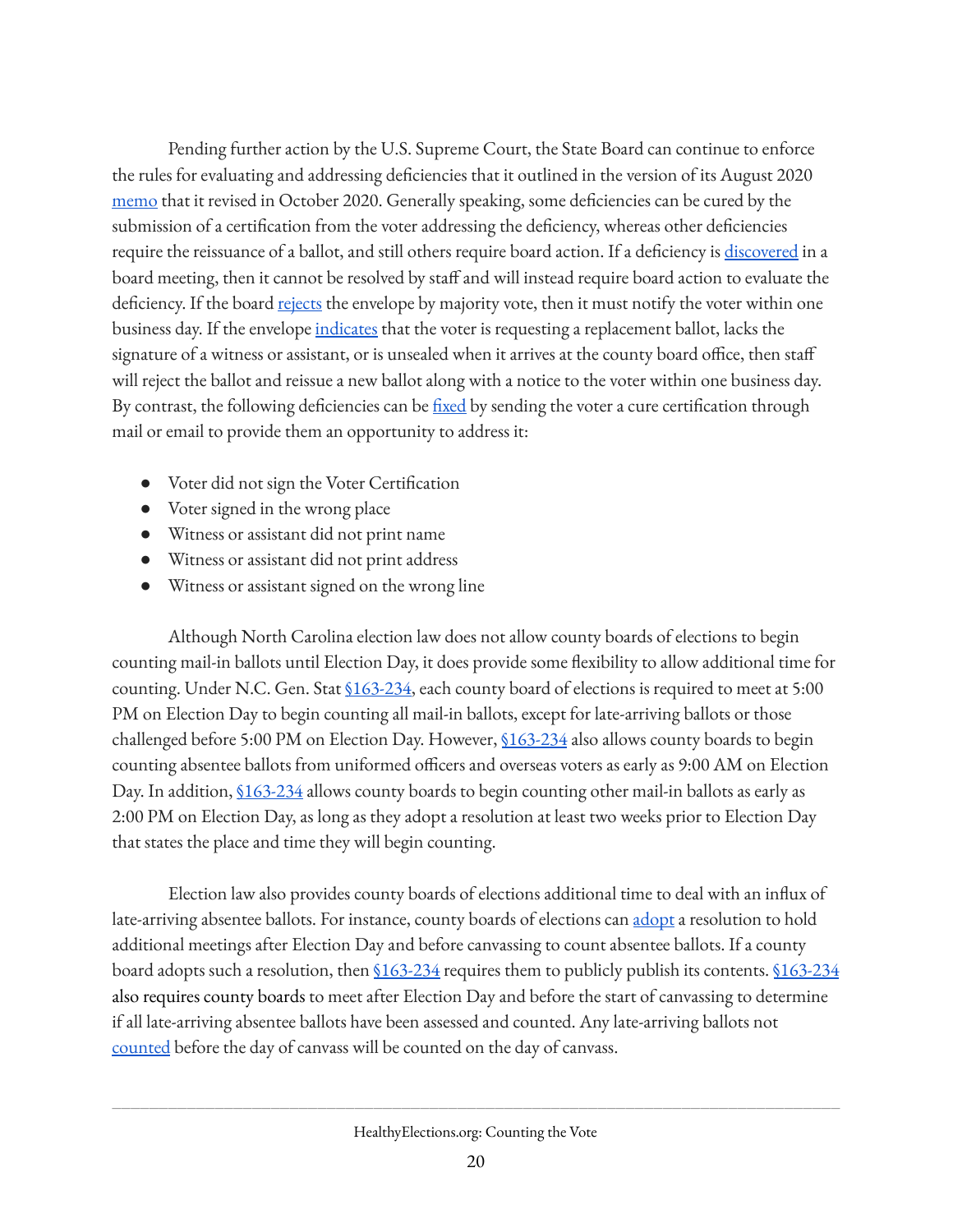Finally, North Carolina election law allows some flexibility in who can count absentee ballots, even while setting requirements for how they can count them. Each county board of elections [may](https://www.ncleg.gov/EnactedLegislation/Statutes/PDF/BySection/Chapter_163/GS_163-234.pdf) hire staff to help them count the absentee ballots, but must observe and supervise the staff. As staffers open each ballot envelope, the county boards will [record](https://www.ncleg.gov/EnactedLegislation/Statutes/PDF/BySection/Chapter_163/GS_163-234.pdf) the names of each voter in a paper or computer pollbook, then place each ballot in the appropriate box according to ballot type. Only after all ballots have been placed in their respective boxes can the counting process [begin](https://www.ncleg.gov/EnactedLegislation/Statutes/PDF/BySection/Chapter_163/GS_163-234.pdf).

### <span id="page-20-0"></span>Tabulating the Vote

North Carolina election law lays out the requirements regarding the timing and organization of the counting of ballots. Under [§163-182.2,](https://www.ncleg.gov/EnactedLegislation/Statutes/PDF/BySection/Chapter_163/GS_163-182.2.pdf) vote counting at each precinct begins immediately after the closing of its polls on Election Day and continues until it is completed. [§163-182.2](https://www.ncleg.gov/EnactedLegislation/Statutes/PDF/BySection/Chapter_163/GS_163-182.2.pdf) also requires that vote counting in each precinct be conducted with the participation of precinct officials from all political parties present. In addition, it [allows](https://www.ncleg.gov/EnactedLegislation/Statutes/PDF/BySection/Chapter_163/GS_163-182.2.pdf) for any member of the public to witness the counting process but forbids them from participating or otherwise interfering.

[§163-182.1](https://www.ncleg.gov/EnactedLegislation/Statutes/PDF/BySection/Chapter_163/GS_163-182.1.pdf) lays out some of the general principles and rules for counting ballots. For instance, under \$163-182.1, no ballot can be rejected because of technical errors made in marking the ballot, unless it is impossible to determine the voter's choice. Furthermore, if a ballot is [rejected](https://www.ncleg.gov/EnactedLegislation/Statutes/PDF/BySection/Chapter_163/GS_163-182.1.pdf) by a scanner or other counting machine but election staff can clearly discern the voter's choice, then the ballot will be counted by hand. In addition to the general principles provided directly in the statute, \$163-182.1 requires the North Carolina State Board of Elections to adopt "uniform and nondiscriminatory procedures and standards" for vote counting. These include rules such as [0](http://reports.oah.state.nc.us/ncac/title%2008%20-%20elections/chapter%2006%20-%20partisan%20elections/subchapter%20b/08%20ncac%2006b%20.0105.html)8 [NCAC](http://reports.oah.state.nc.us/ncac/title%2008%20-%20elections/chapter%2006%20-%20partisan%20elections/subchapter%20b/08%20ncac%2006b%20.0105.html) 06B .0105, which indicates that provisional ballots will be counted before canvass. 08 [NCAC](http://reports.oah.state.nc.us/ncac/title%2008%20-%20elections/chapter%2006%20-%20partisan%20elections/subchapter%20b/08%20ncac%2006b%20.0105.html) 06B .0105 also prohibits county boards from discarding a voter's entire ballot if they are ineligible to vote for some items on the ballot; boards are required to count the items for which the voter is eligible.

Although counties may make use of different vote-counting systems, all counties may be required to engage in hand-to-eye counts of at least some of their paper ballots or records. [§163-182.2](https://www.ncleg.gov/EnactedLegislation/Statutes/PDF/BySection/Chapter_163/GS_163-182.2.pdf) notes how, in addition to hand-to-eye counts of paper ballots, counties may make use of "any certified mechanical or electronic voting system," including optical scan and direct record electronic voting systems. Any counties that use a system other than hand-to-eye counts of paper ballots, however, are required to [hold](https://www.ncleg.gov/EnactedLegislation/Statutes/PDF/BySection/Chapter_163/GS_163-182.1.pdf) a hand-to-eye count of a random sampling of their paper ballots. The sampling may [include](https://www.ncleg.gov/EnactedLegislation/Statutes/PDF/BySection/Chapter_163/GS_163-182.1.pdf) all paper ballots from one or more precincts, mailed absentee ballots, and ballots from early voting sites (where absentee voters are allowed to vote in-person before Election Day). It [must](https://www.ncleg.gov/EnactedLegislation/Statutes/PDF/BySection/Chapter_163/GS_163-182.1.pdf) also be of sufficient size to produce a statistically significant result. If there is a "material [discrepancy"](https://www.ncleg.gov/EnactedLegislation/Statutes/PDF/BySection/Chapter_163/GS_163-182.1.pdf) between the mechanical or electronic count and the hand-to-eye count, and there is no reason to doubt the accuracy of the hand-to-eye count, such as because paper ballots have been lost or destroyed, then the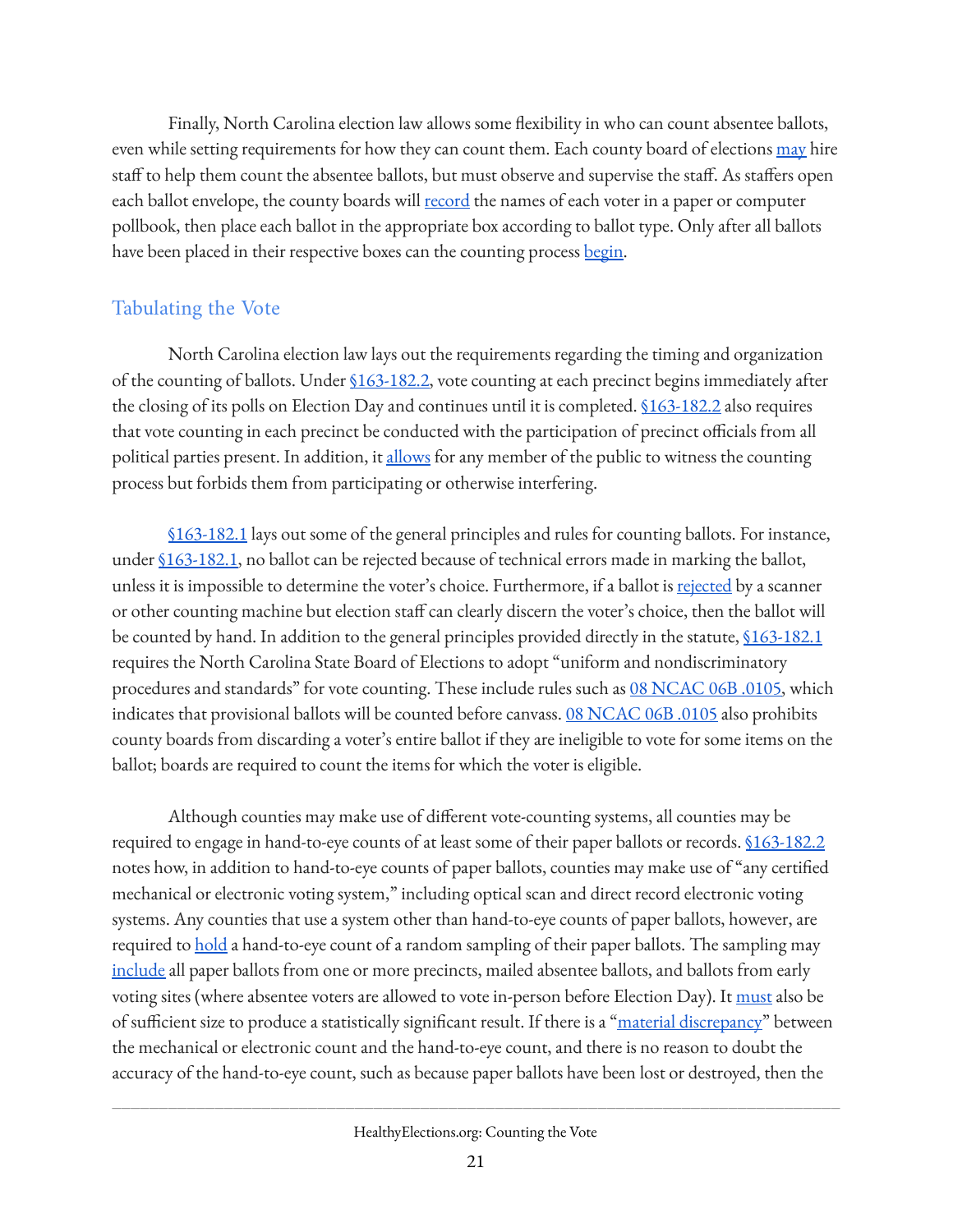hand-to-eye count takes precedence. If the discrepancy is "significant," then a complete hand-to-eye count will be conducted.

### <span id="page-21-0"></span>Reporting the Vote

The process for reporting the unofficial results is straightforward. After the counting is completed at the precincts, the chief judge or someone he or she designates will verbally [announce](http://reports.oah.state.nc.us/ncac/title%2008%20-%20elections/chapter%2006%20-%20partisan%20elections/subchapter%20b/08%20ncac%2006b%20.0105.pdf) the precinct's unofficial results. Following the requirements of the recently rewritten  $$163-182.2$ , precinct officials will then transmit the results in an unofficial report to the county board of elections as quickly as possible. This unofficial preliminary report will [include](https://www.ncleg.gov/Sessions/2019/Bills/House/PDF/H1169v8.pdf) the number of provisional ballots cast in that precinct and will not have a binding effect on the official county canvass. Immediately after the precinct reports are received, the chair, secretary, or their designee will [publish](https://files.nc.gov/ncoah/documents/Rules/NC-Register/Volume-34-Issue-01-July-1-2019.pdf) the unofficial results to the news media.

County boards are in charge of reporting election returns. Under [§163-132.5G,](https://www.ncleg.gov/Sessions/2019/Bills/House/PDF/H1169v8.pdf) county boards are required to report returns by precinct within 30 days after the election. The 30-day deadline does not, however, "[relieve](https://www.ncleg.gov/Sessions/2019/Bills/House/PDF/H1169v8.pdf) the county board of the duty to report returns as soon as practicable after the election." North Carolina State Board of Elections Executive Director Karen Bell [extended](https://s3.amazonaws.com/dl.ncsbe.gov/sboe/numbermemo/2020/Numbered%20Memo%202020-11_Coronavirus%20Response.pdf) the reporting deadline of  $163-132.5G$  by an additional 30 days, effective March 20, 2020, but her emergency amendment authorizing the extension [expired](http://reports.oah.state.nc.us/ncac/title%2008%20-%20elections/chapter%2001%20-%20departmental%20rules/08%20ncac%2001%20.0106.pdf) in June 2020. In reporting the returns, the county boards must also [report,](https://www.ncleg.gov/Sessions/2019/Bills/House/PDF/H1169v8.pdf) by precinct and by ballot item in each precinct, how many voters did not select any choice for a ballot item and how many voters selected too many choices for a ballot item.

On election night, the State Board of Elections will maintain an Election Results [dashboard.](https://er.ncsbe.gov/) The dashboard will be updated as precincts report results to the State Board of Elections (SBE) and will [include](https://www.ncsbe.gov/results-data/election-results/about-election-results-dashboard) data, in the form of maps, tables, and charts, and enable visitors to download election results spreadsheets. After polls close, the state expects to update the **[dashboard](https://er.ncsbe.gov/)** every 5-10 minutes.

# <span id="page-21-1"></span>Certifying the Vote

Under  $$163-182.5$  and  $$163-182.6$ , canvassing and certification take place at both the county and state level. At the county level, each county board of elections will [meet](https://www.ncleg.gov/EnactedLegislation/Statutes/PDF/BySection/Chapter_163/GS_163-182.5.pdf) at 11:00 AM 10 days after the election to conduct the official tally of votes (or canvass) in precincts in that county and to ensure that all votes have been counted and tabulated correctly. If the initial canvass has not been completed by that time, the board may [hold](https://www.ncleg.gov/EnactedLegislation/Statutes/PDF/BySection/Chapter_163/GS_163-182.5.pdf) the canvass meeting at "a reasonable time thereafter." After completing the canvass, the county board will prepare "abstracts" (defined under  $163-182$  as "a document signed by members of the board of elections showing the votes for each candidate") in the uniform format **[requested](https://www.ncleg.gov/EnactedLegislation/Statutes/PDF/BySection/Chapter_163/GS_163-182.6.pdf)** by the State Board of Elections. The abstract, at a minimum, [states](https://www.ncleg.gov/EnactedLegislation/Statutes/PDF/BySection/Chapter_163/GS_163-182.6.pdf) each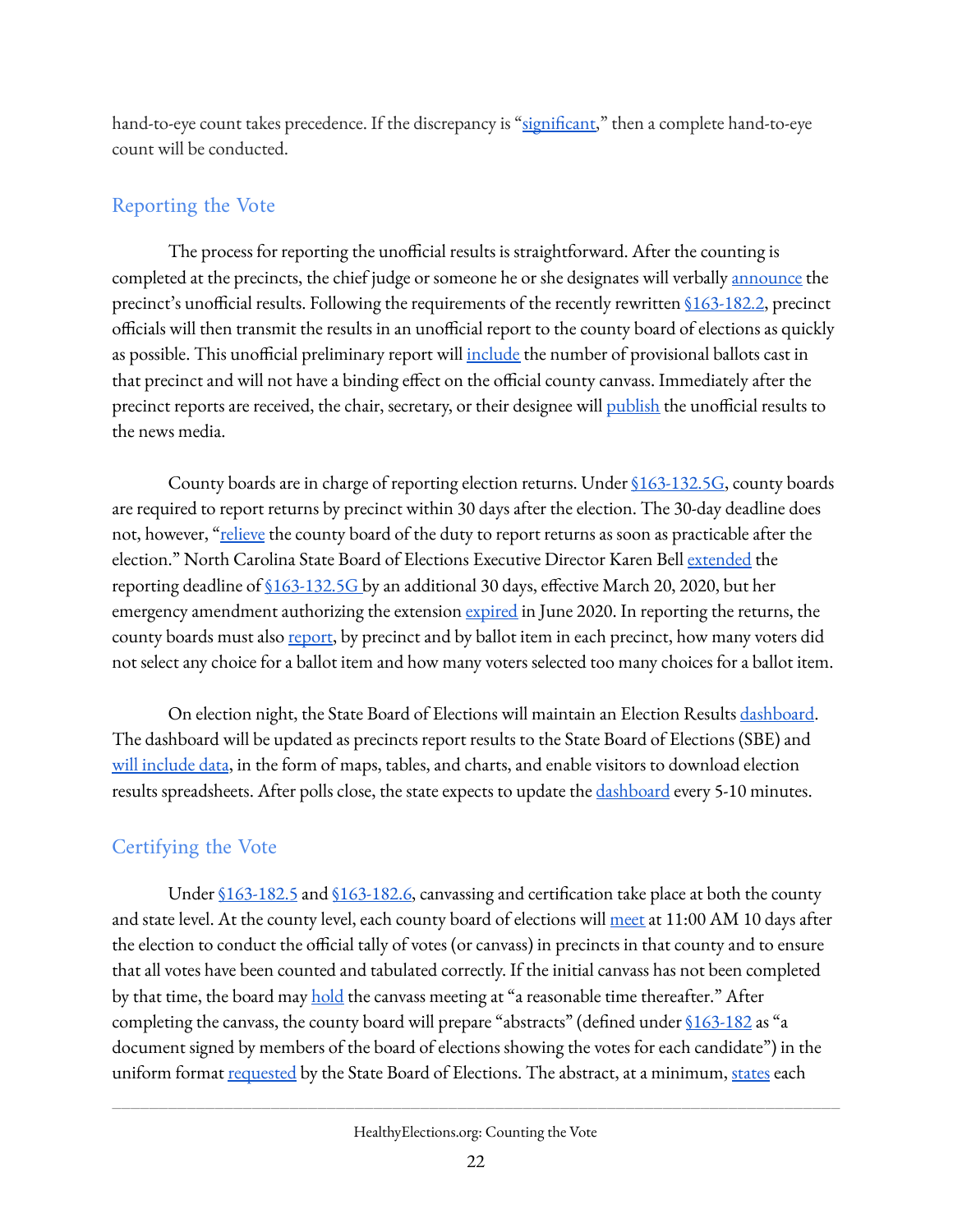candidate's name and the number of votes received. Each county board [prepares](https://www.ncleg.gov/EnactedLegislation/Statutes/PDF/BySection/Chapter_163/GS_163-182.6.pdf) three originals of the abstract, retaining one for itself, submitting one to the clerk of the superior court for that county, and submitting one to the State Board of Elections. Six days after the completion of the canvass, if there is no election protest pending, then the county board will *[issue](https://www.ncleg.gov/EnactedLegislation/Statutes/PDF/BySection/Chapter_163/GS_163-182.15.pdf)* a certificate of election.

At the state level, the State Board of Elections will [meet](https://www.ncleg.gov/EnactedLegislation/Statutes/PDF/BySection/Chapter_163/GS_163-182.5.pdf) at 11:00 AM on the Tuesday three weeks after Election Day to complete its statewide canvass and ensure that the votes have been counted and tabulated correctly. If, at the time of its canvas meeting, the State Board has not yet received abstracts from some county boards, the State Board can temporarily [adjourn](https://www.ncleg.gov/EnactedLegislation/Statutes/PDF/BySection/Chapter_163/GS_163-182.5.pdf) the meeting for up to 10 days while it obtains the missing abstracts. In obtaining the abstracts from the county boards, the State Board is **[authorized](https://www.ncleg.gov/EnactedLegislation/Statutes/PDF/BySection/Chapter_163/GS_163-182.5.pdf)** to obtain one of the triplicate originals at the expense of the counties. Immediately after completing the canvass, the State Board will prepare two original copies of its composite abstracts, retaining one for itself and submitting the other to the Secretary of State, which the Secretary is then [required](https://www.ncleg.gov/EnactedLegislation/Statutes/PDF/BySection/Chapter_163/GS_163-182.6.pdf) to keep accessible to the public. Six days after the completion of the State Board canvass, if there is no election protest pending, then the State Board will *[issue](https://www.ncleg.gov/EnactedLegislation/Statutes/PDF/BySection/Chapter_163/GS_163-182.15.pdf)* a certificate of election.

Recounts have the potential to delay the completion of a canvass, and there are two types: discretionary and mandatory. When necessary to complete its canvass, the State Board has discretion to [order](https://www.ncleg.gov/EnactedLegislation/Statutes/PDF/BySection/Chapter_163/GS_163-182.7.pdf) a recount, and a county board may do the same if the State Board has not already [denied](https://www.ncleg.gov/EnactedLegislation/Statutes/PDF/BySection/Chapter_163/GS_163-182.7.pdf) a recount in that county. A losing candidate on a statewide ballot has the right to [demand](https://www.ncleg.gov/EnactedLegislation/Statutes/PDF/BySection/Chapter_163/GS_163-182.7.pdf) a recount if the margin of votes between the losing and the prevailing candidate is less than 0.5% of the votes cast or fewer than 10,000 votes. If the losing candidate wants to exercise this right, they must submit their [demand](https://www.ncleg.gov/EnactedLegislation/Statutes/PDF/BySection/Chapter_163/GS_163-182.7.pdf) in writing to the State Board by "noon on the second business day after the county canvass." If the Executive Director later revises the initial results and concludes that the winning margin qualifies the losing candidate to demand a recount, then the Executive Director is [required](https://www.ncleg.gov/EnactedLegislation/Statutes/PDF/BySection/Chapter_163/GS_163-182.7.pdf) to notify the losing candidate immediately. After being notified, the losing candidate has 48 hours to [exercise](https://www.ncleg.gov/EnactedLegislation/Statutes/PDF/BySection/Chapter_163/GS_163-182.7.pdf) the right to a recount.

Candidates [have](https://www.ncleg.gov/EnactedLegislation/Statutes/PDF/BySection/Chapter_163/GS_163-182.7A.pdf) the right to demand an *additional* recount following an initial recount if the initial recount did not use hand-to-eye counting and did not reverse the results for the losing candidate. In these circumstances, the losing candidate may, within 24 hours of completion of the initial recount, [demand](https://www.ncleg.gov/EnactedLegislation/Statutes/PDF/BySection/Chapter_163/GS_163-182.7A.pdf) a hand-to-eye recount in a sampling of precincts. If the initial recount was not hand-to-eye and it does overturn the election results for the candidate who had initially been declared the winner, then that candidate [has](https://www.ncleg.gov/EnactedLegislation/Statutes/PDF/BySection/Chapter_163/GS_163-182.7A.pdf) the same right to a hand-to-eye recount in a sampling of the precincts. Such a sampling must [include](https://www.ncleg.gov/EnactedLegislation/Statutes/PDF/BySection/Chapter_163/GS_163-182.7A.pdf) all ballots in 3% of the precincts casting votes in each county, rounded up to the nearest whole number of precincts. For the purposes of this calculation, each one-stop (early) voting site would [be](https://www.ncleg.gov/EnactedLegislation/Statutes/PDF/BySection/Chapter_163/GS_163-182.7A.pdf) considered a precinct. If extrapolating the discrepancy between the initial recount and the hand-to-eye recount in the sampling would [lead](https://www.ncleg.gov/EnactedLegislation/Statutes/PDF/BySection/Chapter_163/GS_163-182.7A.pdf) to a reversal of the election results, then the State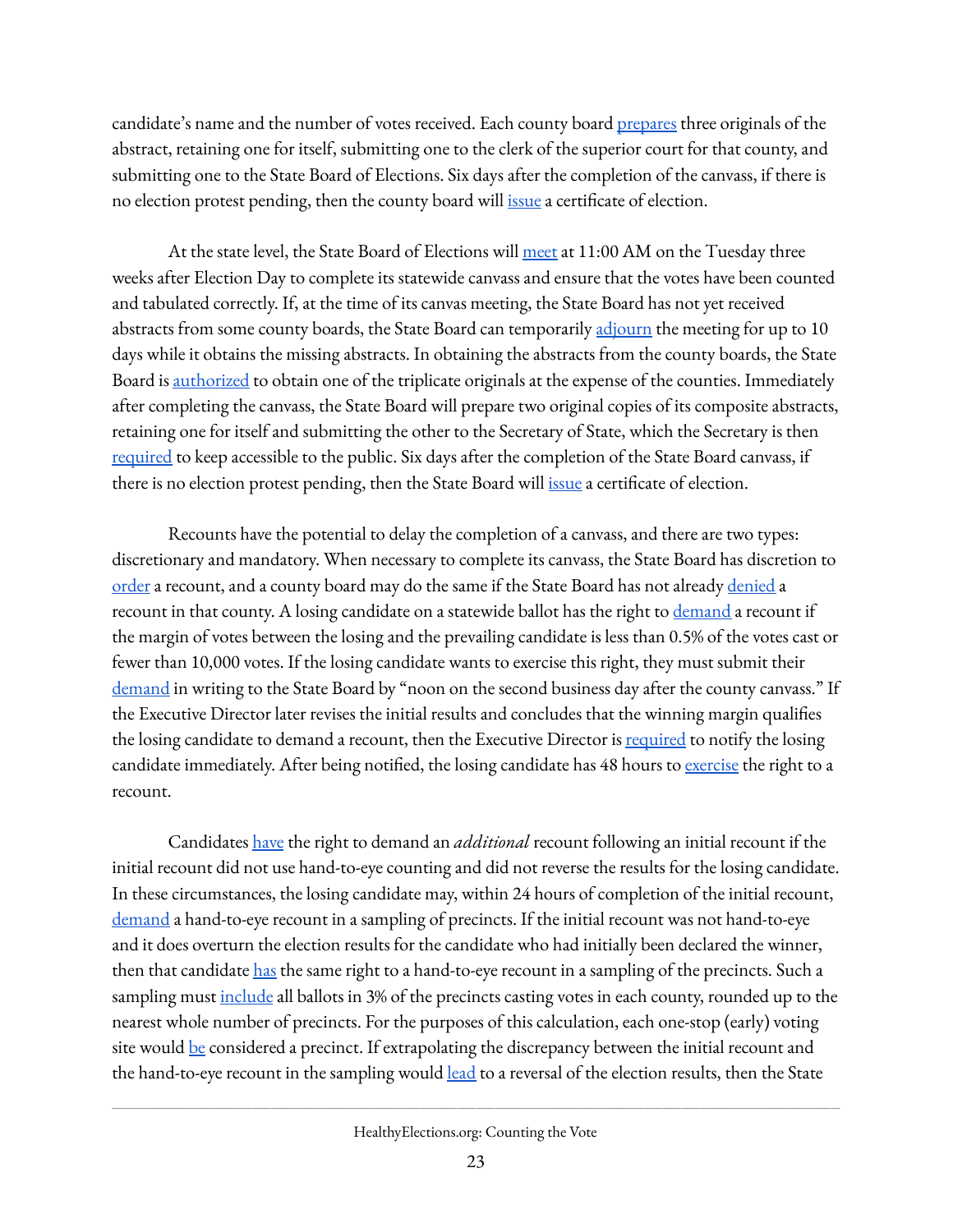Board of Elections will order a hand-to-eye recount in the entire jurisdiction in which the election is held.

# <span id="page-23-0"></span>Pennsylvania

The large number of absentee ballots expected in Pennsylvania, combined with legal requirements that prohibit processing them before Election Day, will make it difficult for Pennsylvania to announce results on election night. In 2019, a law was passed allowing all voters to vote-by-mail without providing an excuse. As a result of this new law and the change in voting intentions due to the pandemic, a [record](https://www.thedp.com/article/2020/09/philadelphia-selections-vote-by-mail-and-absentee-ballots) number of voters plan to vote-by-mail in 2020. Pennsylvania does not permit the tabulation of mail-in ballots to begin until after the close of polls on Election Day. That may mean no one will know the result of that critical state's election until days after the election, [depending](https://www.wsj.com/articles/mail-vote-madness-in-pennsylvania-11599865002) on the results of a few key counties. In fact, after the *[primaries](https://www.wsj.com/articles/mail-vote-madness-in-pennsylvania-11599865002)* in June, around half of the state's counties were still tabulating votes a week later.

The tabulation and canvassing system in Pennsylvania is fairly standardized. [District](https://govt.westlaw.com/pac/Document/N8B901C80747311EAB5E1942D1207E2E5?viewType=FullText&listSource=Search&originationContext=Search+Result&transitionType=SearchItem&contextData=(sc.Search)&navigationPath=Search%2fv1%2fresults%2fnavigation%2fi0ad62d2c00000174f1e43122fcbc8fa9%3fNav%3dSTATUTE_PUBLICVIEW%26fragmentIdentifier%3dN8B901C80747311EAB5E1942D1207E2E5%26startIndex%3d1%26transitionType%3dSearchItem%26contextData%3d%2528sc.Default%2529%26originationContext%3dSearch%2520Result&list=STATUTE_PUBLICVIEW&rank=1&t_querytext=Pennsylvania+Statutes+Title+25+P.S.+Elections+%26+Electoral+Districts+%c2%a7+3031.13.+Post+election+procedures&t_Method=WIN) level tallies are physically delivered to county offices, where they are aggregated, along with mail-in ballots and provisional ballots. Discrepancies and challenges over provisional ballots are reconciled and decided on at the [county](https://govt.westlaw.com/pac/Document/NE079CBD017FB11EA9B799CBCA5DC090C?viewType=FullText&originationContext=documenttoc&transitionType=CategoryPageItem&contextData=(sc.Default)) level. As the returns come in to the counties and as counties process mail-in ballots, they [report](https://www.dos.pa.gov/VotingElections/OtherServicesEvents/Documents/PADOS_Directive_BallotDefinitionandReportingRequirements_TLPWhite_1.1.pdf) the unofficial count to the Department of State. The unofficial counts are updated on the statewide election night reporting site. The third [day](https://govt.westlaw.com/pac/Document/NE079CBD017FB11EA9B799CBCA5DC090C?viewType=FullText&originationContext=documenttoc&transitionType=CategoryPageItem&contextData=(sc.Default)) after the election, the counties begin canvassing returns, once the official count is certified, a sealed copy is physically [delivered](https://www.votespa.com/About-Elections/Pages/Election-Security.aspx) to the Department of State.

The scope and process for counting mail-in ballots in Pennsylvania [\(Title](https://www.legis.state.pa.us/WU01/LI/LI/US/PDF/1937/0/0320..PDF) 25 P.S.) has changed significantly in the past year.  $\Delta$ ct 77, passed by the state legislature in October 2019, expanded vote-by-mail to anyone who requests a ballot. The law also centralized the processing of mail-in ballots at the county level. <u>[Act](https://www.legis.state.pa.us/cfdocs/Legis/LI/uconsCheck.cfm?txtType=HTM&yr=2020&sessInd=0&smthLwInd=0&act=12) 12</u>, passed in March 2020, [responded](https://www.governor.pa.gov/newsroom/gov-wolf-signs-covid-19-response-bills-to-bolster-health-care-system-workers-and-education-and-reschedule-the-primary-election/) to COVID-19 public health concerns during the primaries and updated the procedural timeline for pre-canvassing and canvassing mail-in ballots. Subsequent to those changes, the Pennsylvania Supreme Court in September ruled on <u>[Act](https://www.legis.state.pa.us/cfdocs/legis/li/uconsCheck.cfm?yr=2019&sessInd=0&act=77) 77</u> ([\[J-96-2020\]](http://www.pacourts.us/assets/opinions/Supreme/out/J-96-2020mo%20-%20104548450113066639.pdf?cb=1) and [\[J-97-2020\]](http://www.pacourts.us/assets/opinions/Supreme/out/J-97-2020pco%20-%20104548480113068412.pdf?cb=1)) by extending the period mail-in ballots can be received to three days after the election and allowed secure drop-off locations for mail-in ballots. On October 19, 2020, the U.S. Supreme Court let stand the [ruling](https://www.nytimes.com/2020/10/19/us/supreme-court-pennsylvania-voting.html) that Pennsylvania can count ballots received after Election Day. The state supreme court has also [ruled](https://www.nbcnews.com/politics/2020-election/naked-ballots-explained-pennsylvania-new-court-ruling-complicates-mail-voting-n1241017) that the state cannot count mail-in ballots sent in without their state-provided inner envelope (referred to as a "secrecy envelope") intended to protect the privacy of mail-in votes. (Ballots without the "secrecy envelope" are sometimes referred to as "naked ballots.")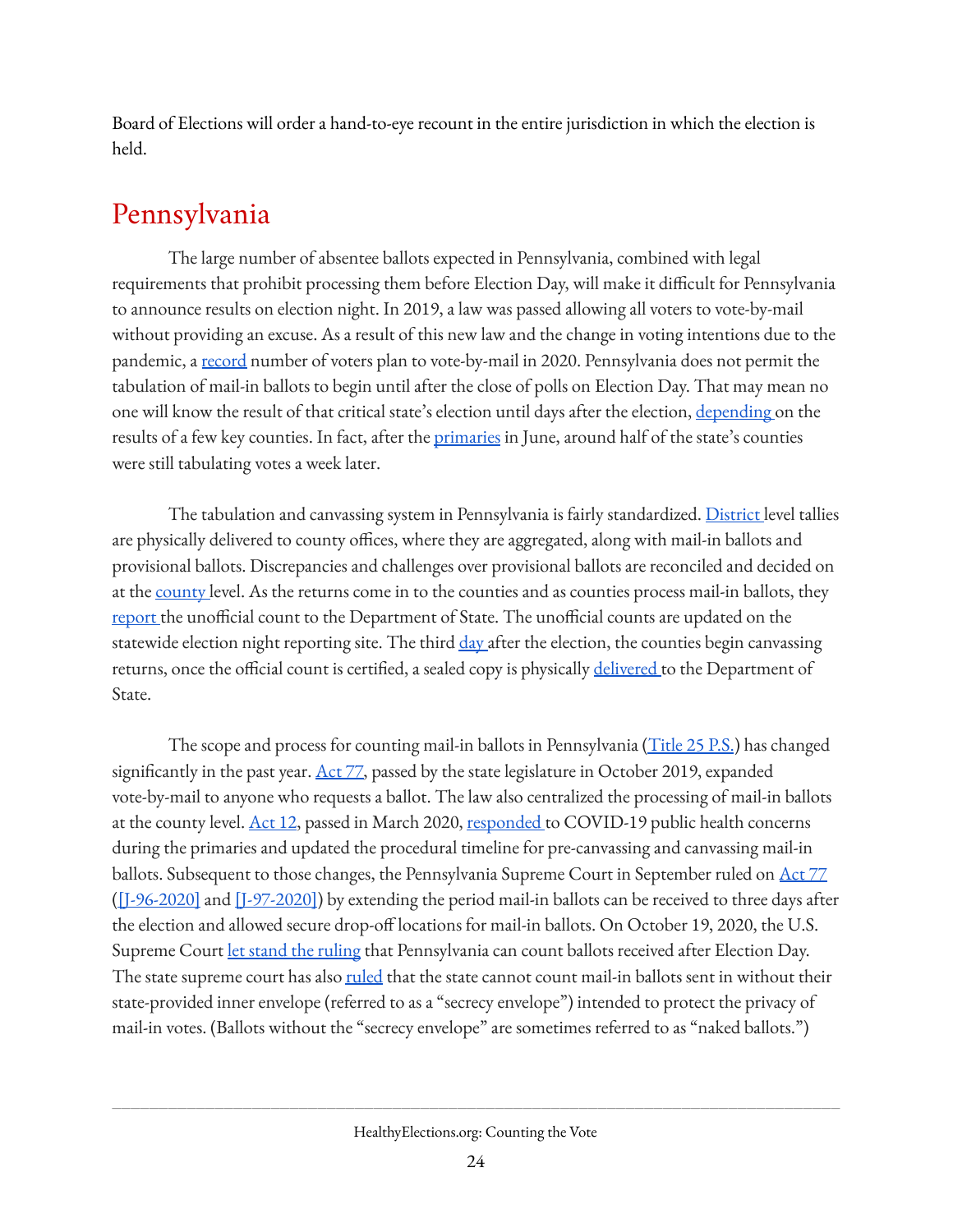These changes may have a significant impact on the results of the November 2020 election in this key swing state.

#### <span id="page-24-0"></span>Processing Mail-In Ballots

The county boards of election are responsible for processing mail-in ballots. They cannot begin opening and counting ballots until the morning of Election Day and can record and publish results only after the close of polls. [Pre-canvassing,](https://www.legis.state.pa.us/cfdocs/Legis/LI/uconsCheck.cfm?txtType=HTM&yr=2020&sessInd=0&smthLwInd=0&act=12) the process of inspecting, opening, and taking ballots out of their inner "secrecy envelopes," may begin once polls open on Election Day, at 7:00 AM (25 [P.S.](https://govt.westlaw.com/pac/Document/N87078720747311EA9442A8B1D44F01DC?viewType=FullText&listSource=Search&originationContext=Search+Result&transitionType=SearchItem&contextData=(sc.Search)&navigationPath=Search%2fv1%2fresults%2fnavigation%2fi0ad62d2e00000174f1effef72b2d237b%3fNav%3dSTATUTE_PUBLICVIEW%26fragmentIdentifier%3dN87078720747311EA9442A8B1D44F01DC%26startIndex%3d1%26transitionType%3dSearchItem%26contextData%3d%2528sc.Default%2529%26originationContext%3dSearch%2520Result&list=STATUTE_PUBLICVIEW&rank=1&t_querytext=Pennsylvania+Statutes+Canvassing+of+Official+Absentee+Ballots+and+Mail-in+Ballots&t_Method=WIN) [§3146.8\(1.1\)](https://govt.westlaw.com/pac/Document/N87078720747311EA9442A8B1D44F01DC?viewType=FullText&listSource=Search&originationContext=Search+Result&transitionType=SearchItem&contextData=(sc.Search)&navigationPath=Search%2fv1%2fresults%2fnavigation%2fi0ad62d2e00000174f1effef72b2d237b%3fNav%3dSTATUTE_PUBLICVIEW%26fragmentIdentifier%3dN87078720747311EA9442A8B1D44F01DC%26startIndex%3d1%26transitionType%3dSearchItem%26contextData%3d%2528sc.Default%2529%26originationContext%3dSearch%2520Result&list=STATUTE_PUBLICVIEW&rank=1&t_querytext=Pennsylvania+Statutes+Canvassing+of+Official+Absentee+Ballots+and+Mail-in+Ballots&t_Method=WIN)). After the polls close at 8:00 PM, counties can begin canvassing (counting) all ballots, and this process continues until all valid mail-in ballots have been counted (25 P.S. [§3146.8\(2\)](https://govt.westlaw.com/pac/Document/N87078720747311EA9442A8B1D44F01DC?viewType=FullText&listSource=Search&originationContext=Search+Result&transitionType=SearchItem&contextData=(sc.Search)&navigationPath=Search%2fv1%2fresults%2fnavigation%2fi0ad62d2e00000174f1effef72b2d237b%3fNav%3dSTATUTE_PUBLICVIEW%26fragmentIdentifier%3dN87078720747311EA9442A8B1D44F01DC%26startIndex%3d1%26transitionType%3dSearchItem%26contextData%3d%2528sc.Default%2529%26originationContext%3dSearch%2520Result&list=STATUTE_PUBLICVIEW&rank=1&t_querytext=Pennsylvania+Statutes+Canvassing+of+Official+Absentee+Ballots+and+Mail-in+Ballots&t_Method=WIN)). Notably, the recent Pennsylvania Supreme Court [ruling](http://www.pacourts.us/assets/opinions/Supreme/out/J-96-2020mo%20-%20104548450113066639.pdf?cb=1) allows for ballots sent on Election Day to be counted so long as they are received within three days after Election Day and there is no evidence that they were mailed after Election Day. In addition, military ballots received [seven](https://www.dos.pa.gov/VotingElections/OtherServicesEvents/Documents/DOS%20Guidance%20Civilian%20Absentee%20and%20Mail-In%20Ballot%20Procedures.pdf) days after Election Day can be counted and, thus, the pre-canvassing and canvassing period must continue until at least [eight](https://www.dos.pa.gov/VotingElections/OtherServicesEvents/Documents/DOS%20Guidance%20Civilian%20Absentee%20and%20Mail-In%20Ballot%20Procedures.pdf) [days](https://www.dos.pa.gov/VotingElections/OtherServicesEvents/Documents/DOS%20Guidance%20Civilian%20Absentee%20and%20Mail-In%20Ballot%20Procedures.pdf) after the election. The main difference between pre-canvassing and canvassing is that pre-canvassing begins before the polls close and canvassing begins after the polls close. It is only after polls close that the vote counts can be recorded or published (25 P.S. [§3146.8\(2\)\)](https://govt.westlaw.com/pac/Document/N87078720747311EA9442A8B1D44F01DC?viewType=FullText&listSource=Search&originationContext=Search+Result&transitionType=SearchItem&contextData=(sc.Search)&navigationPath=Search%2fv1%2fresults%2fnavigation%2fi0ad62d2e00000174f1effef72b2d237b%3fNav%3dSTATUTE_PUBLICVIEW%26fragmentIdentifier%3dN87078720747311EA9442A8B1D44F01DC%26startIndex%3d1%26transitionType%3dSearchItem%26contextData%3d%2528sc.Default%2529%26originationContext%3dSearch%2520Result&list=STATUTE_PUBLICVIEW&rank=1&t_querytext=Pennsylvania+Statutes+Canvassing+of+Official+Absentee+Ballots+and+Mail-in+Ballots&t_Method=WIN). Once canvassing starts, the county board meets to verify and tabulate ballots, with one representative from each candidate's campaign and one representative from each party allowed to observe  $(25 \text{ P.S. } §3146.8(1.1))$  $(25 \text{ P.S. } §3146.8(1.1))$  $(25 \text{ P.S. } §3146.8(1.1))$ .

While the official process cannot begin until Election Day, county boards of elections collect and record mail-in ballots that have been returned. According to a Department of State [guidance](https://www.dos.pa.gov/VotingElections/OtherServicesEvents/Documents/Examination%20of%20Absentee%20and%20Mail-In%20Ballot%20Return%20Envelopes.pdf), once receiving mail-in ballots, officials stamp the date of when a ballot was received and scan the "correspondence ID barcode" that is found on the outer envelope. Each issued mail-in ballot has its own unique [correspondence](https://www.dos.pa.gov/VotingElections/OtherServicesEvents/Documents/Examination%20of%20Absentee%20and%20Mail-In%20Ballot%20Return%20Envelopes.pdf) ID, and Pennsylvania's Statewide Uniform Registry of Electors (SURE) will not accept the same ID twice. The **SURE** [system](https://www.dos.pa.gov/VotingElections/OtherServicesEvents/Documents/Examination%20of%20Absentee%20and%20Mail-In%20Ballot%20Return%20Envelopes.pdf) also records when a ballot is received and if a ballot has been cancelled. All ballots are then [stored](https://www.dos.pa.gov/VotingElections/OtherServicesEvents/Documents/Examination%20of%20Absentee%20and%20Mail-In%20Ballot%20Return%20Envelopes.pdf) in a secure location until they can be pre-canvassed and canvassed on Election Day.

During the pre-canvassing and canvassing process, there are several reasons why ballots may be set aside and not counted. Voters using a Pennsylvania mail-in ballot are instructed to place their ballots into two envelopes. The ballot goes first into the smaller envelope, labeled "Official Election Ballot," which is designed to hide the identity and party of the voter  $(25 \text{ P.S. } \$1304\text{ -D})$ . If the ballot arrives without this "secrecy envelope," it is set aside and not counted, as ordered by a recent Pennsylvania Supreme Court [ruling.](http://www.pacourts.us/assets/opinions/Supreme/out/J-96-2020mo%20-%20104548450113066639.pdf?cb=1) Furthermore, if there is any indication of the voter's identity or party on the "Official Election Ballot" envelope, the ballot is set aside and not counted  $(25 \text{ P.S. } \S 3146.8(4)(ii))$ . The voter is also instructed to place the smaller envelope with the ballot into the larger envelope that has the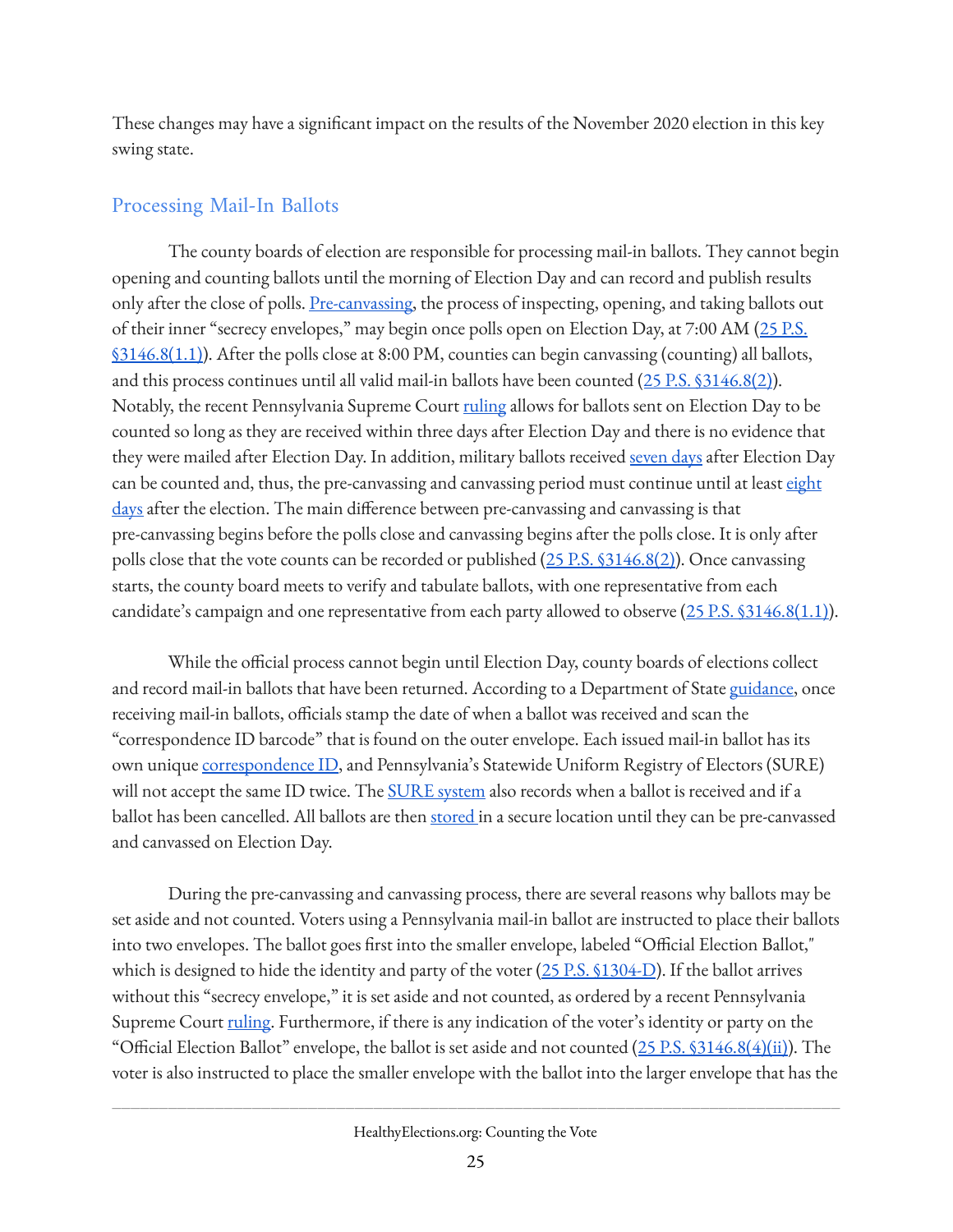voter's declaration and the voter's county, district, and signature (25 P.S. [§1304-D](https://www.legis.state.pa.us/cfdocs/legis/li/uconsCheck.cfm?yr=2019&sessInd=0&act=77)). Any deceased voters' ballots are set aside, as well as any ballots that are [blank](https://www.dos.pa.gov/VotingElections/OtherServicesEvents/Documents/DOS%20Guidance%20Civilian%20Absentee%20and%20Mail-In%20Ballot%20Procedures.pdf).

The country board of election then checks the name on the ballot envelope against the "Registered Absentee and Mail-in Voters File" and/or the "Military Veterans and Emergency Civilians Absentee Voters File" through the **[SURE](https://www.dos.pa.gov/VotingElections/OtherServicesEvents/Documents/Examination%20of%20Absentee%20and%20Mail-In%20Ballot%20Return%20Envelopes.pdf)** system to verify that the individual is registered and has a right to vote  $(25 \text{ P.S. } \S 3146.8(\S))$ . During this time, a member of the board may challenge a ballot "on the basis that the applicant is not qualified to vote," according to a recent Department of State [directive,](https://www.dos.pa.gov/VotingElections/OtherServicesEvents/Documents/DOS%20Guidance%20Civilian%20Absentee%20and%20Mail-In%20Ballot%20Procedures.pdf) but cannot challenge the ballot "based on signature analysis." If not challenged or discarded, the inner envelope is opened and the ballot is tallied  $(25 P.S. \S 3146.8)$ . Ballots that have been challenged are set aside for a hearing  $(25 \text{ P.S. } \text{63146.8(5)})$  and the challenge is recorded in the [SURE](https://www.dos.pa.gov/VotingElections/OtherServicesEvents/Documents/Examination%20of%20Absentee%20and%20Mail-In%20Ballot%20Return%20Envelopes.pdf) system.

Although individual county boards of election in Pennsylvania have much discretion when it comes to counting methods and use of technology, they generally apply a similar process. For each mail-in ballot, a clerk scans the outer envelope, opens and scans the inner "secrecy" envelope, then finally opens the inner envelope and scans the ballot into a county tabulation system. For example, in [Montgomery](https://www.nbcphiladelphia.com/news/politics/decision-2020/heres-how-pa-is-preparing-for-the-presidential-election-in-november/2515837/) County, clerks scan outer envelopes as well as the ballots within and have invested in "ballot extraction devices and high-density scanners." [Philadelphia](https://www.nbcphiladelphia.com/news/politics/decision-2020/why-cant-mail-in-ballots-be-counted-ahead-of-election-day-in-pa-politics-in-harrisburg/2543334/) County has also invested in "high-speed scanners and other equipment." The outer envelope must be opened [without](https://www.dos.pa.gov/VotingElections/OtherServicesEvents/Documents/DOS%20Guidance%20Civilian%20Absentee%20and%20Mail-In%20Ballot%20Procedures.pdf) being damaged, as they must be stored for two years after the election (25 P.S. § [3150.17\)](https://govt.westlaw.com/pac/Document/N77E77521747311EA9A86C317701AC68E?viewType=FullText&listSource=Search&originationContext=Search+Result&transitionType=SearchItem&contextData=(sc.Search)&navigationPath=Search%2fv1%2fresults%2fnavigation%2fi0ad62d2c00000175255cf742bb74f717%3fNav%3dSTATUTE_PUBLICVIEW%26fragmentIdentifier%3dN77E77521747311EA9A86C317701AC68E%26startIndex%3d1%26transitionType%3dSearchItem%26contextData%3d%2528sc.Default%2529%26originationContext%3dSearch%2520Result&list=STATUTE_PUBLICVIEW&rank=5&t_querytext=Pennsylvania+election+Public+Records&t_Method=WIN). County vote tabulation systems cannot be "connected to or permitted on internet-facing networks," according to the [Department](https://www.votespa.com/About-Elections/Pages/Election-Security.aspx) of State.

There have been and are still several ongoing negotiations, lawsuits, and bills that may affect vote-by-mail procedures in Pennsylvania. One such *[lawsuit](https://whyy.org/articles/trump-campaign-says-it-plans-to-sue-over-poll-watchers-in-philly-satellite-offices/)* concerns the recent opening of several satellite [election](https://www.votespa.com/Voting-in-PA/Pages/Early-Voting.aspx) offices in Philadelphia. Satellite election offices allow voters to register to vote, request a mail-in ballot, and return it, all in a single visit. The Trump campaign [sued](https://whyy.org/articles/trump-campaign-says-it-plans-to-sue-over-poll-watchers-in-philly-satellite-offices/) Philadelphia, alleging that the absence of poll watchers at these satellite election offices violates election law. A federal judge [rejected](https://www.attorneygeneral.gov/wp-content/uploads/2020/10/decision-in-trump-campaign-v-pa.pdf) the lawsuit and the campaign [appealed](https://philadelphia.cbslocal.com/2020/10/12/trump-campaign-appeals-after-judge-denies-poll-watchers-access-to-philadelphia-satellite-election-centers/) the decision, but their appeal was also [rejected.](https://apnews.com/article/donald-trump-pennsylvania-lawsuits-philadelphia-elections-bda443784ff186c0b4b661be5be2a65f) There was also a Republican-sponsored [resolution](https://www.legis.state.pa.us/cfdocs/billInfo/billInfo.cfm?sYear=2019&sInd=0&body=H&type=R&bn=1032) in the state legislature that made it out of committee, seeking to create a "Select Committee on Election Integrity," but Republicans in the legislature later [cancelled](https://www.post-gazette.com/news/politics-state/2020/10/09/Pennsylvania-House-GOP-drops-election-integrity-plan/stories/202010090172) the session to vote on the resolution and halted plans to pursue the committee further. In addition, there are ongoing [negotiations](https://www.mcall.com/news/elections/mc-nws-pa-election-count-could-take-days-boockvar-20200923-ecku2oqgszgtjapk6oz4vlkpua-story.html) in the legislature to consider passing a law that would allow counties to start processing mail-in ballots earlier. For example, one [proposal](https://www.legis.state.pa.us/cfdocs/Legis/CSM/showMemoPublic.cfm?chamber=S&SPick=20190&cosponId=31939) would allow for a 21-day [pre-canvass](https://www.pewtrusts.org/en/research-and-analysis/blogs/stateline/2020/08/28/fearing-delays-and-chaos-swing-states-weigh-early-counting-of-mail-in-ballots) period for mail-in ballots prior to Election Day. Another [bill](https://www.legis.state.pa.us/cfdocs/billInfo/BillInfo.cfm?syear=2019&sind=0&body=H&type=B&bn=2916) that has been introduced in the House would allow for a 10-day pre-canvass period. No new legislation appears likely to pass before the election.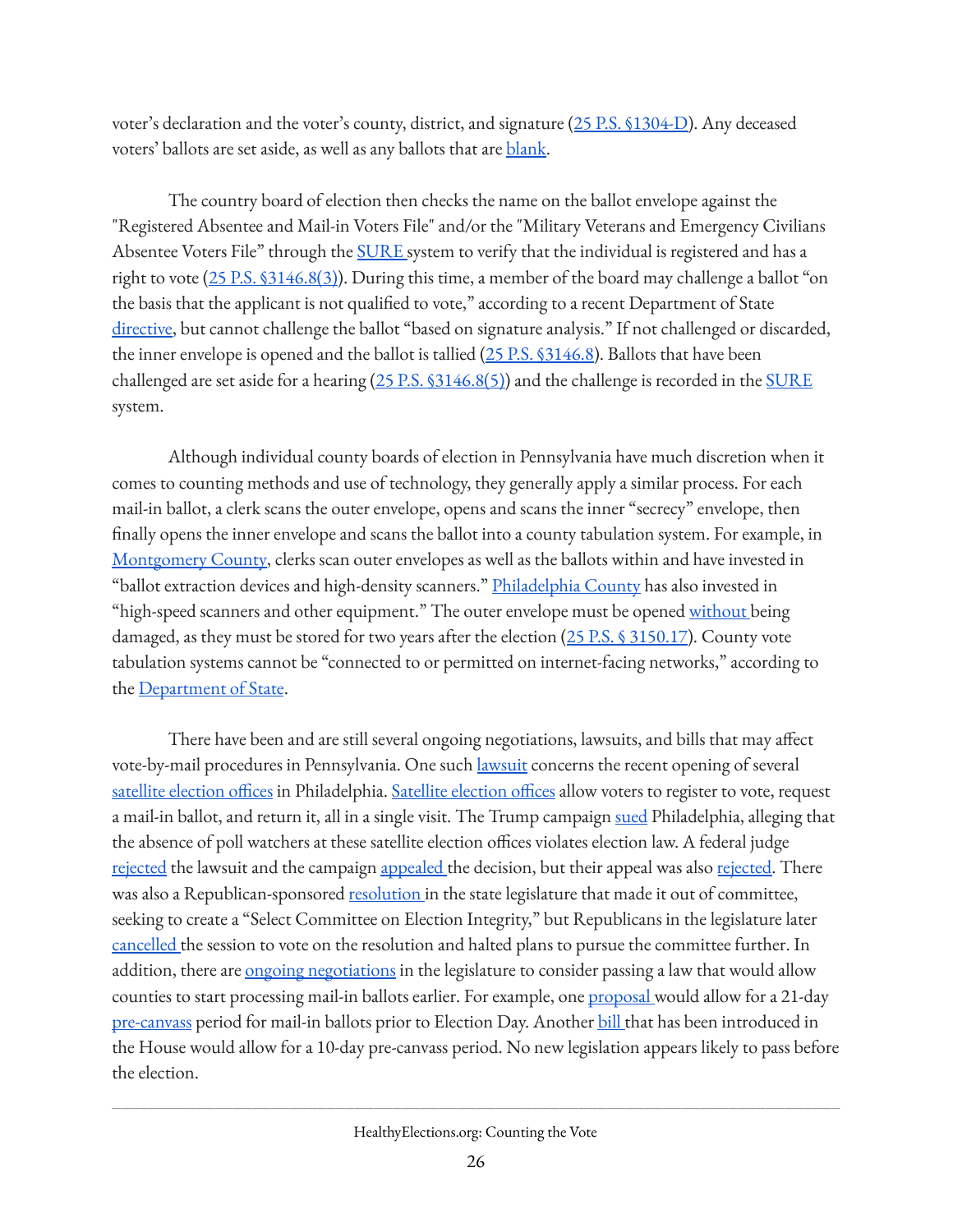#### <span id="page-26-0"></span>Tabulating the Vote

Pennsylvania's tabulation of in-person ballots begins in each district when polls close at 8:00 PM on election night (25 P.S. [§3031.13](https://govt.westlaw.com/pac/Document/N8B901C80747311EAB5E1942D1207E2E5?viewType=FullText&listSource=Search&originationContext=Search+Result&transitionType=SearchItem&contextData=(sc.Search)&navigationPath=Search%2fv1%2fresults%2fnavigation%2fi0ad62d2c00000174f1e43122fcbc8fa9%3fNav%3dSTATUTE_PUBLICVIEW%26fragmentIdentifier%3dN8B901C80747311EAB5E1942D1207E2E5%26startIndex%3d1%26transitionType%3dSearchItem%26contextData%3d%2528sc.Default%2529%26originationContext%3dSearch%2520Result&list=STATUTE_PUBLICVIEW&rank=1&t_querytext=Pennsylvania+Statutes+Title+25+P.S.+Elections+%26+Electoral+Districts+%c2%a7+3031.13.+Post+election+procedures&t_Method=WIN)). In districts with paper ballots or ballot cards, officials announce the vote totals, compare them with a voting checklist to check for any discrepancies, and input the tabulation into a voting system, if they have one  $(25 \text{ P.S. } §3031.13(g))$  $(25 \text{ P.S. } §3031.13(g))$  $(25 \text{ P.S. } §3031.13(g))$ . If the district tabulates votes through a voting system directly, then the automated tabulation process begins at the close of polls  $(25 \text{ P.S. } §3031.13(f))$  $(25 \text{ P.S. } §3031.13(f))$ . For the most part, voting machines tabulate the district's votes, printing out a summary of the returns for each individual machine. Pennsylvania recently required all counties to upgrade their voting systems to a new safety standard, [outlined](https://www.votespa.com/About-Elections/Pages/New-Voting-Systems.aspx) by the Department of State, that mandates "voter-verifiable paper records" be printed from each machine, so that there is a paper trail for votes.

Individual districts are responsible for delivering a copy of their vote counts to their counties. When the district has a system to tabulate votes, two copies of the results in the form of "district total cards" (i.e., memory cards) and "reporting forms" are made  $(25 P.S. \S 3031.13(b)(f))$ . These are sealed in envelopes; one copy stays in the district and one is physically delivered to the county board of election  $(25 \text{ P.S. } $3031.13(f)(g))$ . In Allegheny County, however, the physical returns are transferred from precincts to regional centers and then electronically relayed to the county, according to a January 2019 [study](https://www.cyber.pitt.edu/sites/default/files/FINAL%20FULL%20PittCyber_PAs_Election_Security_Report_0.pdf) by the Blue Ribbon Commission at the University of Pittsburgh. Returns, supplies, and provisional ballots must be delivered to county offices by 2:00 AM the day after the election (25 [P.S.](https://govt.westlaw.com/pac/Document/N8B901C80747311EAB5E1942D1207E2E5?viewType=FullText&listSource=Search&originationContext=Search+Result&transitionType=SearchItem&contextData=(sc.Search)&navigationPath=Search%2fv1%2fresults%2fnavigation%2fi0ad62d2c00000174f1e43122fcbc8fa9%3fNav%3dSTATUTE_PUBLICVIEW%26fragmentIdentifier%3dN8B901C80747311EAB5E1942D1207E2E5%26startIndex%3d1%26transitionType%3dSearchItem%26contextData%3d%2528sc.Default%2529%26originationContext%3dSearch%2520Result&list=STATUTE_PUBLICVIEW&rank=1&t_querytext=Pennsylvania+Statutes+Title+25+P.S.+Elections+%26+Electoral+Districts+%c2%a7+3031.13.+Post+election+procedures&t_Method=WIN) [§3031.13\(j\)](https://govt.westlaw.com/pac/Document/N8B901C80747311EAB5E1942D1207E2E5?viewType=FullText&listSource=Search&originationContext=Search+Result&transitionType=SearchItem&contextData=(sc.Search)&navigationPath=Search%2fv1%2fresults%2fnavigation%2fi0ad62d2c00000174f1e43122fcbc8fa9%3fNav%3dSTATUTE_PUBLICVIEW%26fragmentIdentifier%3dN8B901C80747311EAB5E1942D1207E2E5%26startIndex%3d1%26transitionType%3dSearchItem%26contextData%3d%2528sc.Default%2529%26originationContext%3dSearch%2520Result&list=STATUTE_PUBLICVIEW&rank=1&t_querytext=Pennsylvania+Statutes+Title+25+P.S.+Elections+%26+Electoral+Districts+%c2%a7+3031.13.+Post+election+procedures&t_Method=WIN)). It is also the responsibility of districts to publicly post the results at the district polling place (25 P.S. [§3031.13\(f\)\)](https://govt.westlaw.com/pac/Document/N8B901C80747311EAB5E1942D1207E2E5?viewType=FullText&listSource=Search&originationContext=Search+Result&transitionType=SearchItem&contextData=(sc.Search)&navigationPath=Search%2fv1%2fresults%2fnavigation%2fi0ad62d2c00000174f1e43122fcbc8fa9%3fNav%3dSTATUTE_PUBLICVIEW%26fragmentIdentifier%3dN8B901C80747311EAB5E1942D1207E2E5%26startIndex%3d1%26transitionType%3dSearchItem%26contextData%3d%2528sc.Default%2529%26originationContext%3dSearch%2520Result&list=STATUTE_PUBLICVIEW&rank=1&t_querytext=Pennsylvania+Statutes+Title+25+P.S.+Elections+%26+Electoral+Districts+%c2%a7+3031.13.+Post+election+procedures&t_Method=WIN).

County boards are responsible for aggregating district results, through tabulation machines at a "central tabulation center" (25 [P.S.](https://govt.westlaw.com/pac/Document/NE8ACBC40343011DA8A989F4EECDB8638?viewType=FullText&listSource=Search&originationContext=Search+Result&transitionType=SearchItem&contextData=(sc.Search)&navigationPath=Search%2fv1%2fresults%2fnavigation%2fi0ad62d2e00000174f1bf3f942b2d21fa%3fNav%3dSTATUTE_PUBLICVIEW%26fragmentIdentifier%3dNE8ACBC40343011DA8A989F4EECDB8638%26startIndex%3d1%26transitionType%3dSearchItem%26contextData%3d%2528sc.Default%2529%26originationContext%3dSearch%2520Result&list=STATUTE_PUBLICVIEW&rank=1&t_querytext=Pennsylvania+Statutes+Title+25+P.S.+Elections+%26+Electoral+Districts+%c2%a7+3031.14.+Returns&t_Method=WIN) [§3031.14\)](https://govt.westlaw.com/pac/Document/NE8ACBC40343011DA8A989F4EECDB8638?viewType=FullText&listSource=Search&originationContext=Search+Result&transitionType=SearchItem&contextData=(sc.Search)&navigationPath=Search%2fv1%2fresults%2fnavigation%2fi0ad62d2e00000174f1bf3f942b2d21fa%3fNav%3dSTATUTE_PUBLICVIEW%26fragmentIdentifier%3dNE8ACBC40343011DA8A989F4EECDB8638%26startIndex%3d1%26transitionType%3dSearchItem%26contextData%3d%2528sc.Default%2529%26originationContext%3dSearch%2520Result&list=STATUTE_PUBLICVIEW&rank=1&t_querytext=Pennsylvania+Statutes+Title+25+P.S.+Elections+%26+Electoral+Districts+%c2%a7+3031.14.+Returns&t_Method=WIN). Although counties [have](https://www.dos.pa.gov/VotingElections/OtherServicesEvents/Pages/Voting-Systems.aspx) a wide array of election voting and management systems that they can use to tabulate and create records of the vote, all such systems must satisfy a statewide set of security [requirements.](https://www.votespa.com/About-Elections/Pages/Election-Security.aspx) In addition to aggregating results, county boards canvass and count write-in ballots and provisional ballots.

There are a few cases when a voter may cast a provisional ballot. If an individual comes to the polls and their identity is not verifiable, and their proof of identity and right to vote is challenged (perhaps because their name does not appear on the list of registered electors), then they may cast a provisional ballot (25 P.S. [§3050\)](https://govt.westlaw.com/pac/Document/N79CB7761747311EA9442A8B1D44F01DC?viewType=FullText&listSource=Search&originationContext=Search+Result&transitionType=SearchItem&contextData=(sc.Search)&navigationPath=Search%2fv1%2fresults%2fnavigation%2fi0ad62d2e00000174f1c1b9b12b2d220a%3fNav%3dSTATUTE_PUBLICVIEW%26fragmentIdentifier%3dN79CB7761747311EA9442A8B1D44F01DC%26startIndex%3d1%26transitionType%3dSearchItem%26contextData%3d%2528sc.Default%2529%26originationContext%3dSearch%2520Result&list=STATUTE_PUBLICVIEW&rank=1&t_querytext=25+P.S.+%c2%a73050&t_Method=WIN). In addition, if an individual requested a mail-in ballot but goes to vote at the polls on Election Day and does not bring their mail-in ballot to be discarded, then their vote is cast as a provisional **ballot**. (Polling locations' lists of voters will [include](https://www.dos.pa.gov/VotingElections/OtherServicesEvents/Documents/DOS%20Guidance%20Civilian%20Absentee%20and%20Mail-In%20Ballot%20Procedures.pdf) those that have applied but not returned a mail-in ballot.) Within seven days of the election, county boards of election evaluate the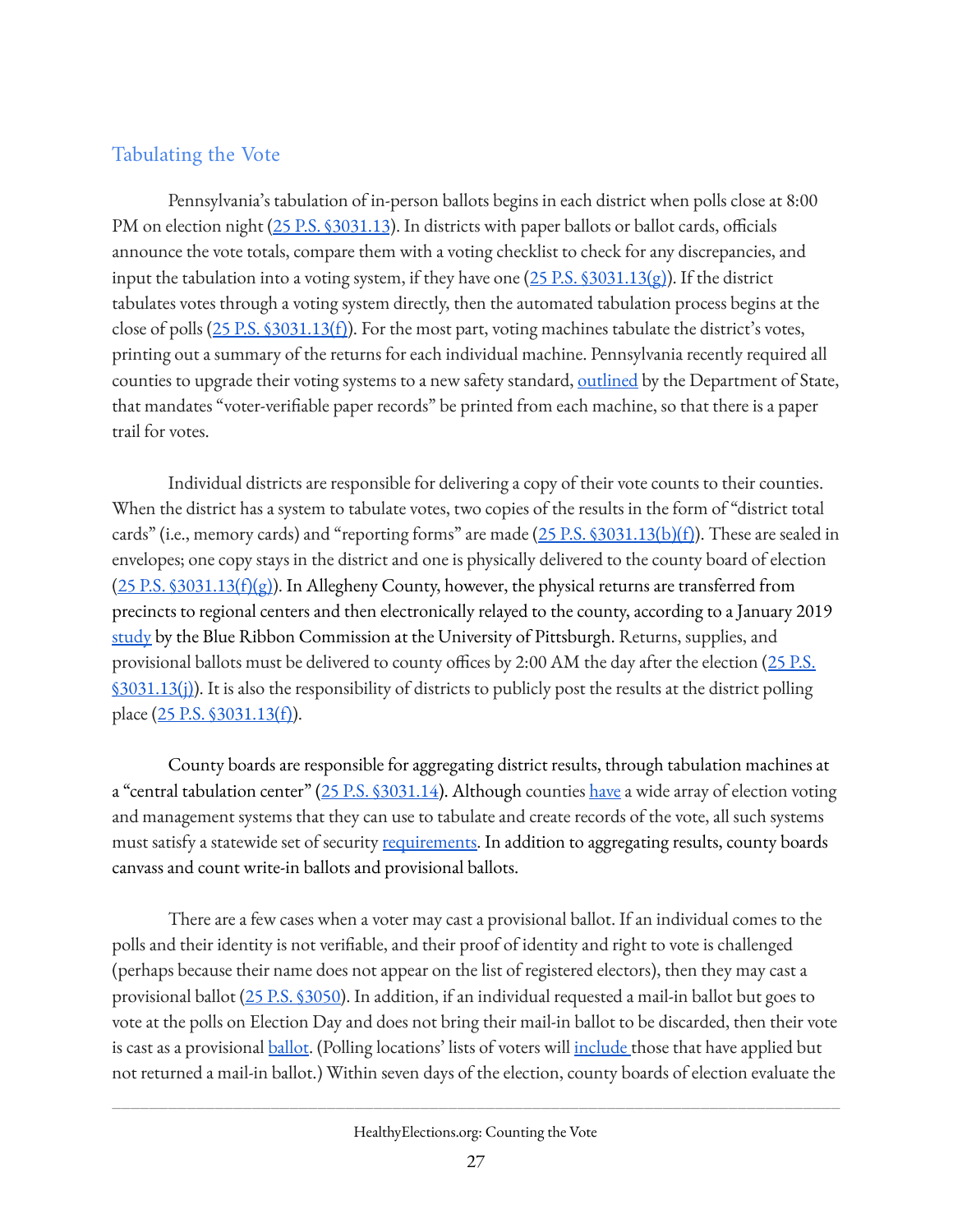provisional ballots and make a determination on each provisional ballot's validity (25 [P.S.](https://govt.westlaw.com/pac/Document/N79CB7761747311EA9442A8B1D44F01DC?viewType=FullText&listSource=Search&originationContext=Search+Result&transitionType=SearchItem&contextData=(sc.Search)&navigationPath=Search%2fv1%2fresults%2fnavigation%2fi0ad62d2e00000174f1c1b9b12b2d220a%3fNav%3dSTATUTE_PUBLICVIEW%26fragmentIdentifier%3dN79CB7761747311EA9442A8B1D44F01DC%26startIndex%3d1%26transitionType%3dSearchItem%26contextData%3d%2528sc.Default%2529%26originationContext%3dSearch%2520Result&list=STATUTE_PUBLICVIEW&rank=1&t_querytext=25+P.S.+%c2%a73050&t_Method=WIN) §[3050.4](https://govt.westlaw.com/pac/Document/N79CB7761747311EA9442A8B1D44F01DC?viewType=FullText&listSource=Search&originationContext=Search+Result&transitionType=SearchItem&contextData=(sc.Search)&navigationPath=Search%2fv1%2fresults%2fnavigation%2fi0ad62d2e00000174f1c1b9b12b2d220a%3fNav%3dSTATUTE_PUBLICVIEW%26fragmentIdentifier%3dN79CB7761747311EA9442A8B1D44F01DC%26startIndex%3d1%26transitionType%3dSearchItem%26contextData%3d%2528sc.Default%2529%26originationContext%3dSearch%2520Result&list=STATUTE_PUBLICVIEW&rank=1&t_querytext=25+P.S.+%c2%a73050&t_Method=WIN)). If the board determines the ballot is valid, it will be included in the tabulation  $(25 P.S. \S 3050.4(5)(i))$  $(25 P.S. \S 3050.4(5)(i))$  $(25 P.S. \S 3050.4(5)(i))$  $(25 P.S. \S 3050.4(5)(i))$ . Otherwise, the ballot is securely stored, and, within seven days of the challenge, a hearing will be held where the voter can object to the decision (25 P.S. [§3050\)](https://govt.westlaw.com/pac/Document/N79CB7761747311EA9442A8B1D44F01DC?viewType=FullText&listSource=Search&originationContext=Search+Result&transitionType=SearchItem&contextData=(sc.Search)&navigationPath=Search%2fv1%2fresults%2fnavigation%2fi0ad62d2e00000174f1c1b9b12b2d220a%3fNav%3dSTATUTE_PUBLICVIEW%26fragmentIdentifier%3dN79CB7761747311EA9442A8B1D44F01DC%26startIndex%3d1%26transitionType%3dSearchItem%26contextData%3d%2528sc.Default%2529%26originationContext%3dSearch%2520Result&list=STATUTE_PUBLICVIEW&rank=1&t_querytext=25+P.S.+%c2%a73050&t_Method=WIN).

# <span id="page-27-0"></span>Reporting the Vote

The regulation of election night reporting comes mostly from Department of State directives. Under 25 [P.S.](https://govt.westlaw.com/pac/Document/NE8ACBC40343011DA8A989F4EECDB8638?viewType=FullText&listSource=Search&originationContext=Search+Result&transitionType=SearchItem&contextData=(sc.Search)&navigationPath=Search%2fv1%2fresults%2fnavigation%2fi0ad62d2e00000174f1bf3f942b2d21fa%3fNav%3dSTATUTE_PUBLICVIEW%26fragmentIdentifier%3dNE8ACBC40343011DA8A989F4EECDB8638%26startIndex%3d1%26transitionType%3dSearchItem%26contextData%3d%2528sc.Default%2529%26originationContext%3dSearch%2520Result&list=STATUTE_PUBLICVIEW&rank=1&t_querytext=Pennsylvania+Statutes+Title+25+P.S.+Elections+%26+Electoral+Districts+%c2%a7+3031.14.+Returns&t_Method=WIN) § [3031.14\(e\)](https://govt.westlaw.com/pac/Document/NE8ACBC40343011DA8A989F4EECDB8638?viewType=FullText&listSource=Search&originationContext=Search+Result&transitionType=SearchItem&contextData=(sc.Search)&navigationPath=Search%2fv1%2fresults%2fnavigation%2fi0ad62d2e00000174f1bf3f942b2d21fa%3fNav%3dSTATUTE_PUBLICVIEW%26fragmentIdentifier%3dNE8ACBC40343011DA8A989F4EECDB8638%26startIndex%3d1%26transitionType%3dSearchItem%26contextData%3d%2528sc.Default%2529%26originationContext%3dSearch%2520Result&list=STATUTE_PUBLICVIEW&rank=1&t_querytext=Pennsylvania+Statutes+Title+25+P.S.+Elections+%26+Electoral+Districts+%c2%a7+3031.14.+Returns&t_Method=WIN), counties "*may* unofficially report the progress of the count." The Department of State (DOS) points voters to a designated public [website](https://electionreturns.pa.gov/Home/SummaryResults) where county boards of election submit uncertified election counts by uploading exported files from their election management system to the **[SURE](https://www.dos.pa.gov/VotingElections/OtherServicesEvents/Documents/PADOS_Directive_BallotDefinitionandReportingRequirements_TLPWhite_1.1.pdf)** portal. (Please note, this website and other DOS sites have had outages as recently as **[October](https://www.media.pa.gov/Pages/State-details.aspx?newsid=407)**.) Although most counties directly submit election night returns to the DOS electronically, a few counties report them via fax, and some counties allow the DOS to manually "scrape" election returns from the county's website (according to a January 2019 [study](https://www.cyber.pitt.edu/sites/default/files/FINAL%20FULL%20PittCyber_PAs_Election_Security_Report_0.pdf) by the Blue Ribbon Commission at the University of Pittsburgh). This [study](https://www.cyber.pitt.edu/sites/default/files/FINAL%20FULL%20PittCyber_PAs_Election_Security_Report_0.pdf) further claims that, for counties that submit returns electronically, the computer they use to transmit the results should be completely separated from other computer components connected to the election management system. Some counties also have their own public-facing web portals where they announce uncertified vote counts, on election night and in the days following. Allegheny County, for example, has a designated [website](https://results.enr.clarityelections.com/PA/Allegheny/92253/Web02.216033/#/) for election night reporting.

A recent [directive](https://www.dos.pa.gov/VotingElections/OtherServicesEvents/Documents/PADOS_Directive_BallotDefinitionandReportingRequirements_TLPWhite_1.1.pdf) from the Department of State lays out additional guidelines for how and when to submit returns, given the potential for a drawn-out tabulation period. The Department of State has [directed](https://www.dos.pa.gov/VotingElections/OtherServicesEvents/Documents/PADOS_Directive_BallotDefinitionandReportingRequirements_TLPWhite_1.1.pdf) county boards to label counting groups and report them to the Department of State as falling under one of three categories: "Election Day, Mail (combination of absentee and mail-in ballots), Provisional." County boards of election [must](https://www.dos.pa.gov/VotingElections/OtherServicesEvents/Documents/PADOS_Directive_BallotDefinitionandReportingRequirements_TLPWhite_1.1.pdf) submit the following counts on election night to the Department of State, along with a daily updated version, after election night: "1) a precinct-level results file; 2) a county-level summary report from the EMS system; and 3) a precinct-level summary report from the EMS system." This same *[directive](https://www.dos.pa.gov/VotingElections/OtherServicesEvents/Documents/PADOS_Directive_BallotDefinitionandReportingRequirements_TLPWhite_1.1.pdf)* asks counties to submit updated reports at the close of polls, daily as the canvassing process continues, during certification, and when they submit the final results per county.

# <span id="page-27-1"></span>Certifying the Vote

County boards of election start the process of canvassing and certifying the vote count at 9:00 AM the third day after the election  $(25 P.S. \S 3154 (a))$  $(25 P.S. \S 3154 (a))$  $(25 P.S. \S 3154 (a))$  $(25 P.S. \S 3154 (a))$  $(25 P.S. \S 3154 (a))$ . This process has been outlined by a DOS [checklist.](https://www.dos.pa.gov/VotingElections/OtherServicesEvents/Documents/DOS%20Post-election%20Reconciliation_November%202016.pdf) [First](https://www.dos.pa.gov/VotingElections/OtherServicesEvents/Documents/DOS%20Post-election%20Reconciliation_November%202016.pdf), the commissioners retrieve and check the total registration number of each district and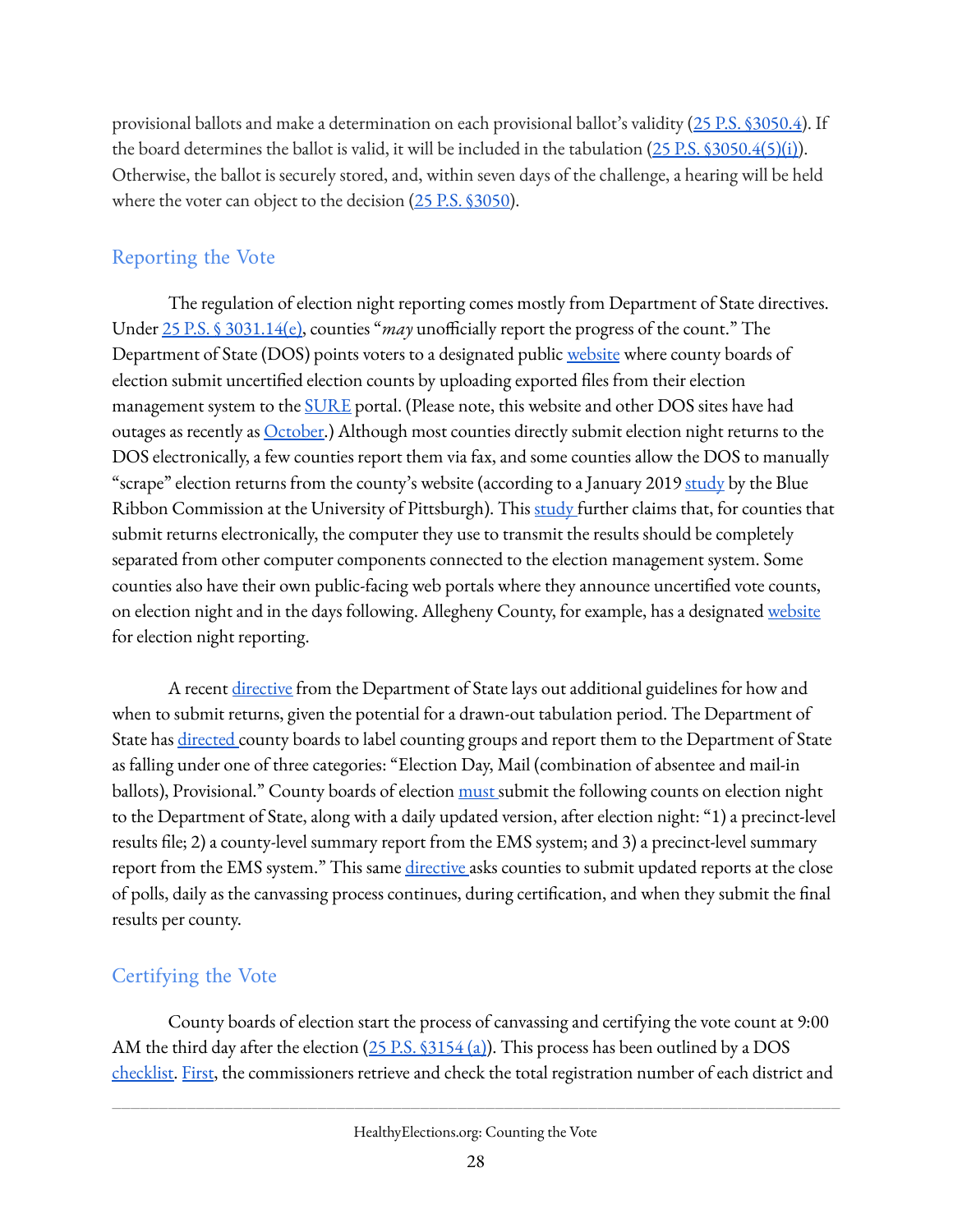verify that it aligns with the elector lists and voting machine lists. If the commissioners find discrepancies, then this triggers an investigation by the return board  $(25 \text{ P.S. } \frac{6 \text{ 3154(b)}}{2})$ , which, barring special circumstances, consists of two or more judges from the court of common pleas  $(25 \text{ P.S.} \text{S})$  $(25 \text{ P.S.} \text{S})$  $(25 \text{ P.S.} \text{S})$  $3153(b)$ ). The number of ballots, extra ballots, spoiled ballots, and absentee ballots are then verified and discrepancies accounted for  $(25 \text{ P.S. } \frac{63154(c)}{c})$  $(25 \text{ P.S. } \frac{63154(c)}{c})$  $(25 \text{ P.S. } \frac{63154(c)}{c})$ . Finally, the paper ballot returns for each district (from district totals cards) are read out loud and checked for discrepancies (on the general returns sheet)  $(25 P.S. \S 3154(d))$  $(25 P.S. \S 3154(d))$  $(25 P.S. \S 3154(d))$ . If a district used machines, the individual machines registration number and returns are read out loud and checked for discrepancies. Lastly, the board conducts "a statistical recount of a random sample of ballots" (25 P.S. § [3031.17](https://govt.westlaw.com/pac/Document/NE8D7C3E0343011DA8A989F4EECDB8638?viewType=FullText&originationContext=documenttoc&transitionType=CategoryPageItem&contextData=(sc.Default))), which must be a manual recount of ballots or "e-ballot images contained in the system" (according to a 2011 [directive](https://www.dos.pa.gov/VotingElections/Documents/Voting%20Systems/Directives/EVS%20Usage%20Directive.pdf)). Official results, "certified under the seal of the county," are delivered to the Department of State in [physical](https://www.votespa.com/About-Elections/Pages/Election-Security.aspx) form.

# <span id="page-28-0"></span>Wisconsin

Like Michigan and Pennsylvania, Wisconsin is another state that may not be able to announce a winner of its statewide vote on election night due to the volume of absentee ballots. The state cannot begin processing absentee ballots until Election Day, and cannot begin counting votes until the [polls](https://docs.legis.wisconsin.gov/document/statutes/2009/7.51(1)) [close](https://docs.legis.wisconsin.gov/document/statutes/2009/7.51(1))at 8:00 PM CT. Wisconsin's [decentralized](https://elections.wi.gov/clerks/education-training/election-administration-manual) election administration system allows municipalities significant flexibility in choosing procedures, including how mail-in ballots are processed. This flexibility may result in some localities being able to report results sooner than others. At 28 days before the 2016 general election, [172,760](https://elections.wi.gov/node/4242) absentee ballots had been mailed out; 28 days out from the November 2020 election, the state has issued [1,252,602](https://elections.wi.gov/node/7158) absentee ballots (a 625% increase).

Wisconsin law **[provides](https://docs.legis.wisconsin.gov/statutes/statutes/6/iv/88)** the basic structure for processing, counting, and certifying election results. Ballots cannot be opened and counted <u>[until](https://docs.legis.wisconsin.gov/document/statutes/2009/7.52(1)(a))</u> Election Day. After ballots are returned, clerks must verify that the ballot envelopes have both voter and witness signatures and that address requirements have been met. Clerks then contact voters who did not meet requirements, open the ballot envelopes, feed ballots through voting machines and, finally, tally the votes. Tallying the votes can only occur [after](https://docs.legis.wisconsin.gov/document/statutes/2009/7.51(1)) the close of the polls.

The steps in processing mail-in ballots can be time-consuming, as officials verify signatures, open envelopes, and flatten ballots crumpled in transit to feed into voting machines. These procedures may create a **[backlog](https://www.politico.com/news/2020/09/15/swing-states-election-vote-count-michigan-pennsylvania-wisconsin-414465)** of millions of votes, which could delay reporting of results. A key step of this process, checking for voter and witness signatures, may hold significant influence over the final election result. Thousands of mail-in ballots have been rejected for missing signatures in past elections: in the April 2020 primary election, [14,042](https://elections.wi.gov/sites/elections.wi.gov/files/2020-05/Exhibit%20A%20Absentee%20Voting%20Data%202016-2020.pdf) ballots were rejected for missing signatures (out of [23,196](https://elections.wi.gov/sites/elections.wi.gov/files/2020-05/Exhibit%20A%20Absentee%20Voting%20Data%202016-2020.pdf) total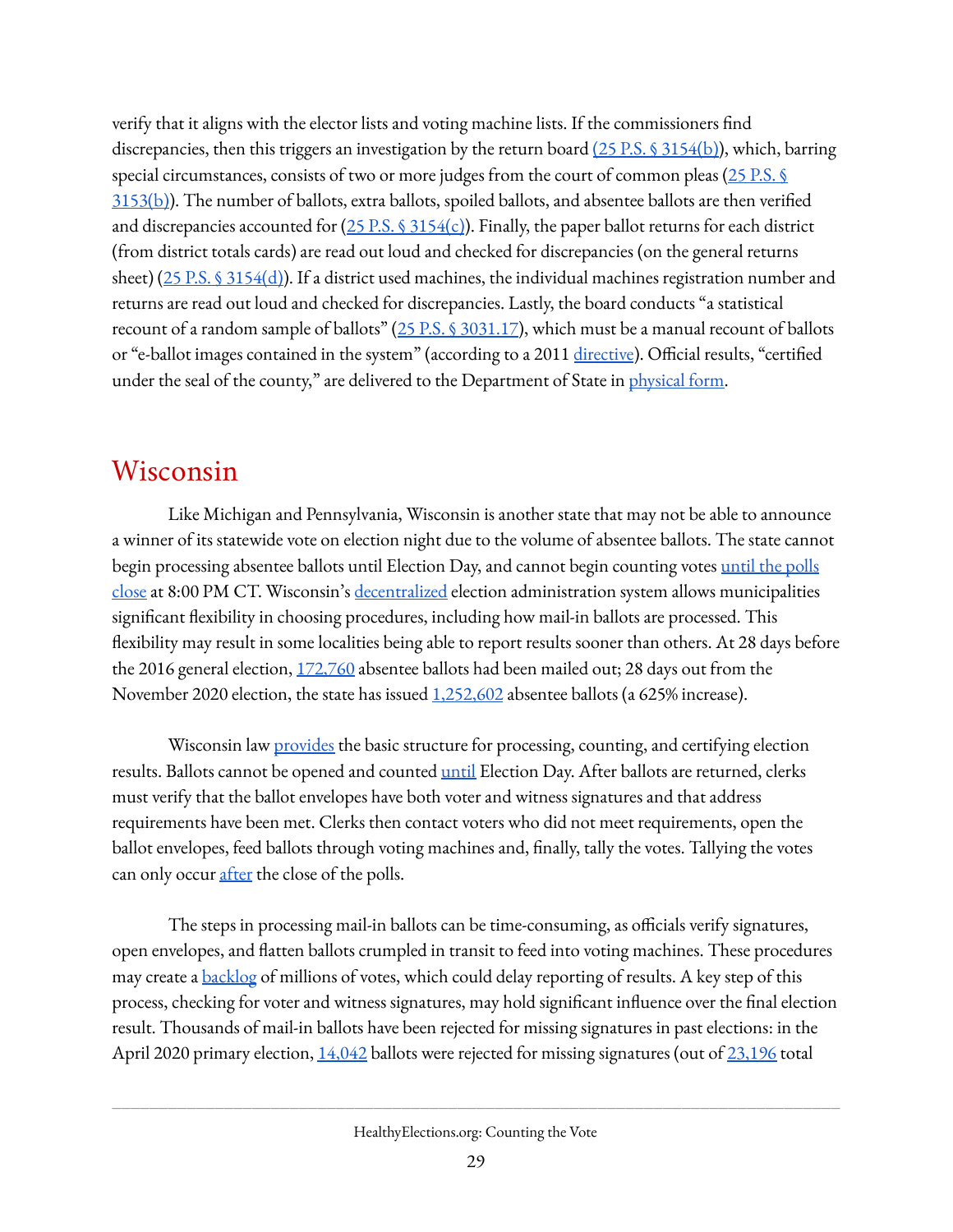rejected absentee ballots). For comparison, the 2016 election in Wisconsin was decided by only [22,748](https://www.nytimes.com/elections/2016/results/wisconsin) votes.

Video: How [Wisconsin](https://vimeo.com/456719681) Counts Absentee Ballots - Wisconsin Elections Commission

# <span id="page-29-0"></span>Processing Mail-In Ballots

Absentee ballots in Wisconsin are carefully collected and securely stored until Election Day, when they are [transported](https://elections.wi.gov/voters/how-wisconsin-delivers-secure-and-accurate-elections) to local polling places, or in some communities, a central counting facility. Most [localities](https://elections.wi.gov/clerks/guidance/central-count-absentee) in Wisconsin, including most rural areas and small municipalities, as well as some larger cities such as Madison, intermingle mail-in ballots and in-person ballots at the polling places. Ballot processing and counting procedures at polling place locations are defined by Wis. [Stat.](https://docs.legis.wisconsin.gov/statutes/statutes/6/iv/88) 6.88. All ballots are counted together so that, when the precinct count is released, it contains both in-person and mail-in ballots.

Other localities, such as *[Milwaukee](https://urbanmilwaukee.com/2020/04/10/inside-milwaukees-vote-counting-operation/)*, Kenosha, Waukesha, and Janesville, process mail-in ballots at a central counting location, following state law  $W$ is. [Stat.](https://docs.legis.wisconsin.gov/statutes/statutes/7/ii/52) § 7.52. Thirty-nine [municipalities](https://elections.wi.gov/clerks/guidance/central-count-absentee) this year will process mail-in ballots at a "Central Count Absentee Ballot site." A municipal board of absentee ballot canvassers, <u>[composed](https://docs.legis.wisconsin.gov/document/statutes/7.53(2m)(b)) of</u> the municipal clerk (or a qualified elector designated by the clerk) and two other qualified electors of the municipality appointed by the clerk, will convene at a public location any time after the opening of the polls and before 10:00 PM on Election Day to count the absentee ballots for the municipality. The board of absentee ballot canvassers will follow the [same](https://docs.legis.wisconsin.gov/document/statutes/7.52(3)(a)) [procedures](https://docs.legis.wisconsin.gov/document/statutes/7.52(3)(a)) as those used at the polling place when processing, counting, and securing absentee ballots. Just like at regular polling places, election [observers](https://elections.wi.gov/sites/elections.wi.gov/files/2019-01/election_observer_rules_at_a_glance_2018_pdf_78847.pdf) from political parties and other organizations may observe the processing and counting of absentee ballots at these designated sites. (Wis. Stat.  $\S 7.41$ .)

Wisconsin waits until after the polls [open](https://www.ncsl.org/research/elections-and-campaigns/vopp-table-16-when-absentee-mail-ballot-processing-and-counting-can-begin.aspx) on Election Day to begin processing mail-in ballots. Processing is the act of verifying the identity of the voter who returned the mail-in ballot. There are multiple steps to processing a ballot before counting begins. The election inspectors must [ensure](https://docs.legis.wisconsin.gov/document/statutes/6.88(3)) that:

- 1. The voter's certification has been properly executed,
- 2. the voter is a qualified elector of the ward or election district,
- 3. the voter has not yet voted in the election,
- 4. the ballot has been endorsed by the issuing clerk,
- 5. The voter has enclosed proof of residence, if required under Wis. Stat.  $\frac{6.34}{1.34}$  $\frac{6.34}{1.34}$  $\frac{6.34}{1.34}$ , and such proof matches the name and address on file (if not enclosed, the ballot is marked as provisional), and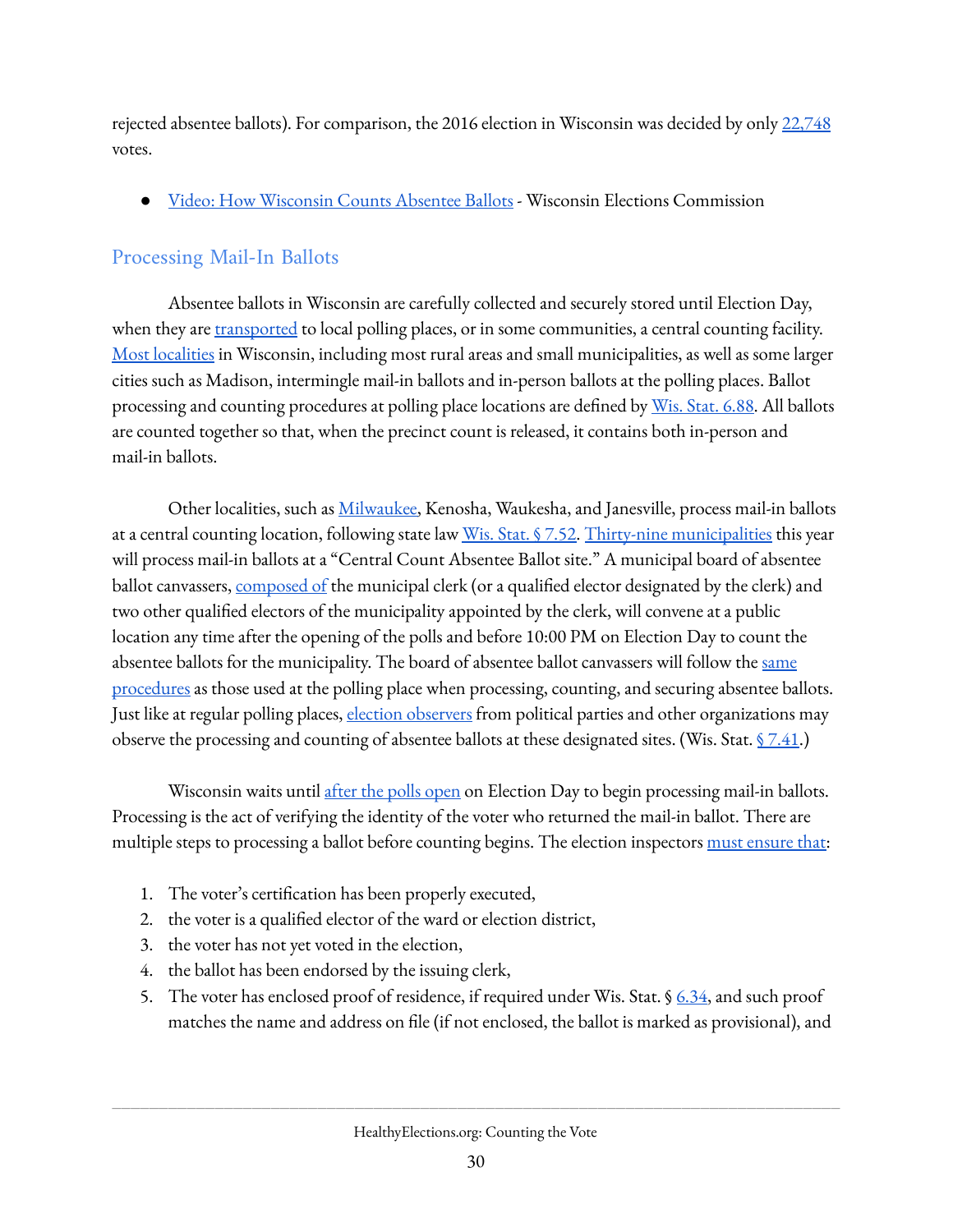6. the voter's name does not appear on the poll list as ineligible to vote by reason of a felony conviction. If the voter does have a felony conviction, the inspectors will challenge the ballot as provided in Wis. Stat. § [6.92.](https://docs.legis.wisconsin.gov/document/statutes/6.92)

If the election inspector or board of absentee ballot canvassers find no reason to reject the absentee ballot, they mark the elector's name on a poll list and [deposit](https://docs.legis.wisconsin.gov/document/statutes/6.88(3)(a)) the voter's ballot into the proper ballot box. But inspectors will [reject](https://docs.legis.wisconsin.gov/document/statutes/6.88(3)(b)) a ballot if they find one of the following issues:

- 1. A certification is insufficient: the ballot envelope has no voter signature, no witness signature, no witness address, both special voting deputies failed to sign, and / or no certification language;
- 2. the applicant is not a qualified elector in the ward or election district;
- 3. the ballot envelope is open or has been opened and resealed;
- 4. the ballot envelope contains more than one ballot of any one kind;
- 5. the certificate is missing for a military or overseas elector who received an absentee ballot by fax or email; or
- 6. there is proof that an absentee ballot has been submitted for a voter who has since died.

When an absentee ballot is rejected, an inspector [will](https://docs.legis.wisconsin.gov/document/statutes/6.88(3)(b)) endorse the rejected ballot on the back, writing "rejected (giving the reason)." They will then reinsert the rejected ballot into the certificate envelope and securely seal the ballot in the envelope inside an envelope marked for rejected absentee ballots. The [inspectors](https://docs.legis.wisconsin.gov/document/statutes/6.88(3)(b)) then endorse the "rejected ballots" envelope with a statement of the ward or election district and date of the election, signed by the chief inspector and one of the inspectors representing each of the two major political parties (or every member of the board of absentee ballot canvassers), and return the envelope to the municipal clerk in the same manner as official ballots voted at the election. Ballots rejected because of issues with certification, such as no voter signature, [may](https://docs.legis.wisconsin.gov/document/statutes/6.87(9)) be <u>[returned](https://docs.legis.wisconsin.gov/document/statutes/6.87(9))</u> to voter[s](https://docs.legis.wisconsin.gov/document/statutes/6.87(6)) on Election Day to provide them the opportunity to cure the certification defects [before](https://docs.legis.wisconsin.gov/document/statutes/6.87(6)) the polls close at [8:00](https://elections.wi.gov/sites/elections.wi.gov/files/2020-03/Absentee%20Ballot%20Organization%20and%20Processing%20Tips.pdf) PM. But notice and cure practices across Wisconsin vary [widely](https://www.reuters.com/article/us-usa-election-absentee-ballots-special/special-report-will-your-mail-ballot-count-in-the-u-s-presidential-election-it-may-depend-on-whos-counting-and-where-idUSKCN26G1EJ). In some counties, election officials make an effort to call [every](https://www.reuters.com/article/us-usa-election-absentee-ballots-special/special-report-will-your-mail-ballot-count-in-the-u-s-presidential-election-it-may-depend-on-whos-counting-and-where-idUSKCN26G1EJ) voter whose ballot does not meet witness requirements and help them fix the ballot. Despite the rule that ballots may not be processed before Election Day, county clerks may inspect the [outside](https://www.nytimes.com/interactive/2020/10/13/us/politics/when-votes-counted.html) of a mail-in ballot as soon as it is received to notify a voter of a missing signature. In other counties, only a small number of ballots that failed to meet the witness requirements [made](https://www.reuters.com/article/us-usa-election-absentee-ballots-special/special-report-will-your-mail-ballot-count-in-the-u-s-presidential-election-it-may-depend-on-whos-counting-and-where-idUSKCN26G1EJ) it to the eventual count.

Rejection of absentee ballots is a major concern for November. In the past, deficiencies in the absentee ballot's certification form, which requires the signature of the voter and a witness, have been responsible for the majority of [rejections.](https://elections.wi.gov/sites/elections.wi.gov/files/2020-05/Exhibit%20A%20Absentee%20Voting%20Data%202016-2020.pdf) In the April 2020 primary elections, more than [23,000](https://madison.com/wsj/news/local/govt-and-politics/wisconsin-absentee-ballots-may-pose-issues-for-2020-election/article_98df3edd-13d4-561e-b612-a27e5ddbd2ac.html) [absentee](https://madison.com/wsj/news/local/govt-and-politics/wisconsin-absentee-ballots-may-pose-issues-for-2020-election/article_98df3edd-13d4-561e-b612-a27e5ddbd2ac.html) ballots were invalidated,  $14,042$  due to voters or their witnesses failing to sign the absentee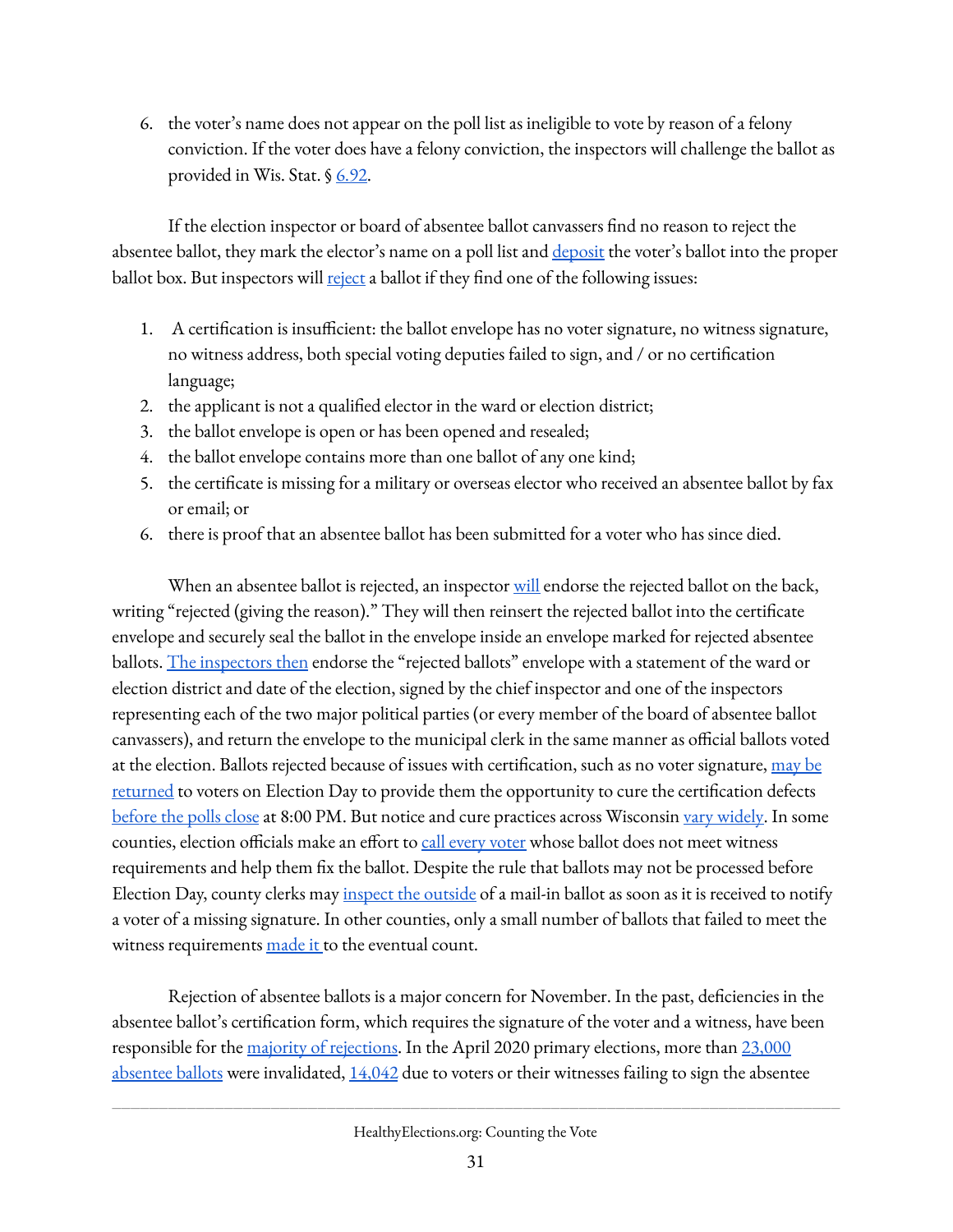ballot envelope. Anticipating that these high [rejection](https://www.wuwm.com/post/how-wisconsins-23000-rejected-absentee-ballots-could-spell-trouble-november-election#stream/0) rates may cause issues in November, the Wisconsin Elections Commission launched a public relations [campaign](https://elections.wi.gov/forms/voters-uniform-instructions) to provide better instructions to voters on lling out a ballot, fullling the witness requirement, correcting mistakes, and returning the ballot once completed. (See Healthy Election's Signature Verification Memo for a discussion of Wisconsin ballot rejection rates due to ballot defects, the witness form verification process, ballot cure, and related litigation.)

Absentee ballots must be received by the close of polls on Election Day in order to be counted. This law was recently the *subject of [litigation](https://apnews.com/article/election-2020-wisconsin-elections-us-supreme-court-courts-9f58fae97f3296c1a318f9f1082cf198)* as Democrats have sought a more flexible deadline. On September 21, U.S. District Judge William Conley [ruled](https://www.marketwatch.com/story/federal-appeals-court-upholds-wisconsins-ballot-counting-extension-01601421067) that ballots that arrive up to six days after Election Day would count as long as they are postmarked by Election Day; but, on October 8, the 7th Circuit **[blocked](https://apnews.com/article/election-2020-wisconsin-elections-courts-voting-2020-d2e673d8ac950d2ebd964c69a03e99af)** the extension of Wisconsin absentee ballot deadline, and the U.S. Supreme Court [agreed](https://www.jsonline.com/story/news/politics/elections/2020/10/26/u-s-supreme-court-declines-change-wisconsins-voting-rules/3670662001/) on October 26 to uphold the Wisconsin law. As a result, voters must still get their ballots to the polls by Election Day to be counted. However, at the 39 [municipalities](https://elections.wi.gov/clerks/guidance/central-count-absentee) including Milwaukee and Green Bay that count absentee ballots at a central location, voters should [check](https://elections.wi.gov/node/7039) with their municipal clerk about where to return their ballots on Election Day.

### <span id="page-31-0"></span>Tabulating the Vote

In Wisconsin, no ballots may be counted until the polls close. This late start to the counting process has elicited [concerns](https://www.politico.com/news/2020/09/15/swing-states-election-vote-count-michigan-pennsylvania-wisconsin-414465) that the results of the 2020 election will likely not be known for days. Yet the Wisconsin Elections Commission [maintains](https://elections.wi.gov/elections-voting/recount) that the system of counting votes on Election Night and canvassing votes in the following days is designed to ensure an "accurate, honest, and transparent tabulation and reporting of the people's will at the ballot box, as well as to detect actual fraud."

Wisconsin legislators have debated allowing votes to be tabulated before polls close but have not enacted any changes. The Assembly approved a **[bill](https://docs.legis.wisconsin.gov/2019/proposals/reg/asm/bill/ab203)** in 2019 that would have allowed some in-person votes cast early to be counted sooner, but that bill died in the Wisconsin Senate. A Senate committee heard testimony earlier this year on a **[bill](https://docs.legis.wisconsin.gov/2019/proposals/sb574)** that would have allowed clerks to count absentee ballots early, but it, too, failed to pass. Therefore, for the November 2020 election, the counting of votes will be done after the polls close at [8:00](https://docs.legis.wisconsin.gov/document/statutes/6.78) PM on Election Day

Vote counting at polling places is performed by the election inspectors, otherwise known as "<u>poll workers</u>." Each polling place generally has <u>[seven](https://docs.legis.wisconsin.gov/document/statutes/7.30(1)(a))</u> inspectors, though more can be appointed. The governing body of a municipality may also appoint **[tabulators](https://docs.legis.wisconsin.gov/document/statutes/7.30(3))** to assist election inspectors in the counting of votes after polls close.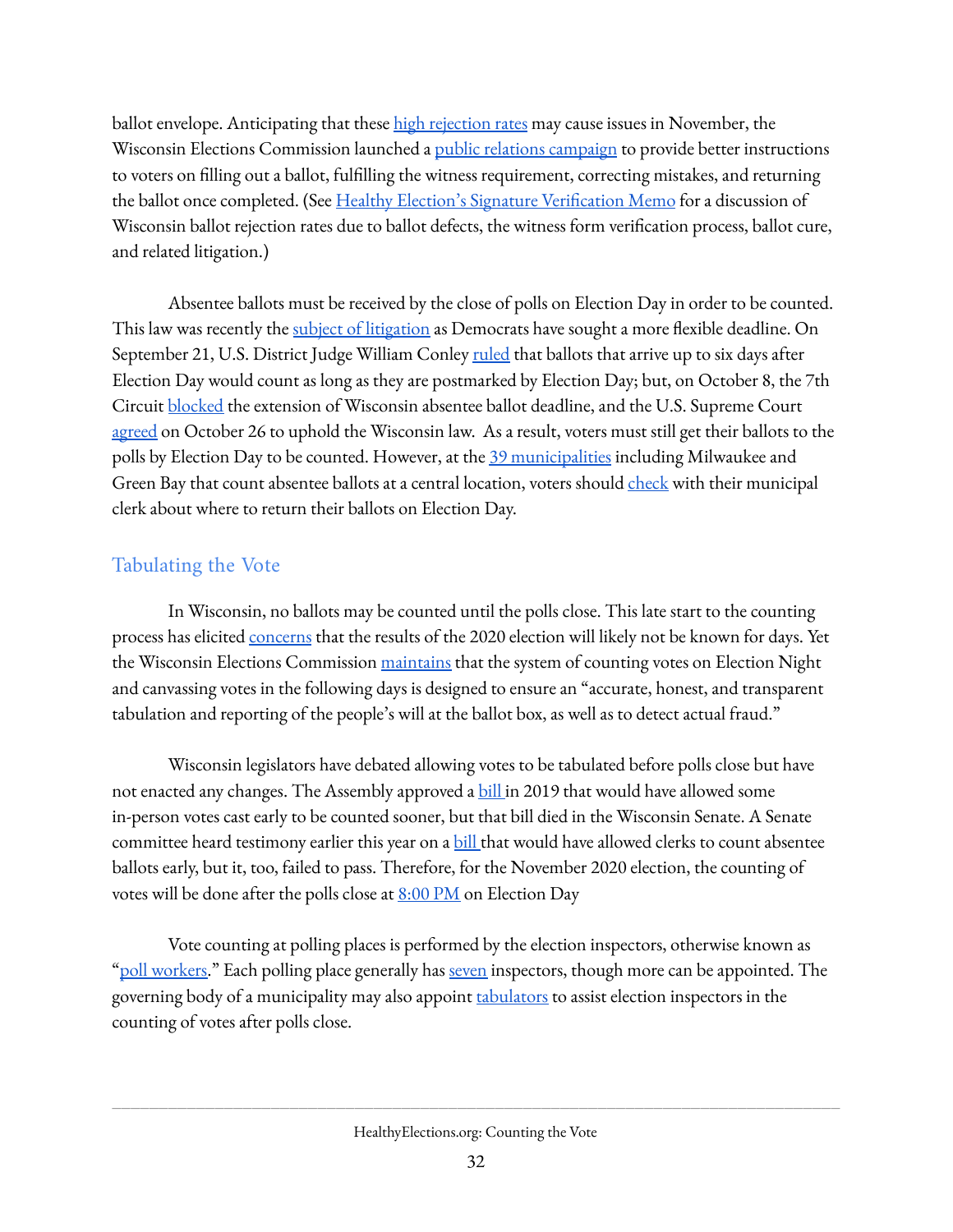Immediately after the polls close, the inspectors proceed to canvass all votes received at the polling place. The canvass, whether conducted at the polling place or at a central counting location, must continue without adjournment until the canvass of all ballots cast and received on or before Election Day is completed and the results are reported (Wis. Stat.  $7.51(1)$ ).

The process of counting ballots is detailed in the [Wisconsin](https://elections.wi.gov/sites/elections.wi.gov/files/2020-09/Election%20Day%20Manual%20%282020-09%29_0.pdf) Election Day Manual (2020), which includes detailed procedures for hand-counted paper ballots, optical scan ballots, and Direct Recording Electronic Voting Equipment (DRE). For example, the hand-counted ballot procedure follows [these](https://elections.wi.gov/sites/elections.wi.gov/files/2020-09/Election%20Day%20Manual%20%282020-09%29_0.pdf) basic steps ("Counting Ballots"):

- 1. If there are multiple ballot boxes, open boxes one at a time.
- 2. Count the ballots in each box (without examining them) to determine the total number.
- 3. Determine if the number of ballots is equal to the number of voters. (If not, and there is no alternative reason for the ballot overage, election officials [randomly](https://docs.legis.wisconsin.gov/document/statutes/7.51(2)(e)) withdraw the number of ballots equal to the excess number of ballots and set those aside.)
- 4. Count and record the votes on two separate Tally Sheets. Reconcile the tally sheets when the counting for each office is complete.
- 5. Announce the results of the votes cast at the polling place and prepare all election materials for delivery to the municipal clerk.

Wisconsin law does not specify the manner for actually counting paper ballots. The Election Commission [recommends](https://elections.wi.gov/sites/elections.wi.gov/files/2020-09/Election%20Day%20Manual%20%282020-09%29_0.pdf) a process in which one election official reads each ballot, a second official observes, and two other election officials mark the votes on tally sheets, which are then compared for accuracy at the end of counting. However, **[most](https://elections.wi.gov/elections-voting/recount)** Wisconsin polling locations use optical scanning devices or voting machines for tabulating ballots, which record the votes and drop the marked ballots into a locked container. Verified Voting offers a detailed breakdown of election ballot-marking and tabulation equipment by county.

For locations that tabulate votes using Direct Recording Electronic Voting Equipment (DRE), the counting process is straightforward. All votes, including write-in votes, are [automatically](https://elections.wi.gov/sites/elections.wi.gov/files/2020-09/Election%20Day%20Manual%20%282020-09%29_0.pdf) tabulated by the DRE equipment. After the polls close, election workers [print](https://docs.legis.wisconsin.gov/document/statutes/7.51(2)(g)) out a tape which lists the tabulated vote totals. Inspectors [then](https://elections.wi.gov/sites/elections.wi.gov/files/2020-09/Election%20Day%20Manual%20%282020-09%29_0.pdf) record the serial numbers on the security seals and secure a copy of the results (plus the memory cards, unless they remain sealed in the machines) in a sealed envelope bearing the signatures of the chief election inspector and two additional inspectors across the seal. The machine-produced record of the total votes cast for each candidate is **[presumed](https://docs.legis.wisconsin.gov/document/statutes/7.51(2)(h)) correct**, unless an error in the record is clearly apparent or unless a candidate at the election requests that the machine be viewed. Voting machines provide [three](https://elections.wi.gov/elections-voting/recount) redundancies: the original ballots in their secured container, the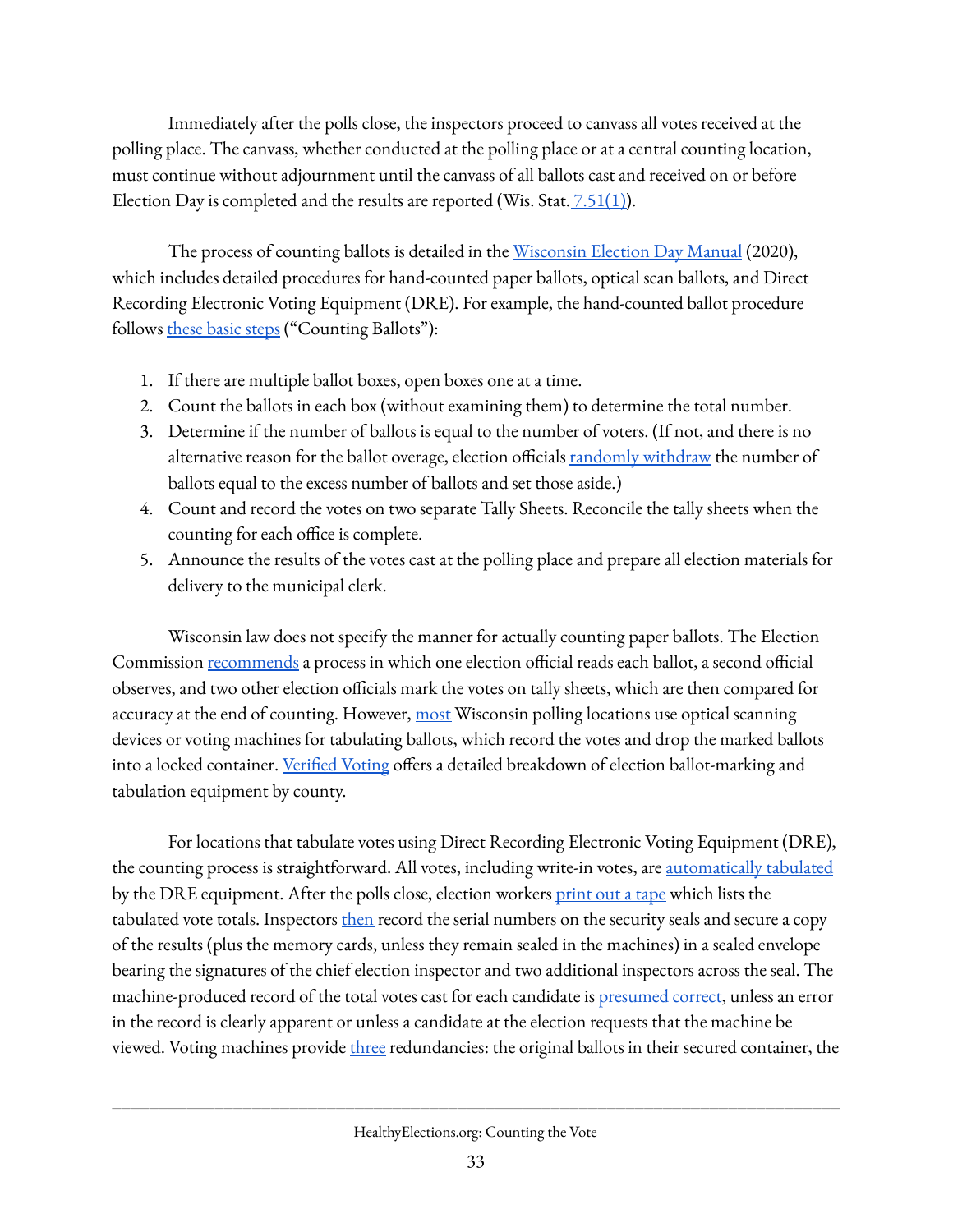print-out tape from the machine, and the electronic memory device from the machine. Wisconsin creates a paper record of [every](https://elections.wi.gov/voters/how-wisconsin-delivers-secure-and-accurate-elections) vote that is cast, no matter what kind of ballot or equipment voters use.

In addition to following the steps for the Direct Recording Electronic (DRE) equipment, locations which use optical scanning devices must be aware of extra procedures to tabulate ballots that were not legible to the machine. For example, a ballot rejected by the machine must be examined by two election officials from different political parties to determine the cause for rejection. The officials can then make a duplicate ballot to correct the problem (see "Remaking Ballots" in the WEC [Election](https://elections.wi.gov/sites/elections.wi.gov/files/2020-09/Election%20Day%20Manual%20%282020-09%29_0.pdf) Day [Manual](https://elections.wi.gov/sites/elections.wi.gov/files/2020-09/Election%20Day%20Manual%20%282020-09%29_0.pdf)). For some machines, write-in ballots must be tabulated by hand, which may require an edit to the printed results if, for instance, an elector fills in an oval next to a candidate's name and also writes in a candidate for that office, but fails to complete that oval. Write-in votes, even if the arrow/oval is not completed, are [counted](https://elections.wi.gov/sites/elections.wi.gov/files/2020-09/Election%20Day%20Manual%20%282020-09%29_0.pdf) instead of the vote for the candidate on the ballot if the write-in is a registered candidate. Therefore, the returns may need to be amended to reflect the correct number of votes.

The Wisconsin Elections Commission (WEC) offers [extensive](https://elections.wi.gov/sites/default/files/publication/65/counting_spring_pri_gen_elections_rev_2018_02_p_14494.pdf) [instructions](https://elections.wi.gov/sites/elections.wi.gov/files/2020-09/Election%20Day%20Manual%20%282020-09%29_0.pdf) for counting irregular ballots in accordance with Wis. Stat. §  $7.50(2)$ . When a voter has marked a ballot in a way that does not clearly indicate their voting objective, such as when an elector has overvoted an office on the ballot, the election inspectors must attempt to determine the voter's intention. All inspectors must be part of the determination process, and the majority must agree that the voter's intention can or cannot be determined. Rules for counting [write-in](https://elections.wi.gov/sites/default/files/publication/65/counting_spring_pri_gen_elections_rev_2018_02_p_14494.pdf) votes also prioritize voter intent—for example, an irregular write-in vote may be counted if the intent of the voter can be determined, even if a name is misspelled. A ballot that is damaged, overvoted, or otherwise unclear as to voter intent is called a ["defective"](https://elections.wi.gov/sites/elections.wi.gov/files/2020-09/Election%20Day%20Manual%20%282020-09%29_0.pdf) ballot. Whenever a ballot is found to be defective, cast by a [challenged](https://docs.legis.wisconsin.gov/document/statutes/7.51(2)(c)) elector, or rejected (e.g. for missing a signature), the ballot must be identified with a number and set aside, and a notation about the rejected ballot must be made on the **[Inspectors'](https://docs.legis.wisconsin.gov/document/statutes/7.52(4)(d)) Statement**.

#### <span id="page-33-0"></span>Reporting the Vote

Wisconsin law specifies the process of election night reporting. After tallying the votes, election officials announce the results of the votes cast at the polling places and prepare all election materials for delivery to the municipal clerk. On election night, election inspectors [must](https://docs.legis.wisconsin.gov/statutes/statutes/7/ii/51) report the returns, by ward or returning unit, to the county clerk no later than two hours after the votes are tabulated (Wis. Stat. [§](https://docs.legis.wisconsin.gov/document/statutes/7.51(4)(c))  $7.51(4)(c)$ ). Wisconsin [does](https://elections.wi.gov/node/6291) not have an official statewide Election Night reporting system. According to Wis. Stat.  $\frac{67.60(1)}{2}$  $\frac{67.60(1)}{2}$  $\frac{67.60(1)}{2}$ , the clerks must post all returns, by ward or reporting unit, on an internet site maintained by the county no later than two hours after receiving the returns on election night. [Some](https://elections.wi.gov/clerks/directory/county-websites) [counties](https://elections.wi.gov/clerks/directory/county-websites) (such as **Adams [County](https://drive.google.com/drive/folders/1zvtvRGiY6L-ztxSmD9wTVdYEMUU4Mbaj)**) post results via [Google](https://elections.wi.gov/clerks/directory/county-websites) Drive folders linked from their county website, while others report results directly on their websites. The Election [Commission](https://elections.wi.gov/clerks/directory/county-websites) of Wisconsin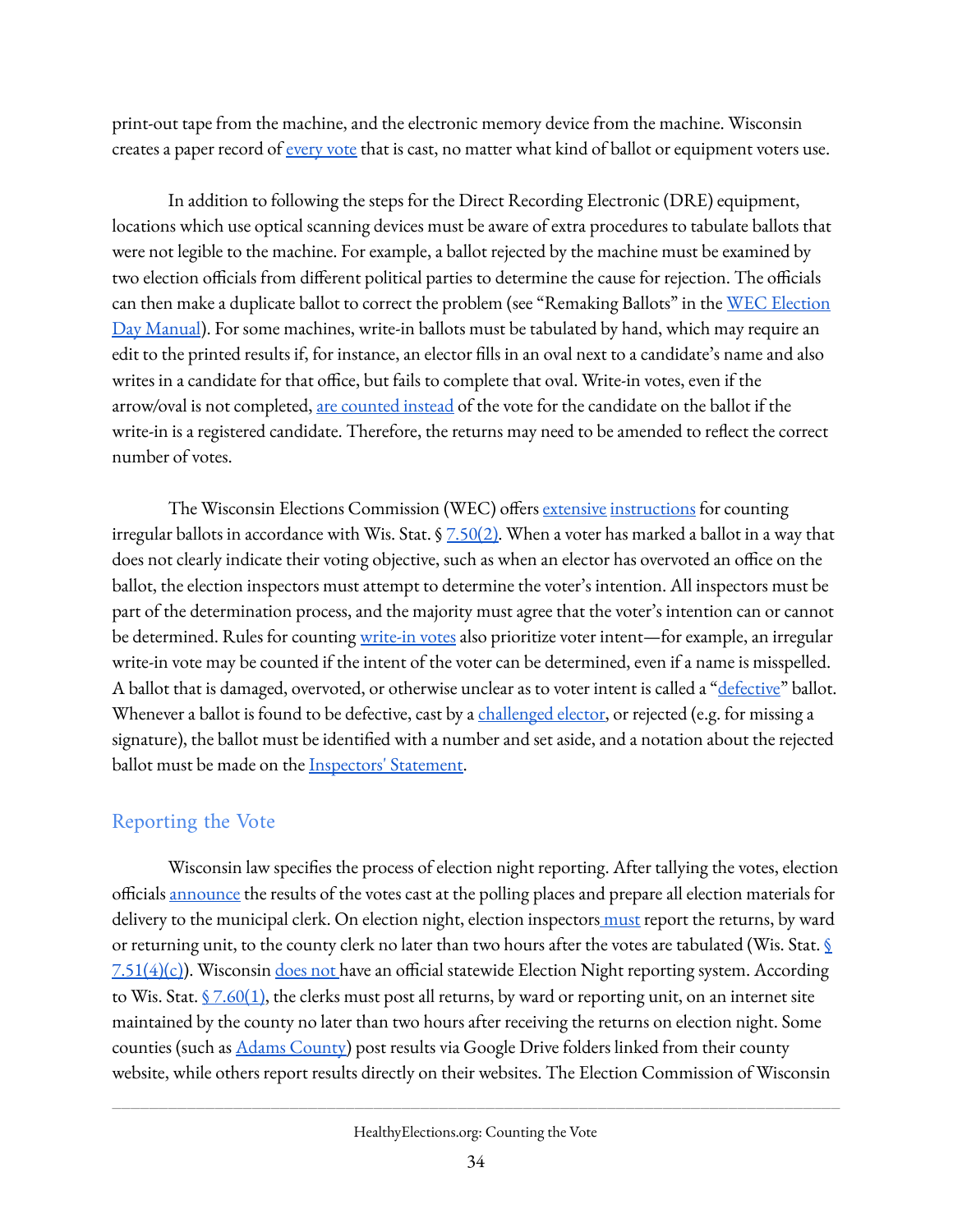[advises](https://elections.wi.gov/clerks/directory/county-websites) voters to refer to this [list](https://elections.wi.gov/clerks/directory/county-websites) of Wisconsin County election websites on election night to find unofficial results from Wisconsin's 72 County Clerks or to [look](https://elections.wi.gov/node/6291) for reporting by local news outlets, which aggregate and report statewide results[.](https://elections.wi.gov/clerks/directory/county-websites)

# <span id="page-34-0"></span>Certifying the Vote

Vote totals in Wisconsin are [triple-checked](https://elections.wi.gov/voters/how-wisconsin-delivers-secure-and-accurate-elections). Election results from municipalities are not official until they have been double-checked by the county and certified by the bipartisan Wisconsin Elections Commission. The tally from election inspectors on election night is the *unofficial* election result; the official results of the elections are not fi[nalized](https://elections.wi.gov/sites/elections.wi.gov/files/2020-09/Election%20Administration%20Manual%20%282020-09%29.pdf) until later (see "Post Election Activities"). To certify the vote, each official board of canvassers must meet to complete the official canvass of their respective offices (at the municipal, county, state, or other level). The canvass statement is the official determination of the outcome of the election. The election is not complete and no recount can be requested until the canvass has been completed (Wis. Stats.  $\frac{557(4)}{2.53(4)}$ ,  $\frac{9.01(1)(a)}{2}$  $\frac{9.01(1)(a)}{2}$  $\frac{9.01(1)(a)}{2}$ ).

The canvass for the presidential race takes place at the <u>[county](https://docs.legis.wisconsin.gov/document/statutes/7.60(5)(a)) level</u>. Immediately following the county canvass, the county clerk [delivers](https://docs.legis.wisconsin.gov/document/statutes/7.60(5)(a)) to the Elections Commission the certified statements from the county board of canvassers, with the election returns recorded by ward. County canvassers must certify their results to the Wisconsin Election Commission ("WEC") by [November](https://elections.wi.gov/sites/elections.wi.gov/files/2020-08/2020%20Calendar%20of%20Election%20Events%20PDF%20%28rev%2008-20-2020%29_0.pdf) 17, 2020, 14 days after the election (Wis. Stat. § 7.60(5)). The WEC must certify the statewide results by [December](https://elections.wi.gov/sites/elections.wi.gov/files/2020-08/2020%20Calendar%20of%20Election%20Events%20PDF%20%28rev%2008-20-2020%29_0.pdf) 1,  $2020$  (Wis. Stat. § 7.70(3)(a)).

Candidates and electors may petition for a <u>[recount](https://docs.legis.wisconsin.gov/document/statutes/9.01)</u> until 5:00 PM on the third business day following certification by the official board of canvassers. As soon as this deadline for filing a petition for a recount has passed, the municipal clerk issues a **Certificate of Election** to each person elected to any municipal office. When a valid petition for a recount is filed, the municipal clerk must wait to issue the certificate of election for the office in question until the recount has been completed and the time allowed for filing an appeal has passed or, if appealed, until the appeal is decided (Wis. Stat. §  $7.53(4)$ ). Wisconsin recount laws are [summarized](https://ceimn.org/searchable-databases/recount-database/wisconsin) in detail by the Citizens for Election Integrity Minnesota.

# <span id="page-34-1"></span>Conclusion

Counting the vote, especially mail-in votes, is a complex process even in the most efficient states. The 2020 expansion of vote-by-mail among states with little prior experience counting large numbers of absentee ballots will inevitably cause counting to take longer than in previous elections. In those states where processing and counting begins on Election Day, it will take longer than usual to count ballots and report results. Depending on how close the election is and whether certain